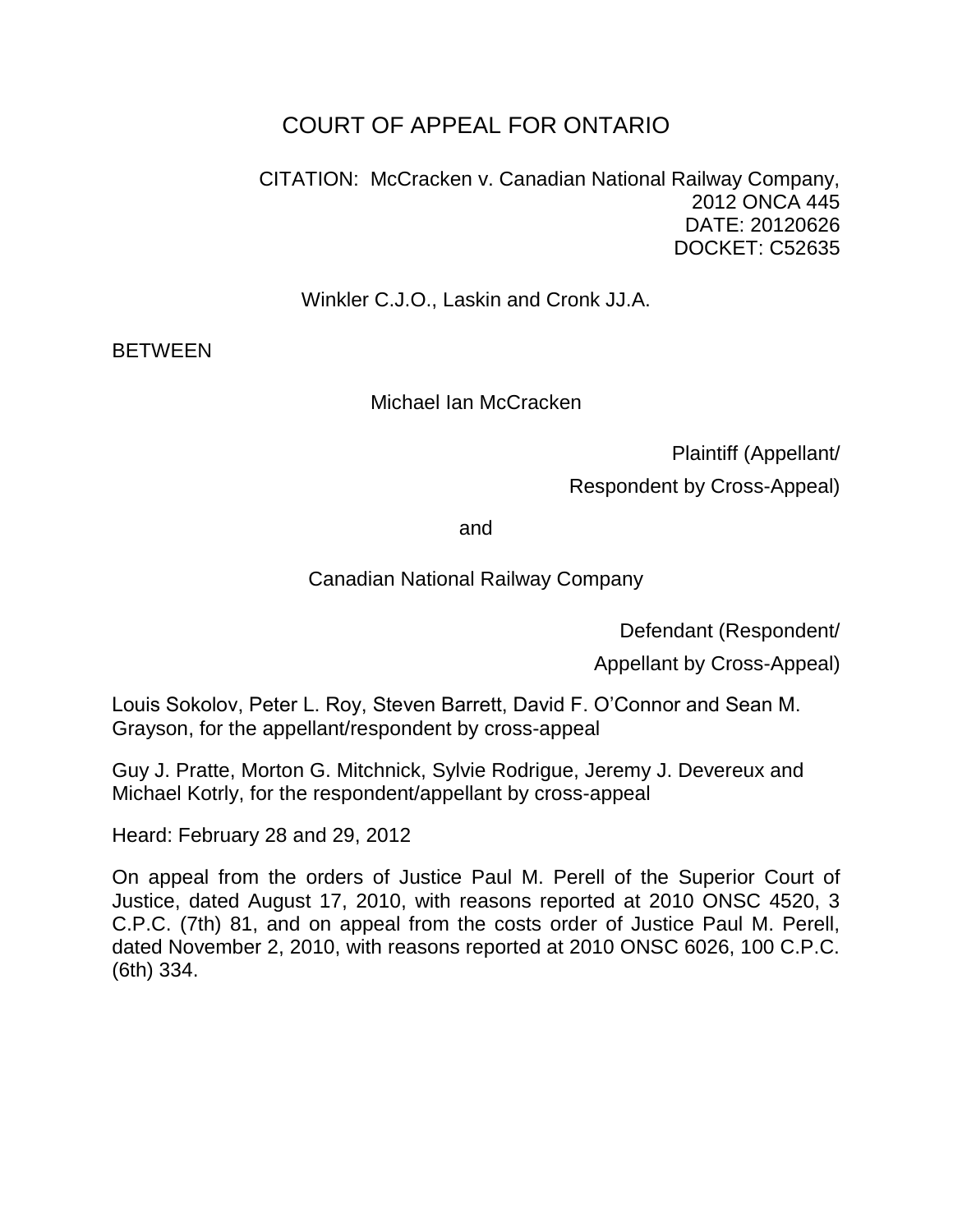# **Table of Contents**

| Α.                                                                                                                                       |  |                                                                            |  |
|------------------------------------------------------------------------------------------------------------------------------------------|--|----------------------------------------------------------------------------|--|
| B.                                                                                                                                       |  |                                                                            |  |
| C.                                                                                                                                       |  |                                                                            |  |
| (1)                                                                                                                                      |  |                                                                            |  |
| (2)                                                                                                                                      |  |                                                                            |  |
| (3)                                                                                                                                      |  |                                                                            |  |
| (4)                                                                                                                                      |  |                                                                            |  |
| (5)                                                                                                                                      |  |                                                                            |  |
| (6)                                                                                                                                      |  |                                                                            |  |
| D.                                                                                                                                       |  |                                                                            |  |
| (1)                                                                                                                                      |  | Section 5(1)(a): Do the Pleadings Disclose a Cause of Action? 16           |  |
| (2)                                                                                                                                      |  |                                                                            |  |
| (3)                                                                                                                                      |  |                                                                            |  |
| (4)                                                                                                                                      |  |                                                                            |  |
| (5)                                                                                                                                      |  | Section 5(1)(e): Representative Plaintiff and Litigation Plan 22           |  |
| (6)                                                                                                                                      |  |                                                                            |  |
| Е.                                                                                                                                       |  |                                                                            |  |
| (1)                                                                                                                                      |  | Misclassification is a Necessary Element for Establishing Liability 23     |  |
| (2)                                                                                                                                      |  | Plaintiff's Proposed Common Issues Concerning Misclassification 24         |  |
| (3)                                                                                                                                      |  | Plaintiff's Evidentiary Basis for Misclassification as a Common Issue 25   |  |
| (4)                                                                                                                                      |  |                                                                            |  |
| F.                                                                                                                                       |  |                                                                            |  |
|                                                                                                                                          |  | (1) Did the Motion Judge Err by Creating a New Test for Certification?  33 |  |
| (2)                                                                                                                                      |  | Did the Motion Judge Err by Rejecting the Plaintiff's Proposed Common      |  |
| Did the Motion Judge Err by Reframing a Common Issue Concerning the<br>(3)<br>Minimum Requirements to be a Managerial Employee at CN? 57 |  |                                                                            |  |
| G.                                                                                                                                       |  |                                                                            |  |
| Η.                                                                                                                                       |  |                                                                            |  |
|                                                                                                                                          |  |                                                                            |  |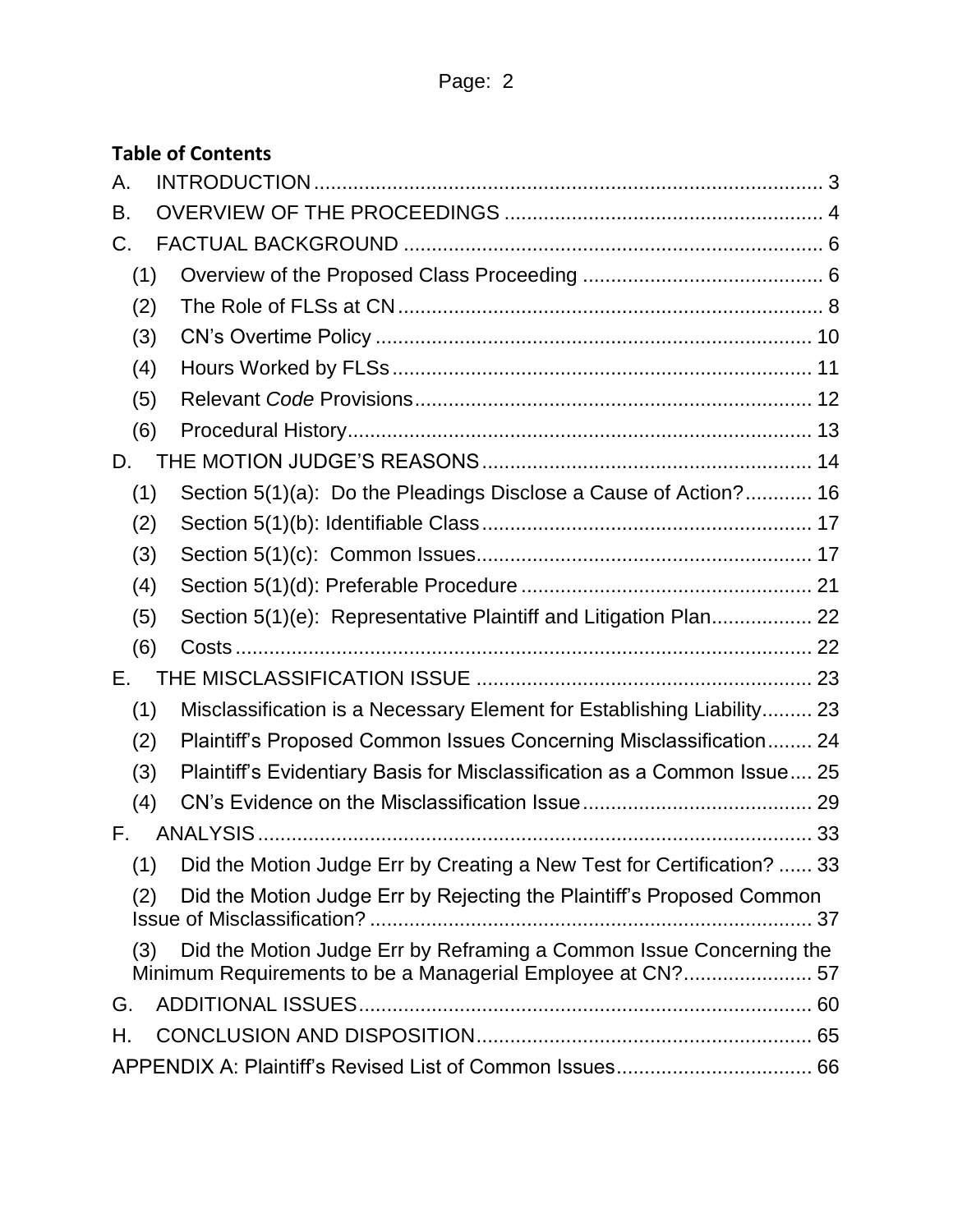| APPENDIX B: Motion Judge's Proposed "Amended Revised List of Common |  |
|---------------------------------------------------------------------|--|
|                                                                     |  |
|                                                                     |  |

#### **Winkler C.J.O.:**

l

#### <span id="page-2-0"></span>**A. INTRODUCTION**

[1] This is the third of a trilogy of class action cases against federallyregulated employers claiming unpaid overtime pay: see also *Fulawka v. Bank of Nova Scotia*, 2012 ONCA 443, and *Fresco v. Canadian Imperial Bank of Commerce*, 2012 ONCA 444. The court's concurrently released reasons in *Fulawka* and *Fresco* explain why the two class actions against the defendant banks for unpaid overtime pay should be certified.

[2] The present class action against the defendant, Canadian National Railway Company ("defendant" or "CN"), is premised on a different theory of liability than in the overtime class actions against the banks. The overtime actions against the banks are brought on behalf of class members who were classified as non-managerial employees. $1$  Their right to be paid overtime wages at 1.5 times their normal hourly rate is provided for in their employment contracts and by the provisions of Part III of the *Canada Labour Code*, R.S.C. 1985, c. L-2 ("*Code*"). The central issue is not whether the class members are eligible for

<sup>&</sup>lt;sup>1</sup> In *Fulawka*, the plaintiff's pleadings included a misclassification claim concerning Level 6 employees at Bank of Nova Scotia ("Scotiabank"). In 2008, Scotiabank re-classified these employees as nonmanagement and extended overtime entitlement to them. Scotiabank also implemented a retroactive claims process whereby Level 6 employees could claim unpaid overtime going back to 2005.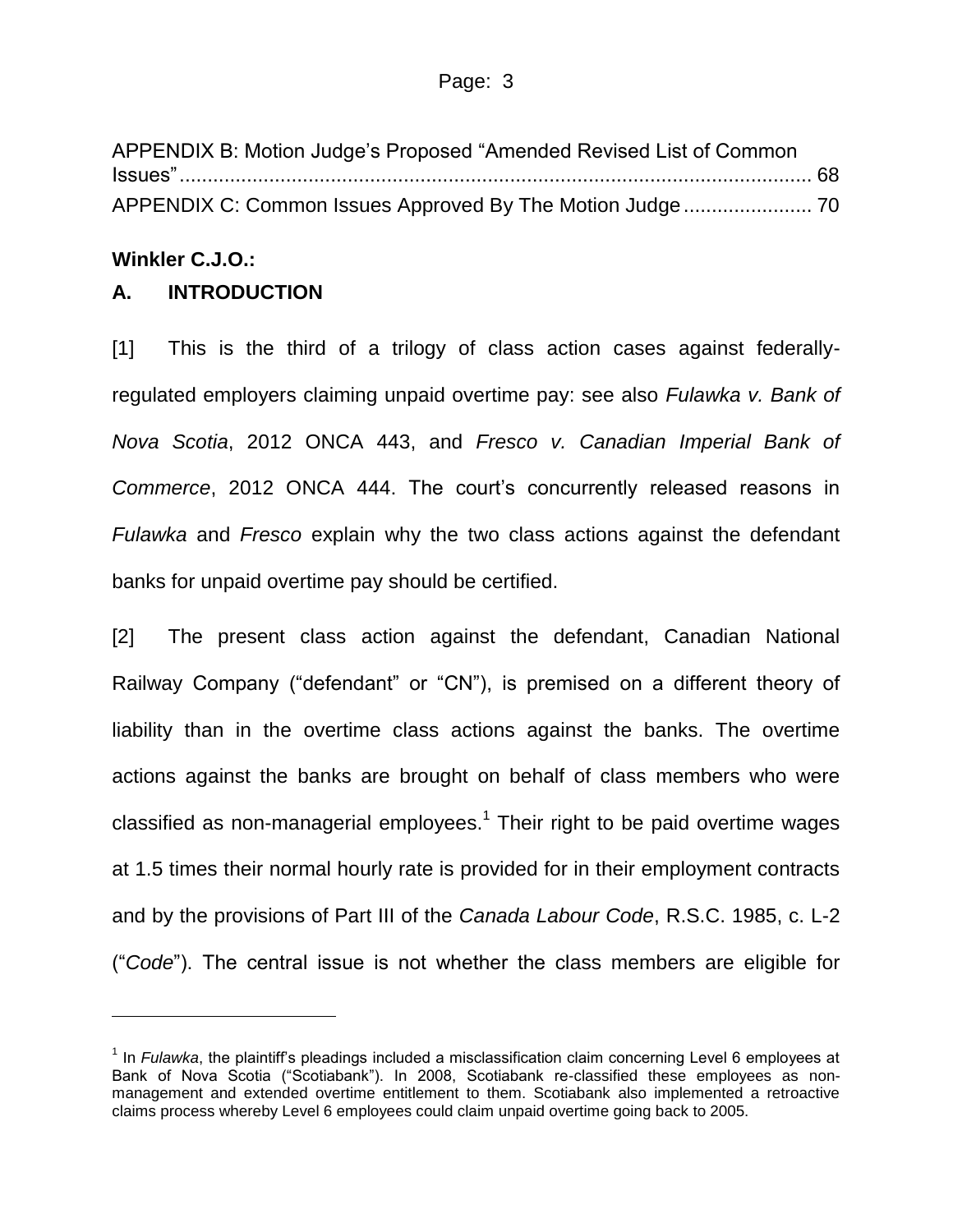overtime pay but, rather, whether the policies, practices or systems of the defendant banks have effectively and routinely denied payment of overtime compensation to class members, contrary to the express or implied terms of their employment contracts.

[3] In contrast, in the present case, CN has classified the class members as managerial employees. The class consists of First Line Supervisors ("FLSs") employed by CN. The effect of s.167(2)(a) of the *Code* is that employers are not required to pay overtime compensation as provided in Part III of the *Code* to employees who "are managers or superintendents or exercise management functions". CN's overtime policy explicitly excludes FLSs from eligibility for overtime pay. The success of the proposed class action for unpaid overtime pay thus depends on the threshold issue whether CN has misclassified FLSs as managerial employees.

#### <span id="page-3-0"></span>**B. OVERVIEW OF THE PROCEEDINGS**

[4] The motion to certify the class action against CN under s. 5(1) of the *Class Proceedings Act, 1992*, S.O. 1992, c. C.6, s. 30 ("*CPA*"), was heard together with CN's motion under Rule 21 of the *Rules of Civil Procedure*, R.R.O. 1990, Reg. 194, to dismiss the action. On the Rule 21 motion, CN argued that the Superior Court of Justice lacks jurisdiction to hear the proposed action. The motion judge rejected this argument. However, he struck, dismissed and stayed various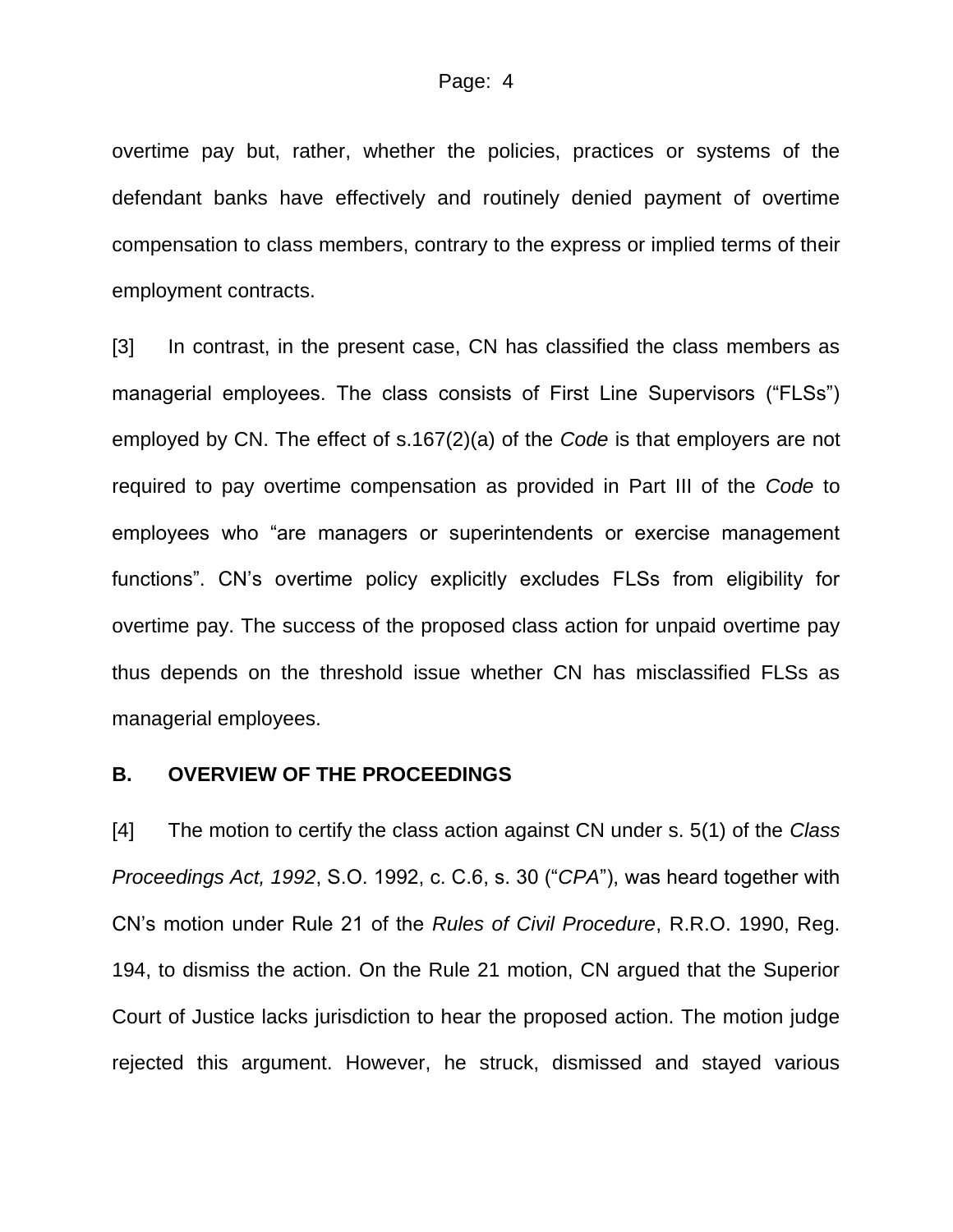elements of the plaintiff's claims in negligence and breach of contract. The motion judge granted the motion for certification, but in doing so, he significantly re-drafted the common issues.

[5] Both parties have appealed different elements of the motion judge's orders. The plaintiff appeals from the Rule 21 order and the certification order, while CN appeals and cross-appeals from the Rule 21 order and appeals from the certification order. CN also appeals from the order awarding the plaintiff his costs of both motions. All the appeals that would otherwise lie in the Divisional Court have been traversed to this court.<sup>2</sup>

[6] The parties raise a matrix of issues before this court. However, it is not necessary to decide most of these issues to dispose of the various appeals and cross-appeals.

[7] For the reasons that follow, I would allow CN's appeal from the certification order and set aside that order. I conclude that the motion judge was correct in rejecting the plaintiff's proposed common issues concerning whether CN

<sup>2</sup> The appellate routes are a maze of complexity owing to s. 30 of the *CPA* and s. 6 of the *Courts of Justice Act*, R.S.O. 1990, c. C.43. The parties both filed motions for leave to appeal in the Divisional Court from the motion judge's order certifying the action as a class proceeding. In addition, both parties appealed to this court from the motion judge's order under rules 21.01(1) and (3) of the *Rules of Civil Procedure* dismissing part of the plaintiff's claim. The defendant sought leave to appeal the interlocutory parts of the Rule 21 order to the Divisional Court and cross-appealed as of right from the final elements of that order to this court. The defendant also sought leave to appeal to the Divisional Court from the motion judge's costs order on the motions. On consent of the parties, leave to appeal to the Divisional Court from the interlocutory parts of the motion judge's Rule 21 order, and his certification and costs orders, was granted by orders of Jennings J., dated December 14, 2010. Pursuant to a consent order of Doherty J.A., dated February 9, 2011, the appeals as of right from the order under Rule 21 were combined with the appeals pending in Divisional Court for hearing by this court.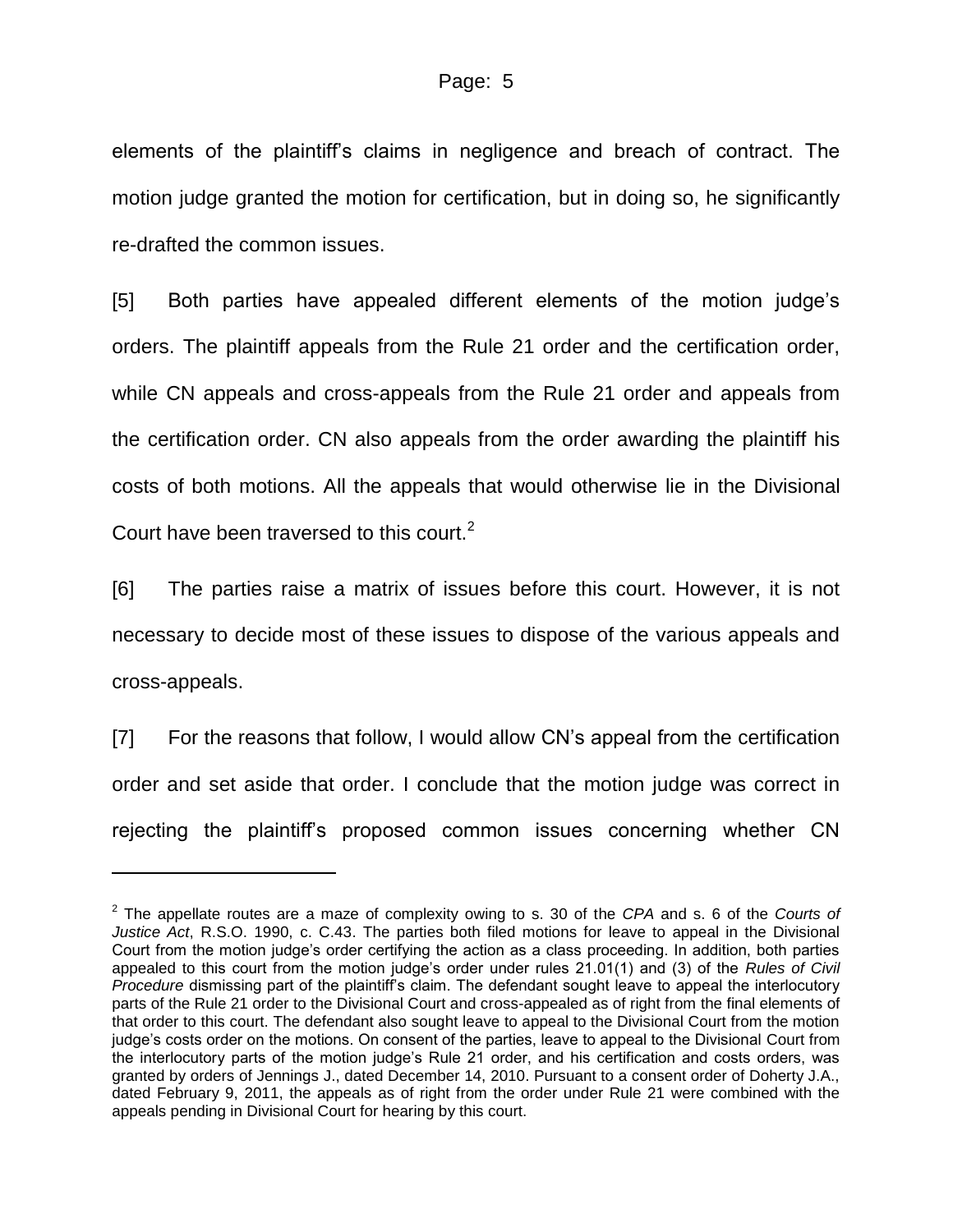misclassified FLSs as managerial employees. The evidence on the motion did not support a finding that a common issues trial judge would be able to resolve the fundamental issue of misclassification on a class-wide basis. Rather, the evidence indicated that individualized assessments of the job duties and responsibilities of class members would be needed to determine if they were properly classified.

[8] However, the motion judge fell into reversible error in recasting as a common issue the question of what the minimum requirements are to be a managerial employee at CN. The same evidentiary deficiency – the lack of evidence supporting a finding of a core of commonality concerning FLSs' job duties and responsibilities – still remained.

[9] These conclusions on the absence of a core of commonality make it unnecessary to decide the correctness of the motion judge's rulings on the Rule 21 motion, or to review his rulings on the other proposed common issues and preferable procedure. At the end of these reasons, I comment briefly on a few practice points that arise out of some of these rulings.

#### <span id="page-5-0"></span>**C. FACTUAL BACKGROUND**

#### <span id="page-5-1"></span>(1) **Overview of the Proposed Class Proceeding**

[10] The putative representative plaintiff, Michael McCracken ("plaintiff"), is a former CN employee. He started this action on behalf of approximately 1,550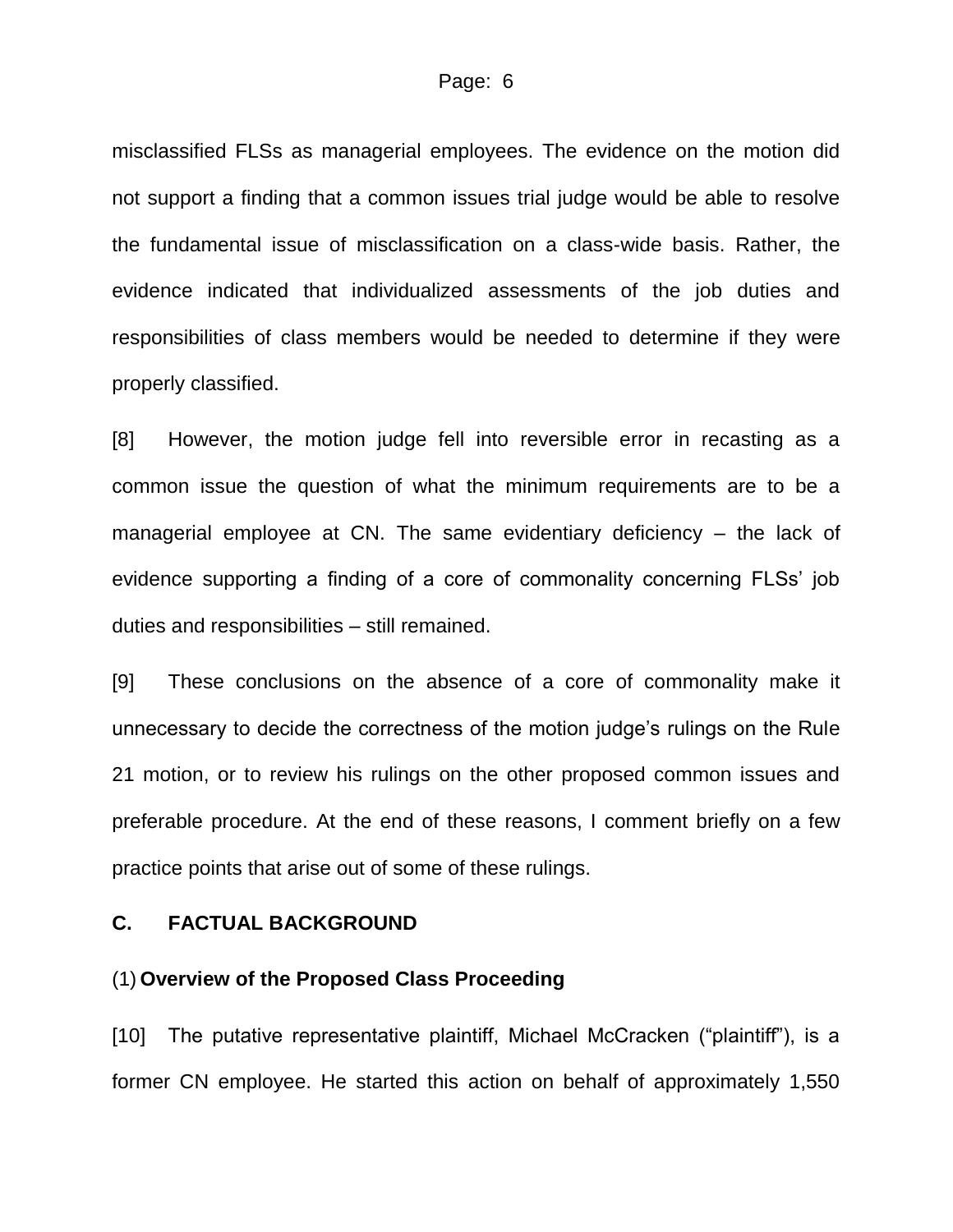current and former non-unionized CN employees across Canada who have held the position of FLS since July 5, 2002.

[11] The plaintiff began working at CN in 1998 as a unionized employee. In October 2005, he was promoted to the non-unionized position of manager of corridor operations, which is a FLS position. In January 2008, he was promoted to the position of senior manager, corridor operations. The plaintiff alleges in his statement of claim<sup>3</sup> that the senior manager position is a FLS position, while according to CN, it is a higher-ranking managerial position rather than a FLS position. The plaintiff held the position of senior manager, corridor operations until March 26, 2008, the day after he served the statement of claim in this action. He deposed that he was informed that he was being demoted to the unionized position of dispatcher because he had started the action and not for performance deficiencies. The plaintiff resigned from CN in 2010.

[12] The plaintiff pleads causes of action against CN based on CN's alleged violation of the *Code*, breach of contract, breach of a duty of good faith, negligence and unjust enrichment. The central allegation driving the proposed class action is that, since July 5, 2002, CN has uniformly, deliberately, improperly, negligently, and illegally misclassified FLSs as managers. As a result of this misclassification, CN is said to have unlawfully deprived the class

l

 $^3$  Amended Fresh as Amended Statement of Claim, dated March 3, 2010.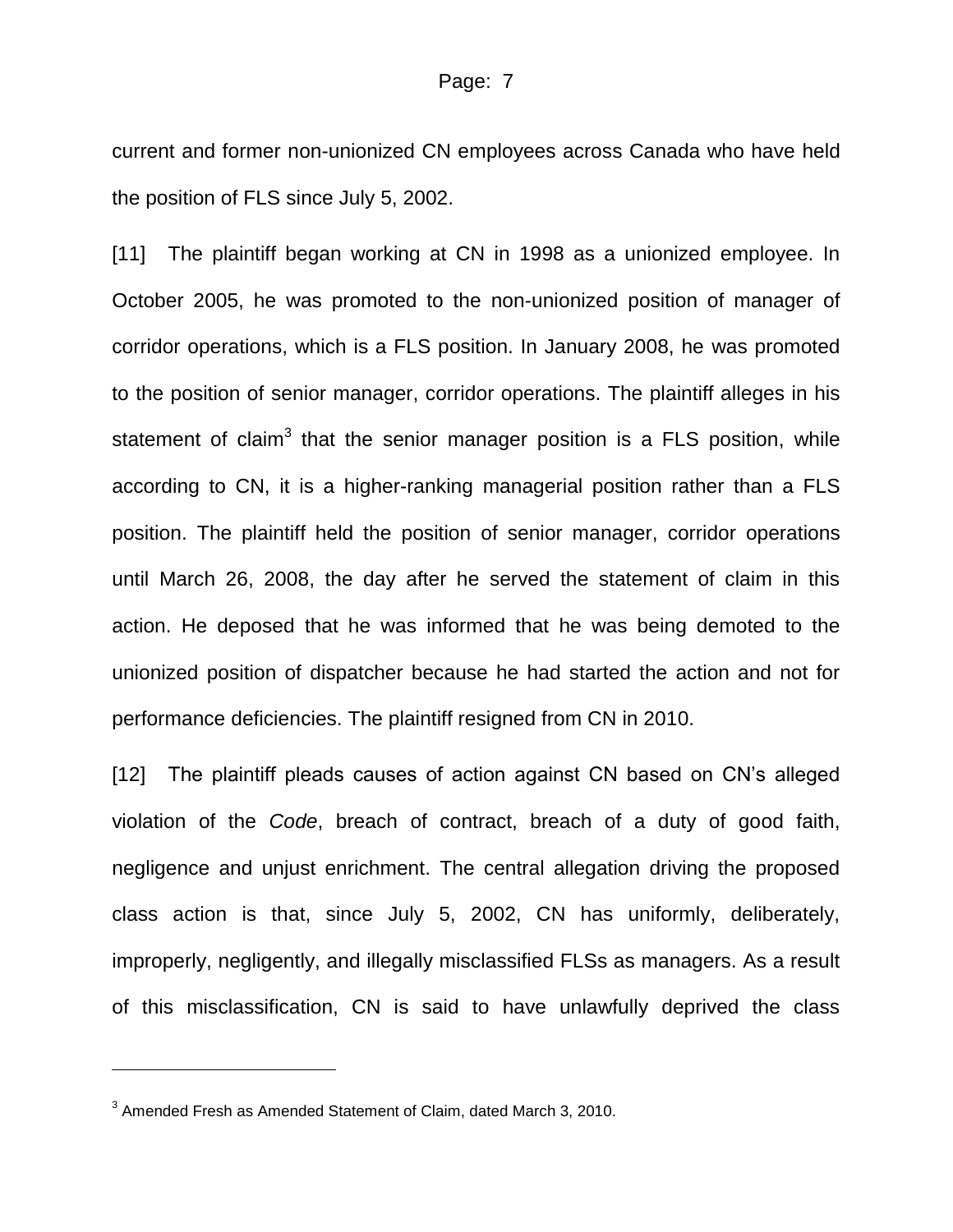members of their entitlement to receive overtime pay and holiday wages as stipulated by the *Code*. The statement of claim alleges that all class members have been regularly scheduled, as a matter of uniform company policy, to work in excess of 40 hours per work week or 8 hours per day without receiving overtime pay, contrary to law and in violation of various provisions of Part III of the *Code*, as will be discussed below.

[13] The plaintiff claims \$250 million in general damages, \$50 million in special damages and an order pursuant to s. 24 of the *CPA* directing an aggregate assessment of damages. The plaintiff also seeks an order requiring CN to disgorge amounts wrongly withheld from the class in respect of unpaid overtime and holiday pay. In addition, the plaintiff requests various forms of declaratory and injunctive relief, including a declaration that CN has been unjustly enriched, and a declaration that CN has breached the *Code* and the express or implied terms of the employment contracts with class members by misclassifying these employees and by failing to pay them overtime pay.

#### <span id="page-7-0"></span>(2) **The Role of FLSs at CN**

[14] In CN's employment hierarchy, FLSs are immediately above unionized workers and immediately below the non-unionized managerial positions of assistant superintendant and superintendant. FLSs are the primary point of contact between the non-unionized and unionized workforce.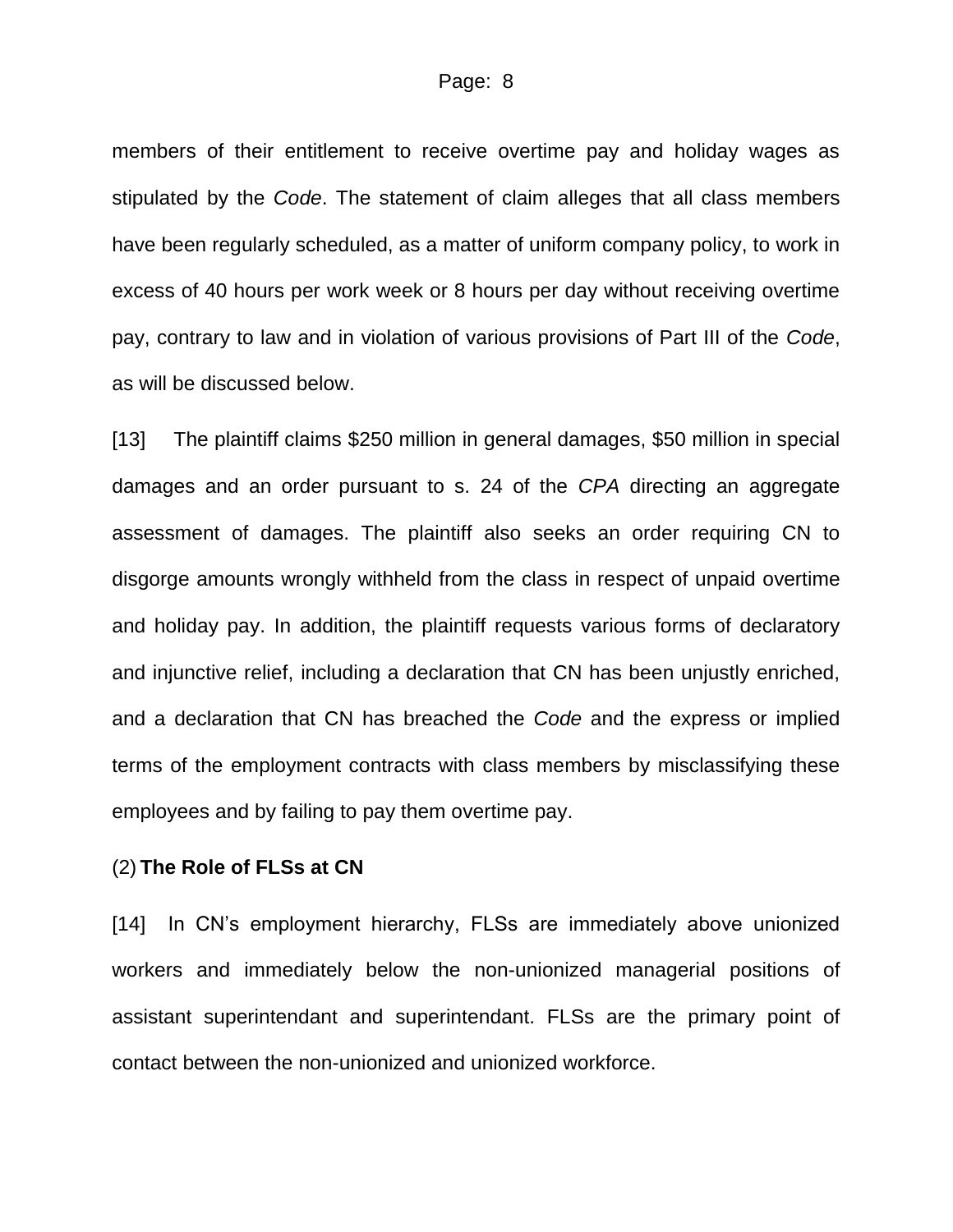[15] Approximately 82 percent of CN's Canadian employees are unionized. This element of CN's workforce is represented by five major unions and is divided into over 30 different bargaining units, each of which is governed by a different collective agreement. The collective agreements regulate such matters as the length of the work week, overtime, vacation pay, and contracting out of work. FLSs are required to know and enforce the rules found in the various collective agreements that apply to the unionized employees under their supervision.

[16] CN's recruiting materials describe the duties of FLSs as follows:

The First Line Supervisor manages the day-to-day operation of their territory through their unionized staff; ensures the on-time performance of trains, delivering on our commitments to our customers; the efficient utilization of locomotives and repair of cars (Mechanical); repair and maintenance of trackage and signals (Engineering); and safe haulage of merchandise to their destination (Transportation); as well as interacting with customers (Marketing).

[17] CN identified 70 different job positions held by FLSs. More than 90 percent of FLSs are responsible for duties associated with train operations, which encompasses the movement of trains, the repair and maintenance of tracks and signals, and the repair and maintenance of train cars and engines. There are also FLS positions in finance and accounting, customer service, corporate facilities, and various other miscellaneous positions.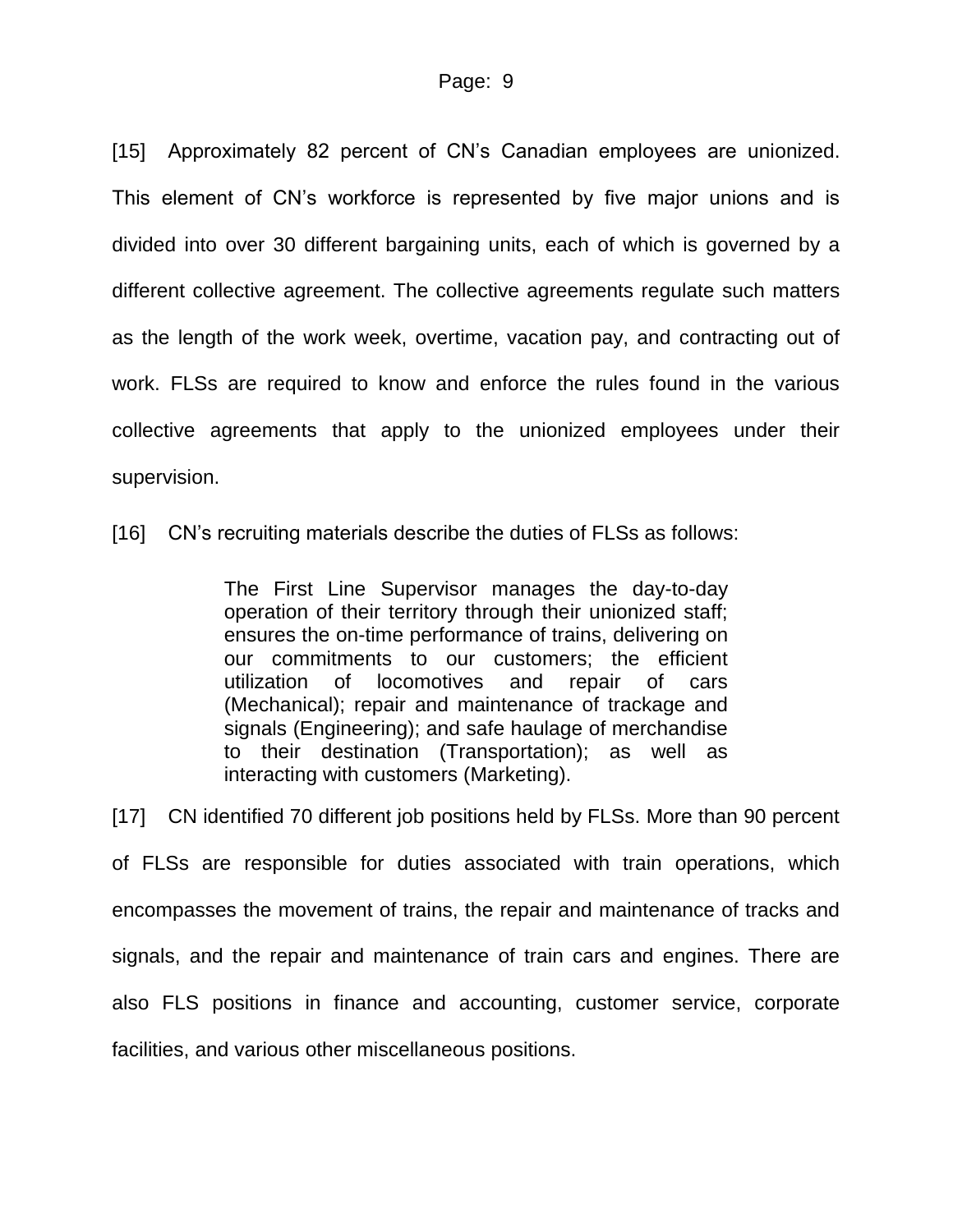[18] The salary range for FLSs is from \$55,600 to \$109,200. FLSs are eligible for bonuses equivalent to 15 to 30 percent of their base pay. They are also entitled to benefits, including a defined benefit pension plan and a share purchase plan.

#### <span id="page-9-0"></span>(3) **CN's Overtime Policy**

[19] CN's overtime policy, titled "Compensation Management – Time Management" ("Policy"), came into effect on January 1, 2006. The Policy put into writing the policy and practice that had existed at CN since July 5, 2002.

[20] The Policy states that it "is intended for non-unionized, professional and administrative support employees working in Canada. *For greater clarity, this policy does not apply to managers, supervisors or anyone who exercise[s] management functions*" (emphasis added). The Policy entitles non-unionized and non-managerial employees of CN to receive compensation at a rate of 1.5 times the employee's regular rate for pre-authorized or directed overtime hours worked.

[21] FLSs are not eligible for such overtime pay under the Policy. However, the Policy provides that FLSs may be paid discretionary lump sum amounts in extraordinary circumstances where extensive hours are required:

> In the spirit of the FLS compensation package, First Line Supervisors may receive payments under the Service Response/Emergency program, in case of extraordinary circumstances where extensive hours are required e.g. derailments, severe winter conditions etc. Under these special circumstances, a Vice-President,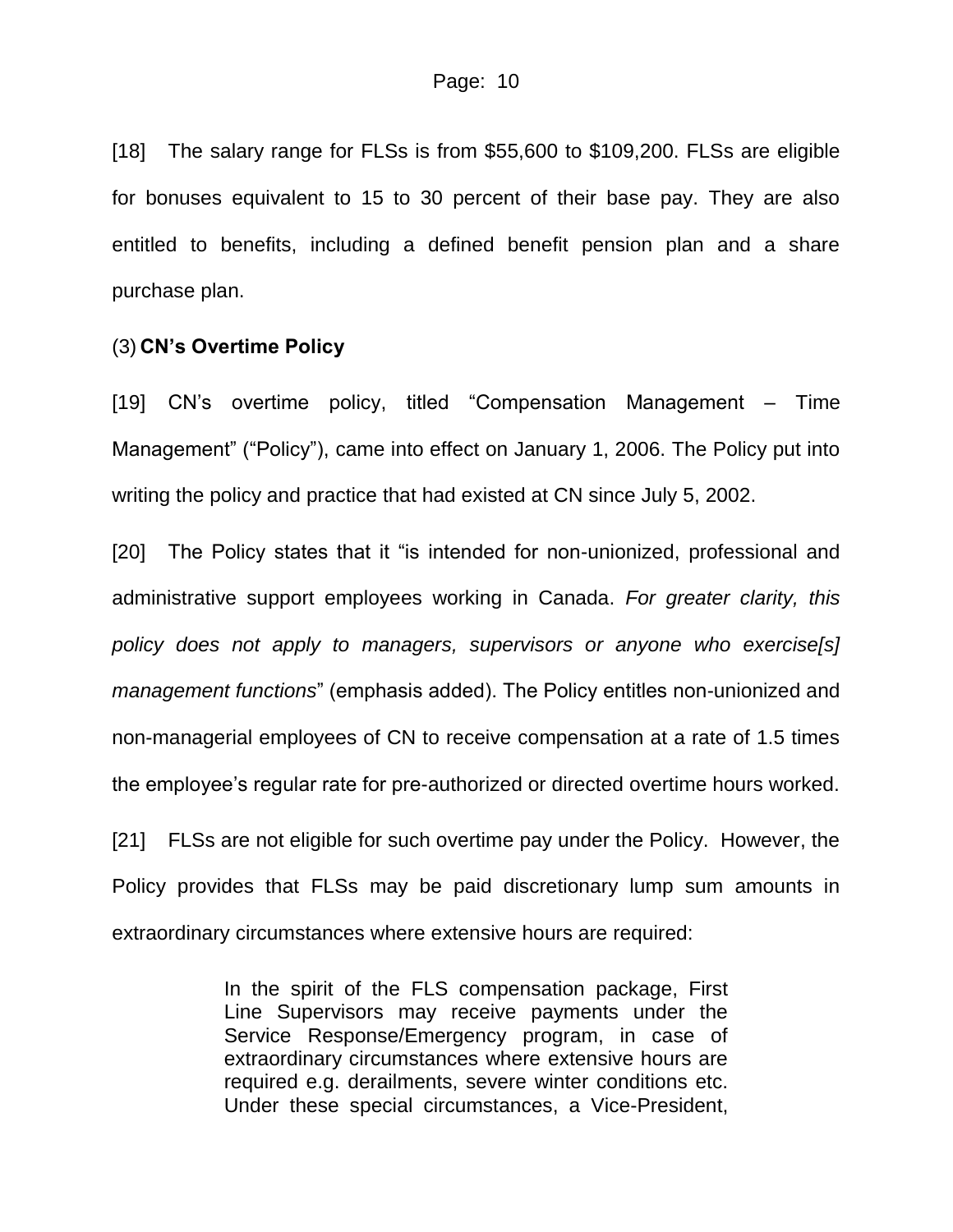### Page: 11

General Manager or equivalent may authorize a special lump sum payment to be paid in increments of \$500. In cases involving payments in excess of \$2,500, the authorizing officer will review the circumstances with the appropriate Vice-President.

[22] The Policy also provides that FLSs who are required to work on a general holiday will receive time off at the regular rate.

[23] The plaintiff refers to the Policy several times in his statement of claim. He asserts that the Policy forms part of each class member's contract of employment. He alleges that FLSs had been entitled to receive overtime wages until July 5, 2002, when the Policy came into effect. The plaintiff requests a declaration that the Policy is "unlawful, void and unenforceable".

[24] On the certification motion, CN led evidence that conflicted with the plaintiff's allegation that FLSs received overtime wages up until July 5, 2002. CN pointed to its 1998 policy on overtime applicable to FLSs working in the Operations Division,<sup>4</sup> which announced that CN was "adopt[ing] the CP [Canadian Pacific] method of not paying overtime or shift premiums and instead create[d] an allowance" for these FLSs.

## <span id="page-10-0"></span>(4) **Hours Worked by FLSs**

l

[25] The plaintiff pleads that FLSs regularly work in excess of 40 hours per week or eight hours per day and they regularly work on statutory holidays. He

<sup>&</sup>lt;sup>4</sup> Most FLS positions exist in the Operations Division in one of three departments: Transportation, Mechanical and Engineering.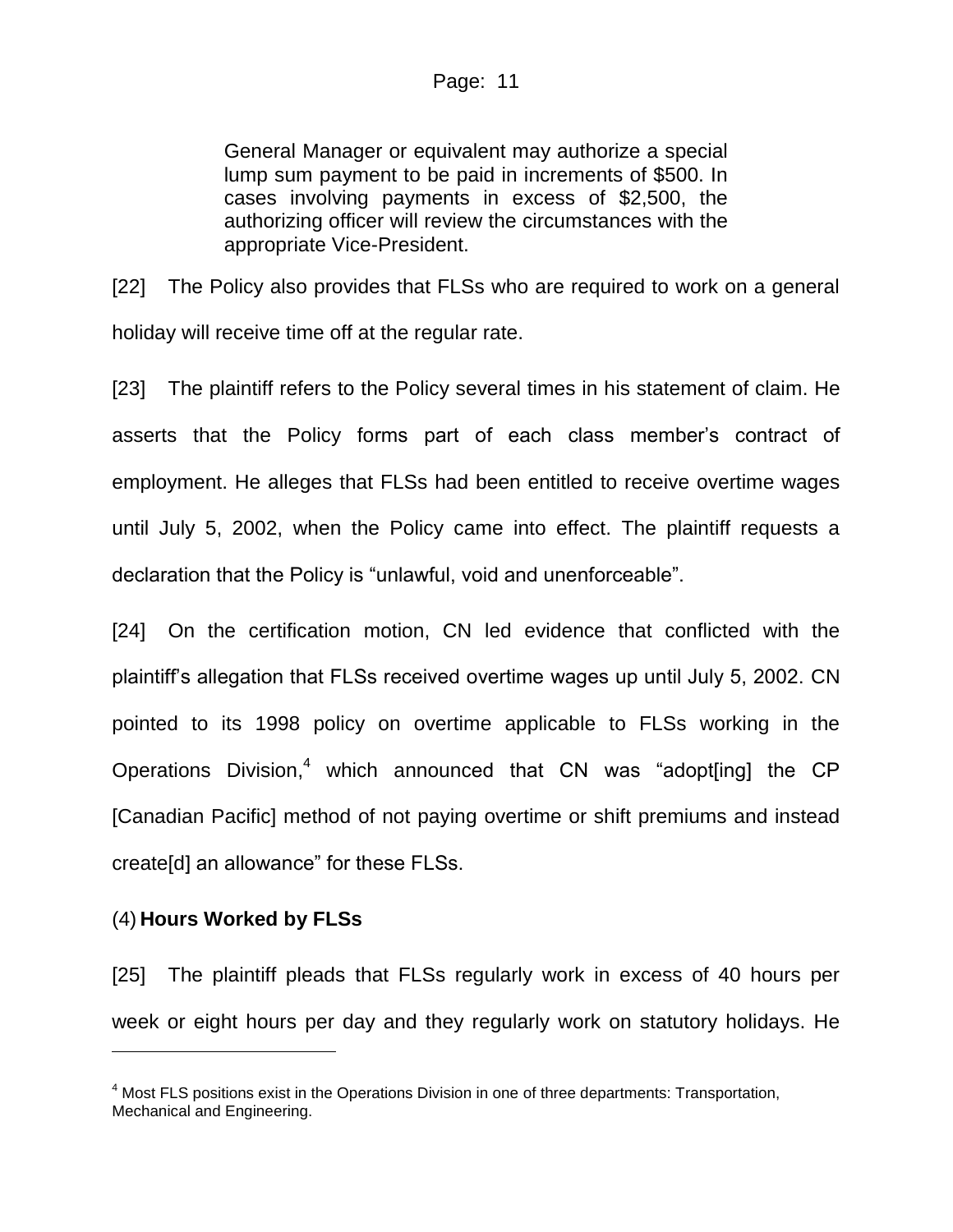also pleads that FLSs are frequently called for unscheduled work and to substitute for unionized and non-unionized employees: see the motion judge's reasons, at para. 48.

[26] The plaintiff pleads, and the defendant does not dispute, that CN does not keep records of the hours worked by FLSs.

#### <span id="page-11-0"></span>(5) **Relevant** *Code* **Provisions**

[27] The provision of the *Code* of most significance in this case is s. 167(2), which states:

167. (2) Division I does not apply to or in respect of employees who

(*a*) are managers or superintendents or exercise management functions…

[28] The plaintiff also pleads and relies on provisions in Division I of Part III of the *Code* regulating the standard hours of work and payment of overtime for employees who are subject to Part III: see ss. 169(1) and 174. As explained in *Fulawka*, at para. 33, the combined effect of ss. 169(1) and 174 of the *Code* is that an employer must pay an employee overtime wages at the rate of 1.5 times the regular rate of wages when the employee works more than eight hours in a day or more than 40 hours in a week. However, s. 167(2)(a) exempts employees who are managers, superintendents or who exercise management functions from entitlement to overtime pay under these provisions.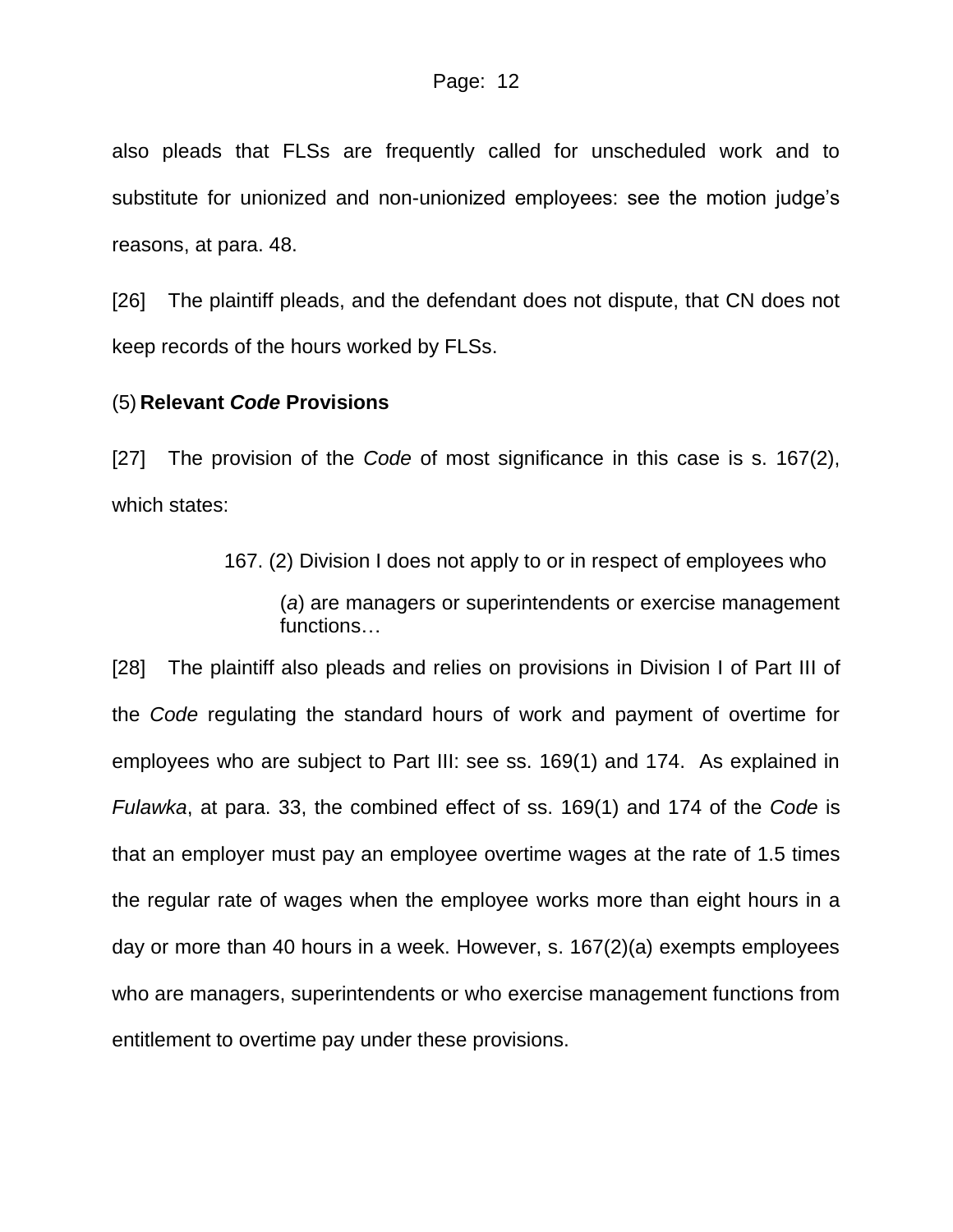[29] The plaintiff further pleads and relies on the provisions in Division XVI of the *Code*, and in the accompanying regulation, which impose obligations on employers to accurately record and maintain records of employees' hours of work: see ss. 252(2) and 264(a) of the *Code* and s. 24 of the *Canada Labour Standards Regulations*, C.R.C., c. 986.<sup>5</sup> He also pleads and relies on the provisions in ss. 191, 196, 198 and 199 of Division V of the *Code* governing compensation for general holidays, including the entitlement of managerial employees to be compensated for work performed on a general holiday.

[30] The plaintiff pleads that the duties and obligations found in these provisions of the *Code* and the *Regulations* are implied by fact or law into the contracts of employment of class members.

#### <span id="page-12-0"></span>(6) **Procedural History**

l

[31] The plaintiff moved to certify the action as a class proceeding. He submitted that a misclassification case such as his is "inherently amenable to resolution by way of class proceeding." CN argued that none of the criteria for certification was satisfied.

[32] CN moved under rule 21.01(3)(a) for an order dismissing the action on the basis that the Superior Court of Justice has no jurisdiction to directly enforce the *Code.* CN also moved under rule 21.01(1)(b) to strike portions of the claim for

<sup>5</sup> These statutory and regulatory provisions are discussed in this court's reasons in *Fulawka*, at para. 35.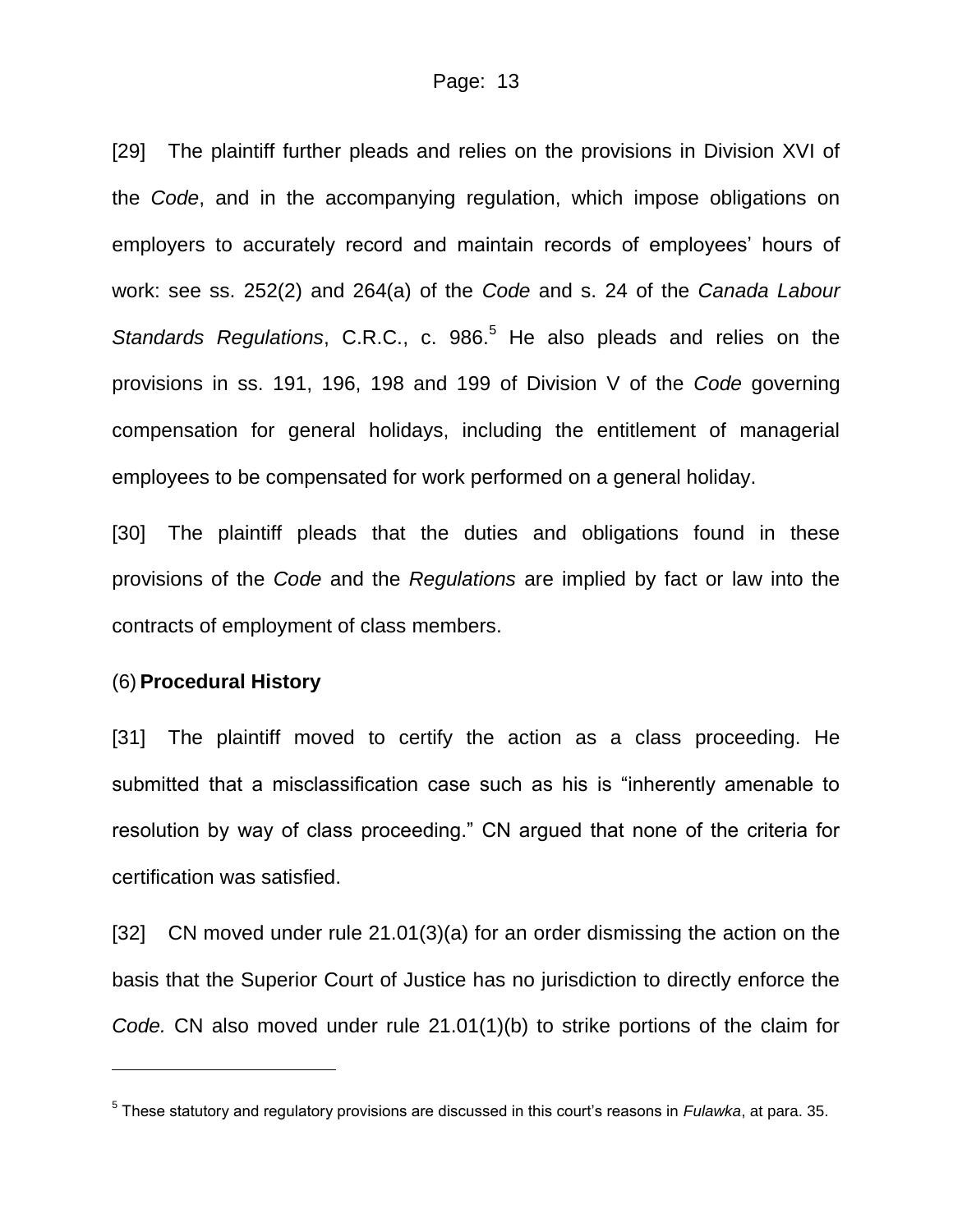failing to disclose a reasonable cause of action. The certification and Rule 21 motions were argued together in July 2011.

## <span id="page-13-0"></span>**D. THE MOTION JUDGE'S REASONS**

[33] The motion judge granted CN's Rule 21 motion in part and granted the plaintiff's certification motion with qualifications and conditions. His reasons on the Rule 21 motion may be summarized as follows:

- The language of the *Code* reveals that Parliament intended that courts have a subject matter jurisdiction to enforce wage claims for overtime and thus the statutory rights in the *Code* are terms of the contract of FLSs "by force of statute": see paras. 114-85.
- The plaintiff's claim for breach of the express or implied terms of the employment contract discloses a reasonable cause of action: see paras. 199-227.
- However, the plaintiff's claim for breach of contract based on CN's alleged failure to pay holiday pay should be dismissed on the merits because CN provided class members with time *in lieu* of holiday pay, which is permitted by ss. 198 and 199 of the *Code*: see paras. 204-13.
- The plaintiff's claims for breach of an express or implied term of the contract should be stayed because these causes of action are academic or moot, the court having concluded that the terms of the *Code* are terms of the contract by force of statute: see paras. 228-34.
- The plaintiff has actually proven on the Rule 21 motion that he has a cause of action for breach of a statutory implied term, which is an issue that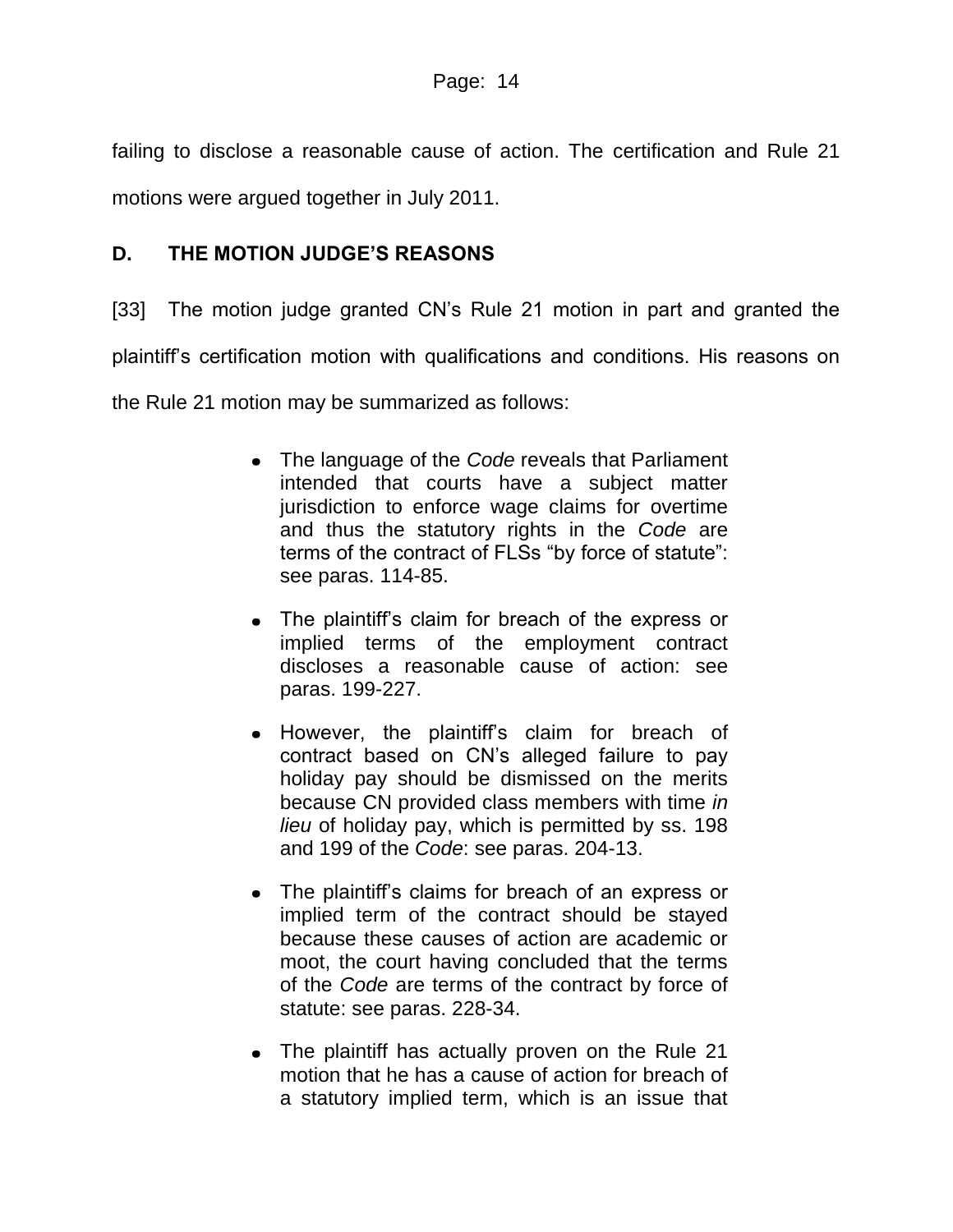might otherwise have been decided at the common issues trial: see paras. 224-27.

- The court on a certification motion has jurisdiction to decide or stay what would otherwise be a common issue based on rule 37.13(2)(a) of the *Rules of Civil Procedure*, and this jurisdiction is augmented and enhanced by ss. 12 and 13 of the *CPA*: see paras. 228-32.
- The asserted cause of action for breach of a freestanding duty of good faith should be struck because no such independent duty exists. However, the pleading of the material facts alleging a breach of duty of good faith may remain in support of the cause of action for breach of contract: see paras. 235-45.
- The plaintiff has shown a cause of action for unjust enrichment: see para. 246-48.
- The plaintiff's proposed cause of action for negligence should be struck from the statement of claim for failing to disclose a reasonable cause of action: see paras. 249-72.
- CN's limitation period argument is limited to the claims and causes of action for negligence and breach of a free-standing duty of good faith based on CN allegedly improperly classifying its FLSs as managers. These claims are not proceeding so the limitation period issue is moot: see paras. 273-76.

[34] The motion judge then turned to the certification motion. Before assessing

the five criteria for certification under s. 5(1) of the *CPA*, 6 the motion judge

 $6$  The criteria in s. 5(1) of the *CPA* may be summarized as follows:

<sup>(</sup>a) the pleadings disclose a cause of action;

<sup>(</sup>b) there is an identifiable class;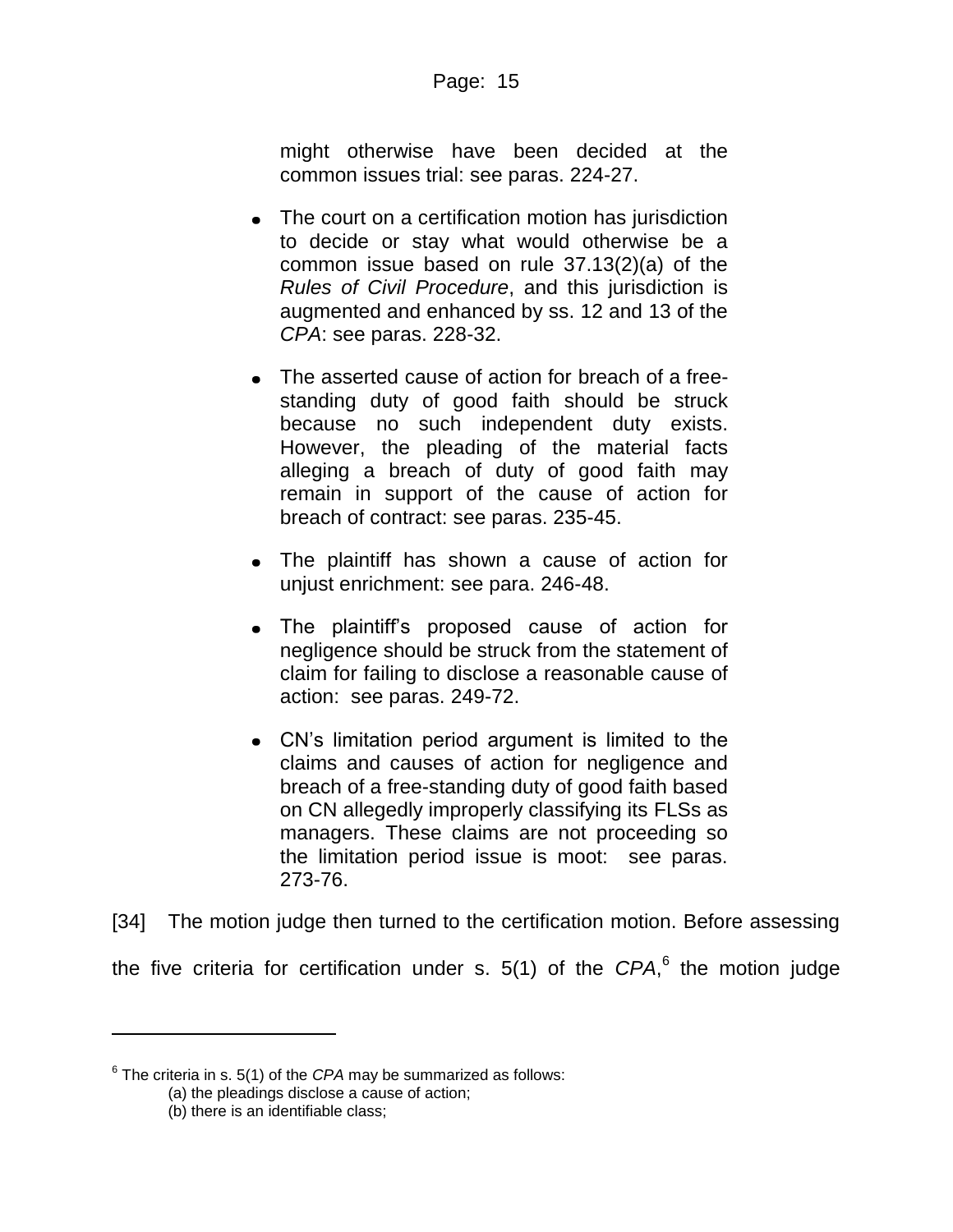addressed CN's argument that the evidentiary threshold that a plaintiff must meet to prove the certification criteria should be higher than the "some basis in fact" test described in *Hollick v. City of Toronto*, [2001] 3 S.C.R. 158, at paras. 16-26. At paras. 291-92, the motion judge described a "festering point of complaint by defendants" that a plaintiff need only show "some basis in fact" for each of the criteria for certification to obtain a certification order.

[35] The motion judge explained that the "some basis in fact" test is not applied in the way that defendants have suggested. Rather, he observed that satisfying the "some basis in fact" test is "necessary but not sufficient for the satisfaction of the various criteria" (at para. 300). I will say more about his reasons on this issue below, at paras. 72-81.

[36] The motion judge next addressed the five criteria for certification and concluded they were met for the following reasons.

## <span id="page-15-0"></span>(1) **Section 5(1)(a): Do the Pleadings Disclose a Cause of Action?**

[37] The motion judge relied on his reasons on the Rule 21 issues to conclude that the plaintiff had shown a cause of action for unjust enrichment and for breach of contract based on express or implied contractual terms and based on contractual terms implied by force of statute: see para. 304.

l

<sup>(</sup>c) the claims raise common issues;

<sup>(</sup>d) a class proceeding would be the preferable procedure for the resolution of the common issues; and

<sup>(</sup>e) there are appropriate representative plaintiffs who could produce a workable litigation plan.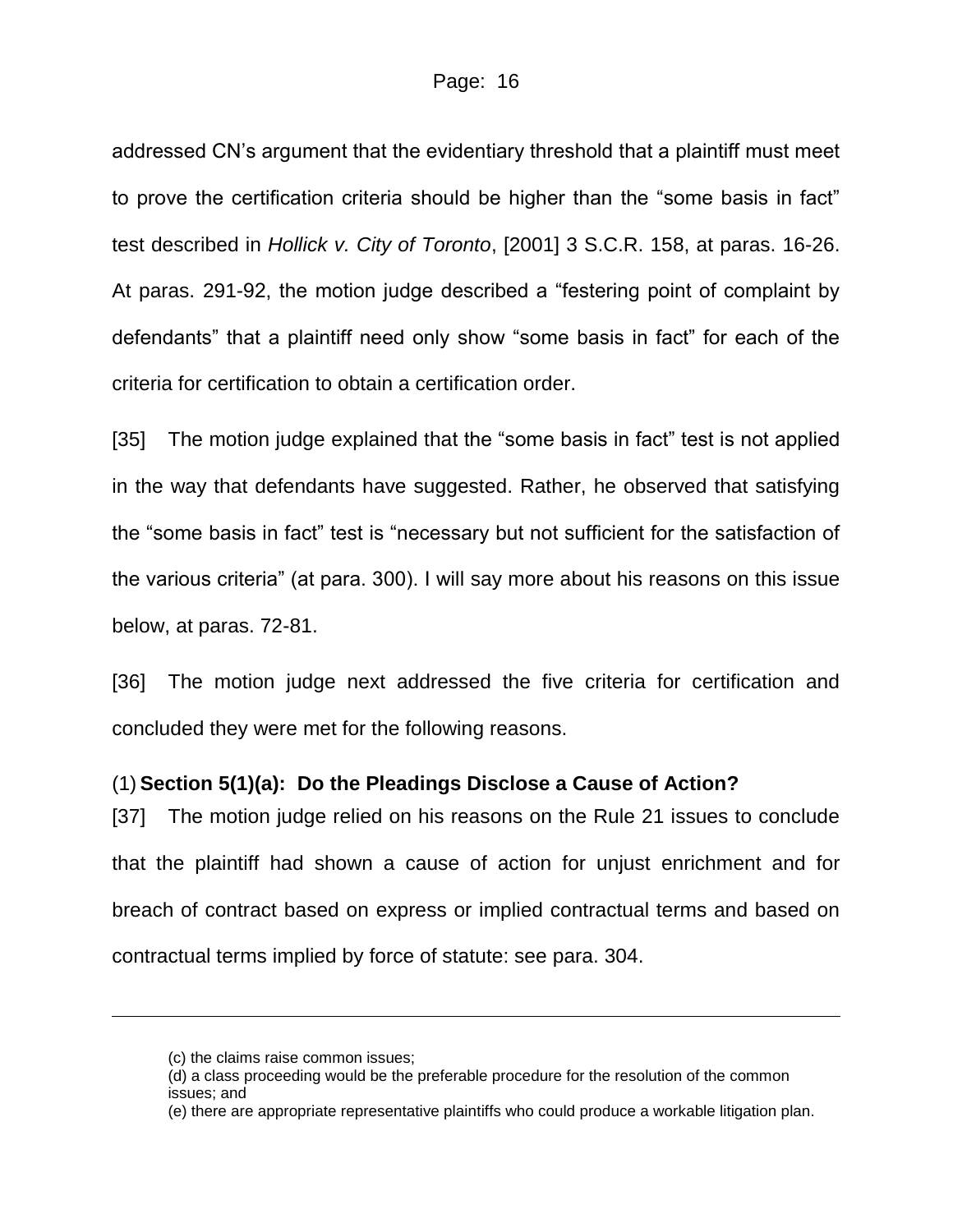### <span id="page-16-0"></span>(2) **Section 5(1)(b): Identifiable Class**

[38] CN did not dispute that the plaintiff identified a class that technically satisfies the requirements of the *CPA*, but argued that the class definition was deficient because the plaintiff failed to provide any evidence concerning FLSs in 56 of the 70 job positions held by FLSs, and argued that there was thus no basis in fact for including these FLSs as class members.

[39] The motion judge found this argument to be fallacious because the plaintiff demonstrated some basis in fact for his own cause of action and for his own job description. He concluded that this was a sufficient evidentiary basis for the plaintiff's submission that there is a group of similarly-situated claimants with similar claims: see paras. 305-11.

#### <span id="page-16-1"></span>(3) **Section 5(1)(c): Common Issues**

[40] The plaintiff initially proposed a list of seven common issues (the "Revised List"), which includes "misclassification" as common issue 1: see the motion judge's reasons, at para. 322, and Appendix A to these reasons. The plaintiff's Revised List was predicated on his submission that, at the common issues trial, the court could and should determine whether FLSs were properly or improperly classified as managers on a class-wide basis: see the motion judge's reasons, at para. 323.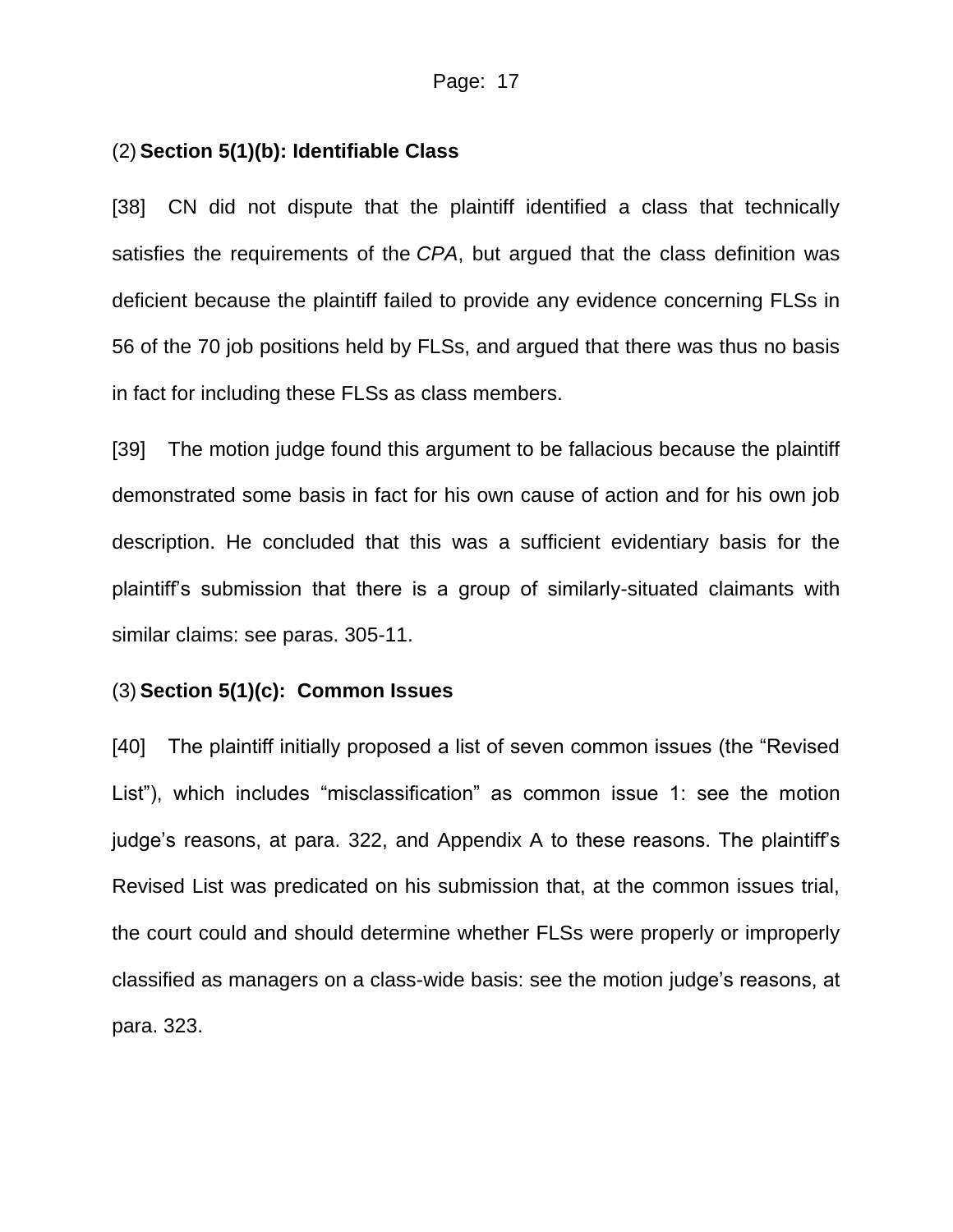[41] The motion judge expressed reservations about the commonality of some of the proposed issues. To focus the discussion on his concerns, the motion judge prepared an amended list containing six common issues (the "Amended Revised List") and requested the parties' submissions on his suggestions: see the motion judge's reasons, at para. 325, and Appendix B to these reasons. This list did not include misclassification of the class as a free-standing common issue, although it included questions about whether CN had statutory or common law duties to properly classify class members and, if so, whether CN had breached any of these alleged duties.

[42] The plaintiff accepted the Amended Revised List with the following three reservations: i) misclassification of the whole class should be certified as a common issue, as the plaintiff had initially submitted; ii) there should be an additional common issue about how management status can be determined on a class-wide basis; and iii) there should be a common issue about the aggregate assessment of damages.

[43] CN disputed that any of the proposed common issues – whether from the plaintiff's Revised List or the motion judge's Amended Revised List – are proper common issues for one or more or all of the following reasons: (i) the issues are not common to the class; (ii) answering the proposed common issues depends on individual findings of fact for each claimant; (iii) the proposed common issues are not necessary to the resolution of each class member's claim for overtime;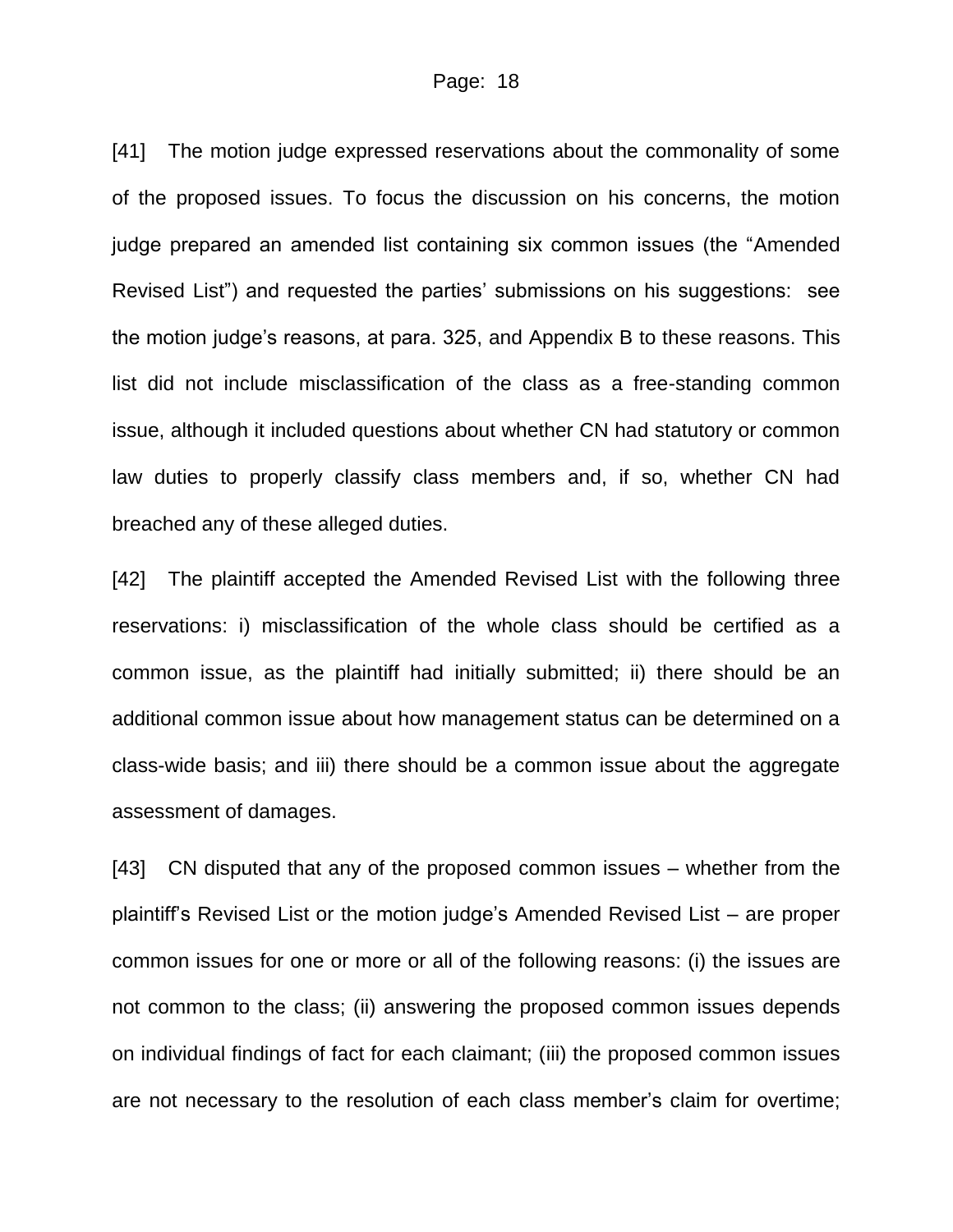(iv) resolution of the common issues would not significantly advance the litigation; and (v) the common issues lack a factual basis in the evidence.

[44] The motion judge examined each of the proposed common issues from

both lists and through a process of elimination, he arrived at a final list of six

questions, which he ultimately certified ("Approved List"): see the motion judge's

reasons, at para. 351, and Appendix C to these reasons. I include his Approved

List here for ease of reference:

Common Issue One – Payment of Overtime Pay

Did the Class Members receive overtime pay under the [*Code*]?

Common Issue Two – Contract Terms

What are the terms by force of statute of the Class Members' contracts of employment with the Defendant respecting: (i) classification; (ii) regular and overtime hours; and (iii) the recording of hours worked?

Common Issue Three – Minimum Requirements of Manager Status at CN

In accordance with the meaning under s. 167 (2) of the *Canada Labour Code*, of "employees who are managers or superintendents or exercise management functions", what are the minimum requirements to be a managerial employee at CN?

Common Issue Four – Unjust Enrichment

Would the Defendant be unjustly enriched by failing to compensate a Class Member with pay or overtime pay for hours worked in excess of his or her standard hours of work?

Common Issue Five – Damages or other relief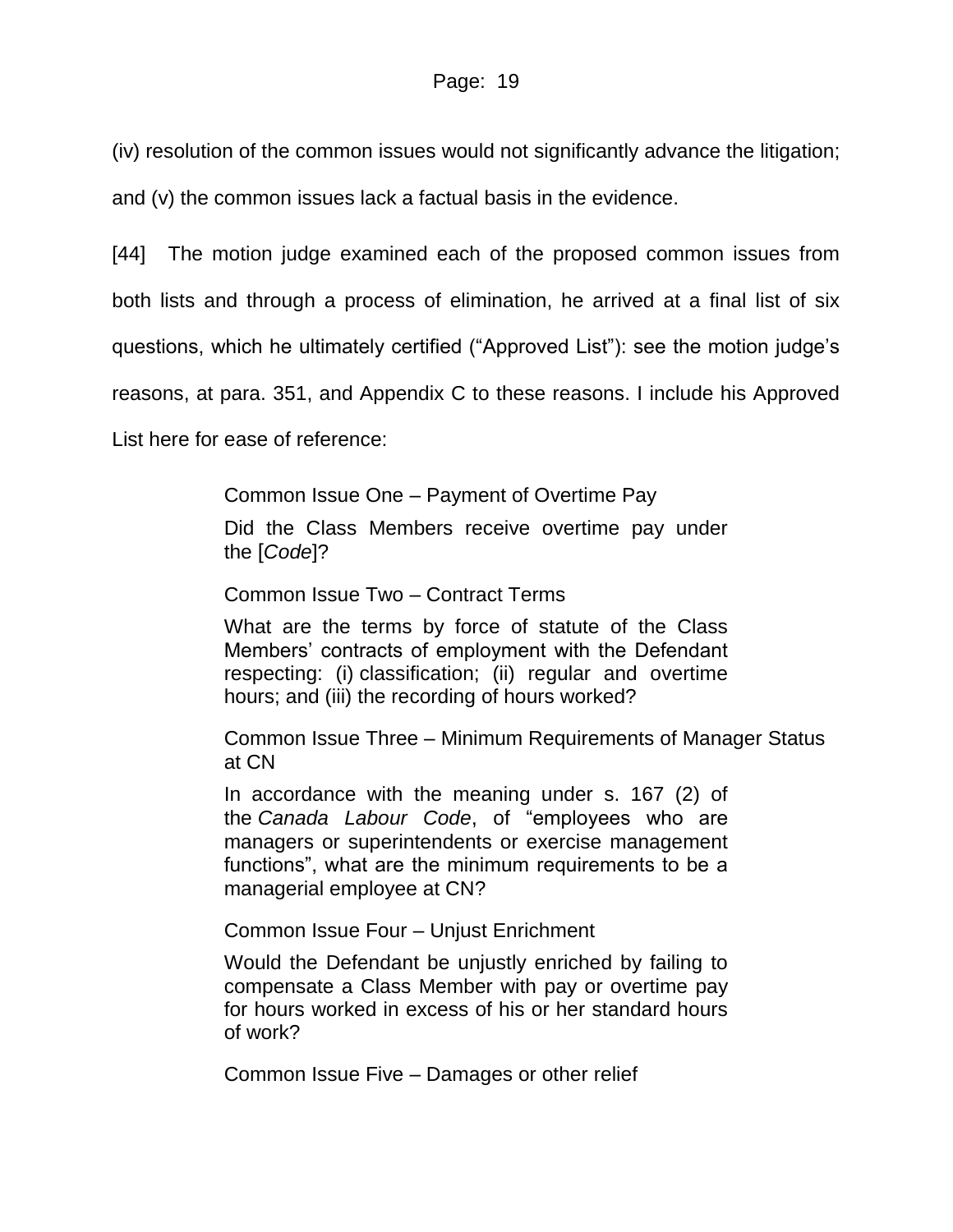If the Defendant breached a duty or its contract or was unjustly enriched what remedies are available to the Class Member?

Common Issue Six – Punitive Damages Would the Defendant's conduct justify an award of aggravated, exemplary or punitive damages?

[45] The motion judge observed, at paras. 353-54, that four of these questions (common issues 1, 2, 4 and 5) are answerable before the common issues trial. He said, at para. 359, that while answering these four questions would advance the litigation, they are not determinative of the action "because the heart of the matter remains whether the first line supervisors were or were not managers, which is unanswered."

[46] In arriving at this list, the motion judge rejected the plaintiff's proposed common issues 1, 2, 3(a)-(b), 4(a)-(i) and 7(a) from the Revised List. He observed, at para. 331, that these questions, which include the proposed misclassification common issue: "lack commonality or would depend on individual findings of fact for each claimant." In his opinion, "these questions cannot be determined on a class-wide basis and rather require individual questions to be answered."

[47] Rather than certifying misclassification as a common issue, the motion judge certified a common issue of his own design – common issue 3 – which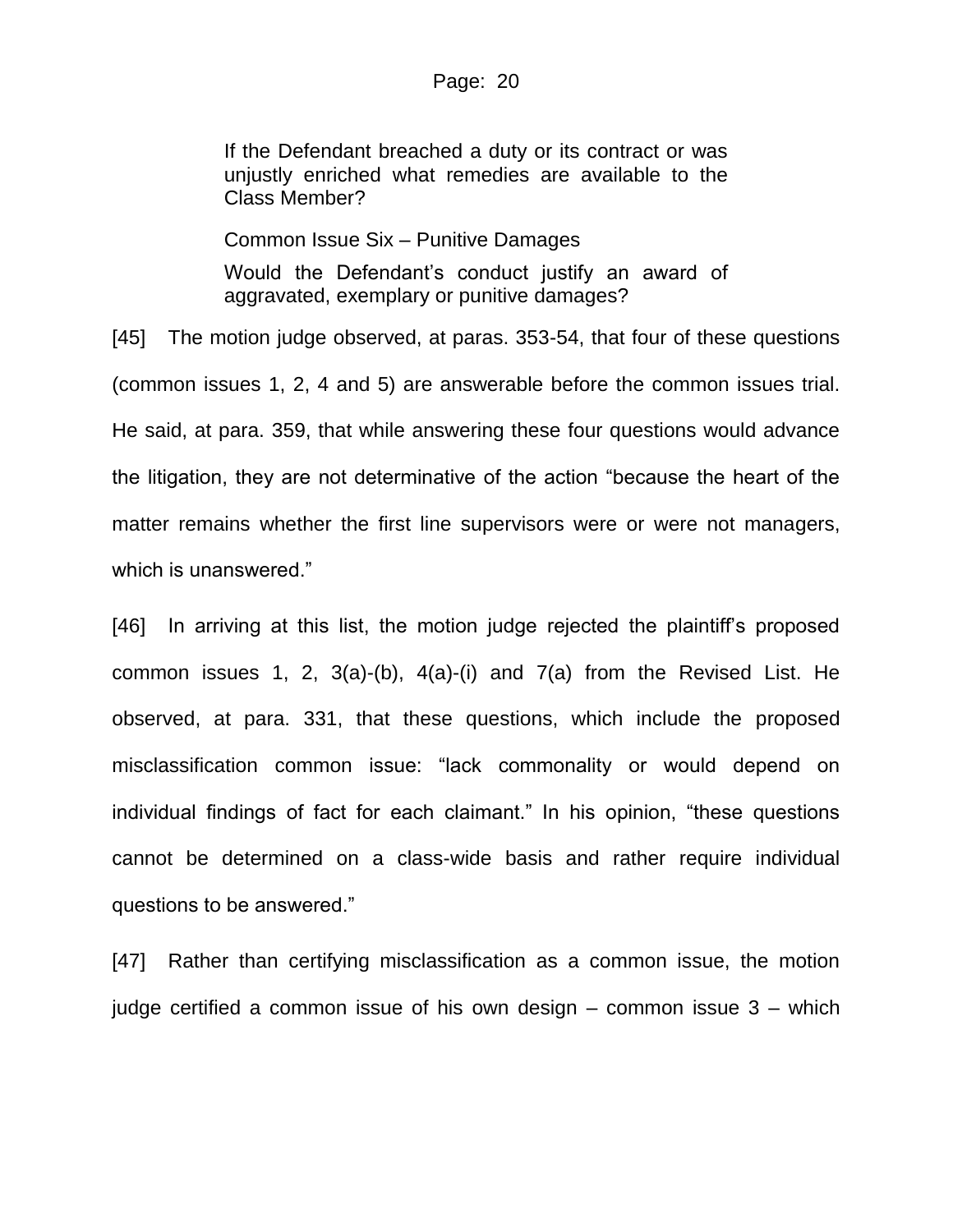would identify "the minimum requirements to be a managerial employee at CN".<sup>7</sup> The motion judge reasoned, at para. 363, that this question "avoids the problems of commonality" of the plaintiff's proposed misclassification question. He found, at paras. 363-64, that common issue 3 could be answered on a class-wide basis and that doing so would substantially advance the litigation because it would divide the class into the following three groups:

> i) class members who satisfy the minimum standards for being a manager at CN because of who they are and what they do;

> ii) class members who could not possibly satisfy the minimum standards for being a manager at CN; and

> iii) class members whose status as a manager at CN remained to be determined.

[48] According to the motion judge, at para. 367, by dividing the class into these three groups, the claims of the first group would be dismissed, while the claims of the latter two groups would proceed to manageable individual issues trials as contemplated by s. 25 of the *CPA*.

## <span id="page-20-0"></span>(4) **Section 5(1)(d): Preferable Procedure**

l

[49] After critiquing the parties' approach to the preferable procedure issue, at paras. 445-51, the motion judge concluded, at para. 456, that a class action is preferable to the administrative process under the *Code* for resolving the class

 $^7$  The motion judge reviewed, at paras. 58-67, various cases describing the analytical approach under the *Code* to classifying employees as a manager or an employee who exercises management functions.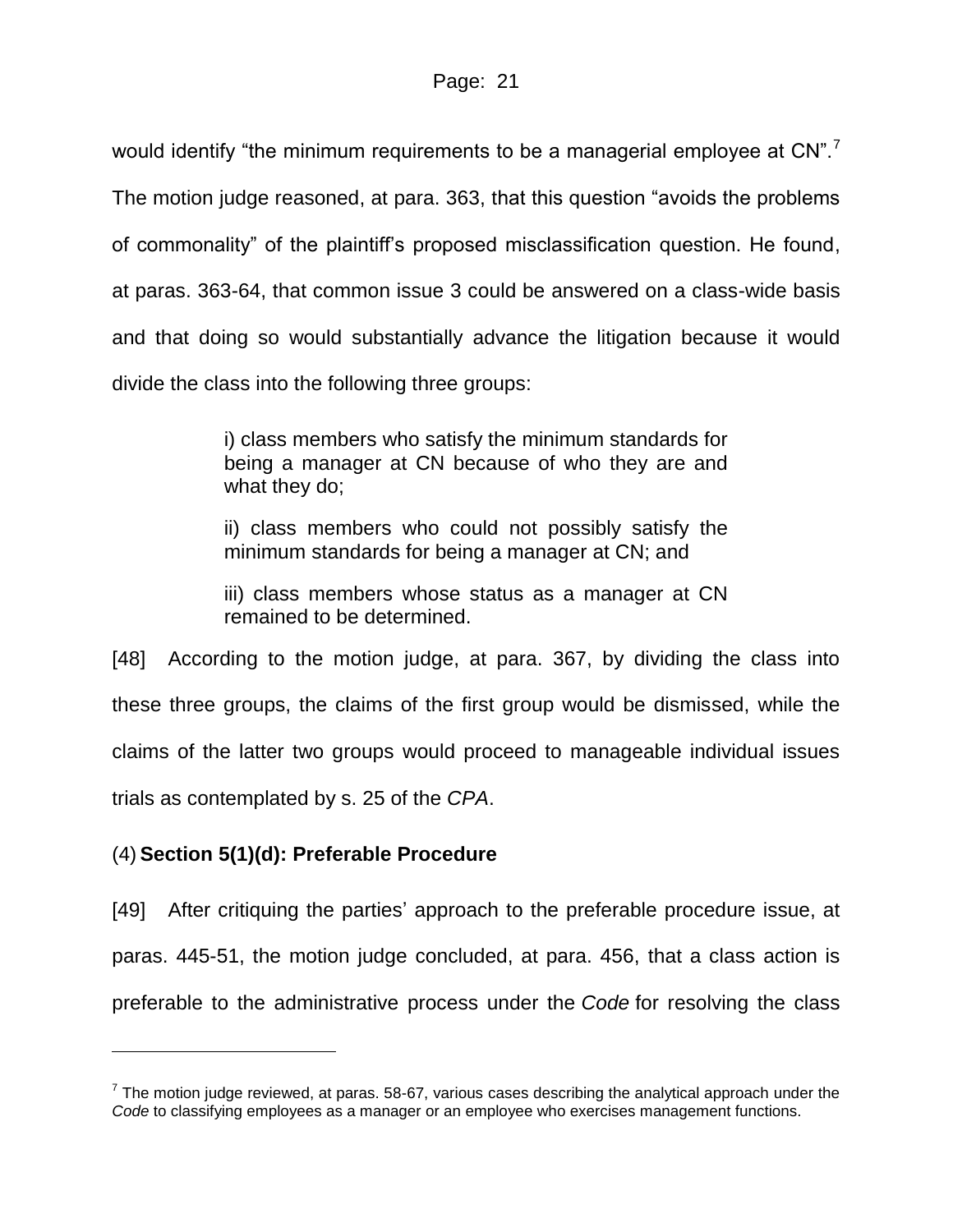members' claims. He observed that the class proceeding will "provide access to justice and judicial economy for a mass mistake in an efficient and manageable way."

#### <span id="page-21-0"></span>(5) **Section 5(1)(e): Representative Plaintiff and Litigation Plan**

[50] The motion judge found Mr. McCracken to be a suitable representative plaintiff because "he has no conflict of interest in the sense that his claim or position in the class is adverse in interest" to other class members and he "was astute enough to hire seasoned class action counsel" to prosecute the litigation: see paras. 471-72.

[51] As for the litigation plan, the motion judge observed, at para. 474, that the plaintiff "must go back to the drawing board and prepare a new litigation plan based on the outcomes of the motion and cross-motion." He held that, even in the absence of a suitable litigation plan, this criterion was satisfied because he foresaw no difficulty in producing one. The motion judge made the certification order subject to the condition that a litigation plan be settled.

#### <span id="page-21-1"></span>(6) **Costs**

[52] The motion judge awarded the plaintiff – "really class counsel" – costs of the motions on a partial indemnity scale fixed at \$740,650.55: see *McCracken v. Canadian National Railway Co*., 2010 ONSC 6026, at para. 33. He found that, even though the defendant succeeded in part on the Rule 21 motion and even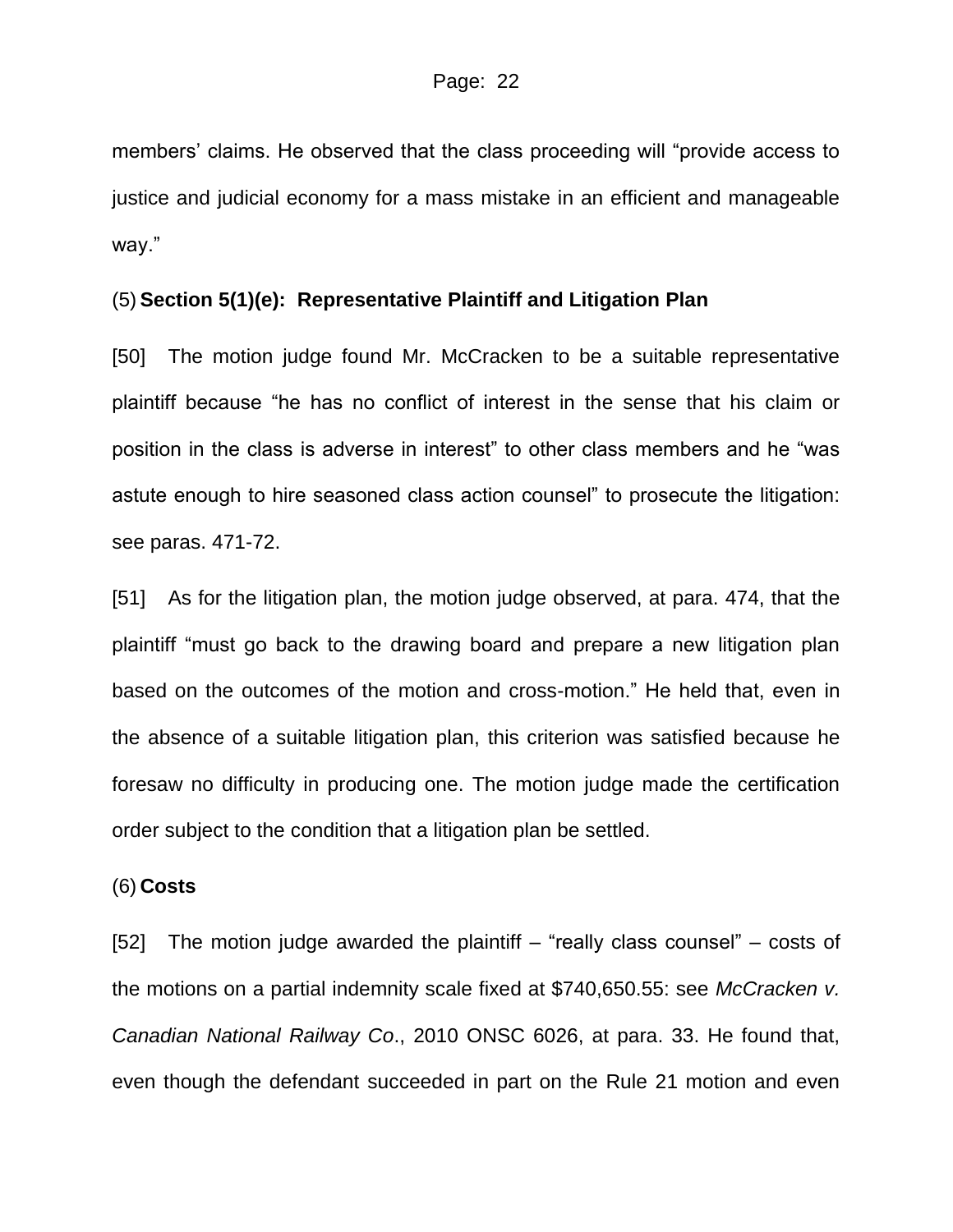though the plaintiff's certification motion was granted with qualifications, the plaintiff had achieved a level of success warranting an award of costs in his favour without an offsetting award in favour of CN (at para. 21).

## <span id="page-22-0"></span>**E. THE MISCLASSIFICATION ISSUE**

#### <span id="page-22-1"></span>(1) **Misclassification is a Necessary Element for Establishing Liability**

[53] As discussed, the class members' claims for damages for unpaid overtime are framed in breach of statute, breach of contract, negligence and unjust enrichment. In attempting to make this action amenable to certification as a class proceeding, the plaintiff proposed a common issue concerning misclassification. In theory, if this common issue were to be resolved in the plaintiff's favour, this would be a finding that CN had uniformly and improperly classified all FLSs as managerial employees. Such a finding would significantly advance the unpaid overtime claims of class members on a class-wide basis because it would establish their eligibility to receive overtime wages under Part III of the *Code*.

[54] Conversely, if CN were found to have properly classified the class members as managers or as employees who exercise managerial functions, then CN would not have breached any alleged statutory or private law duty to pay them overtime wages and their claims would fail.

[55] The central factual assertion related to the misclassification issue is found in paragraph 13 of the statement of claim: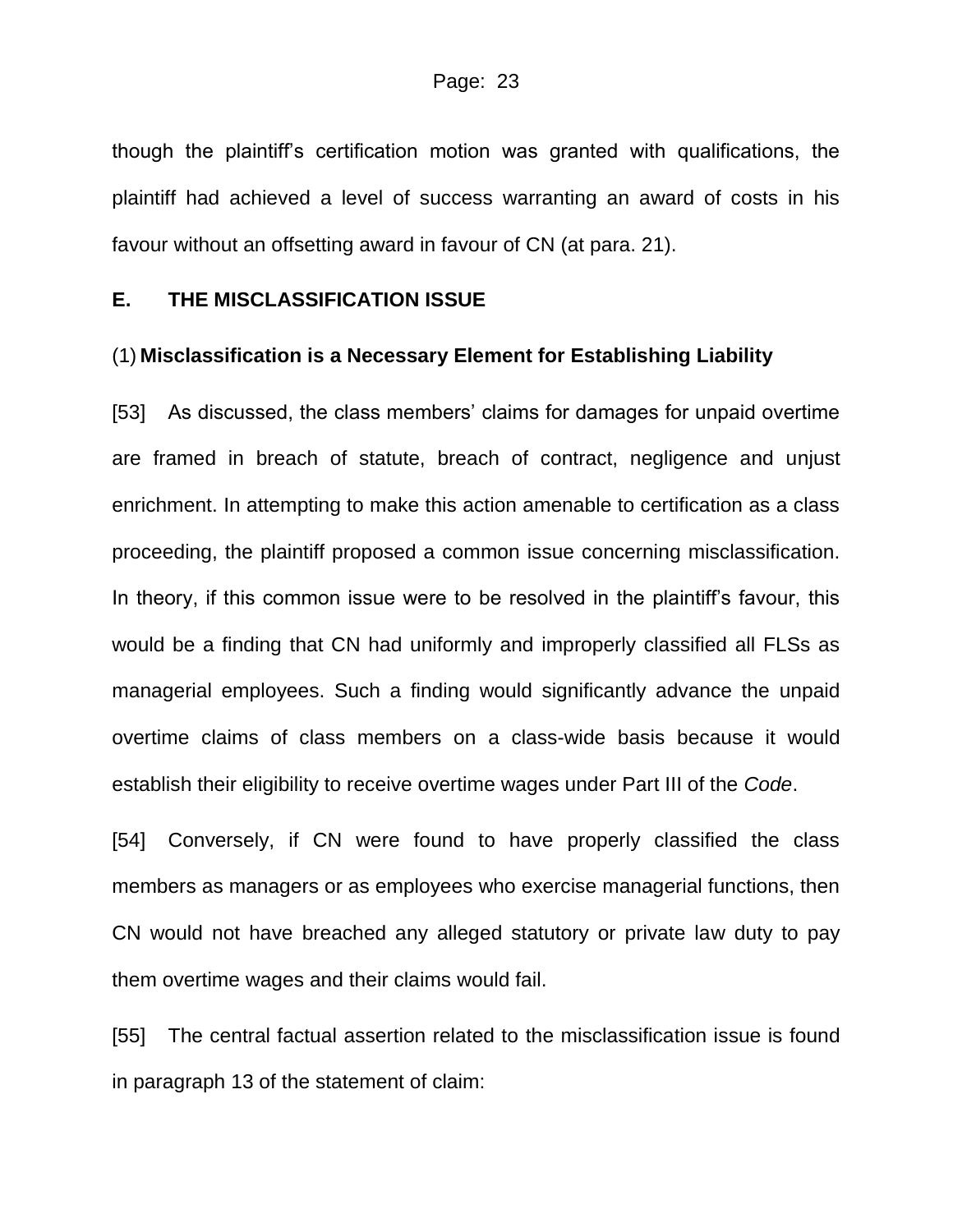The nature of the Class Members' duties, responsibilities and authority is such that they were not managers or superintendents or exercising management functions within the meaning of section 167(2) of the *Code*.

[56] There is no question that, in the abstract, a class-wide resolution of the issue concerning the alleged misclassification of FLSs would significantly advance the litigation. A crucial question on the motion was whether there is some basis in fact to find that the misclassification issue could be resolved commonly.

## <span id="page-23-0"></span>(2) **Plaintiff's Proposed Common Issues Concerning Misclassification**

[57] The plaintiff argues that the motion judge erred in refusing to certify common issue 1 on his Revised List, which states:

Common Issue One – Misclassification

Are the Class Members excluded from overtime eligibility under contract (express or implied) and/or under the [*Code*]?

[58] The plaintiff's Revised List includes other questions concerning the misclassification issue. These questions ask if CN had contractual, statutory, or tort duties to properly classify the class members and, if so, whether CN breached any of these duties: see common issues 2, 3(a) and (b) and 4(a)-(i) in Appendix A. My analysis of common issue 1 applies equally to the misclassification issue as it arises out of these common issues.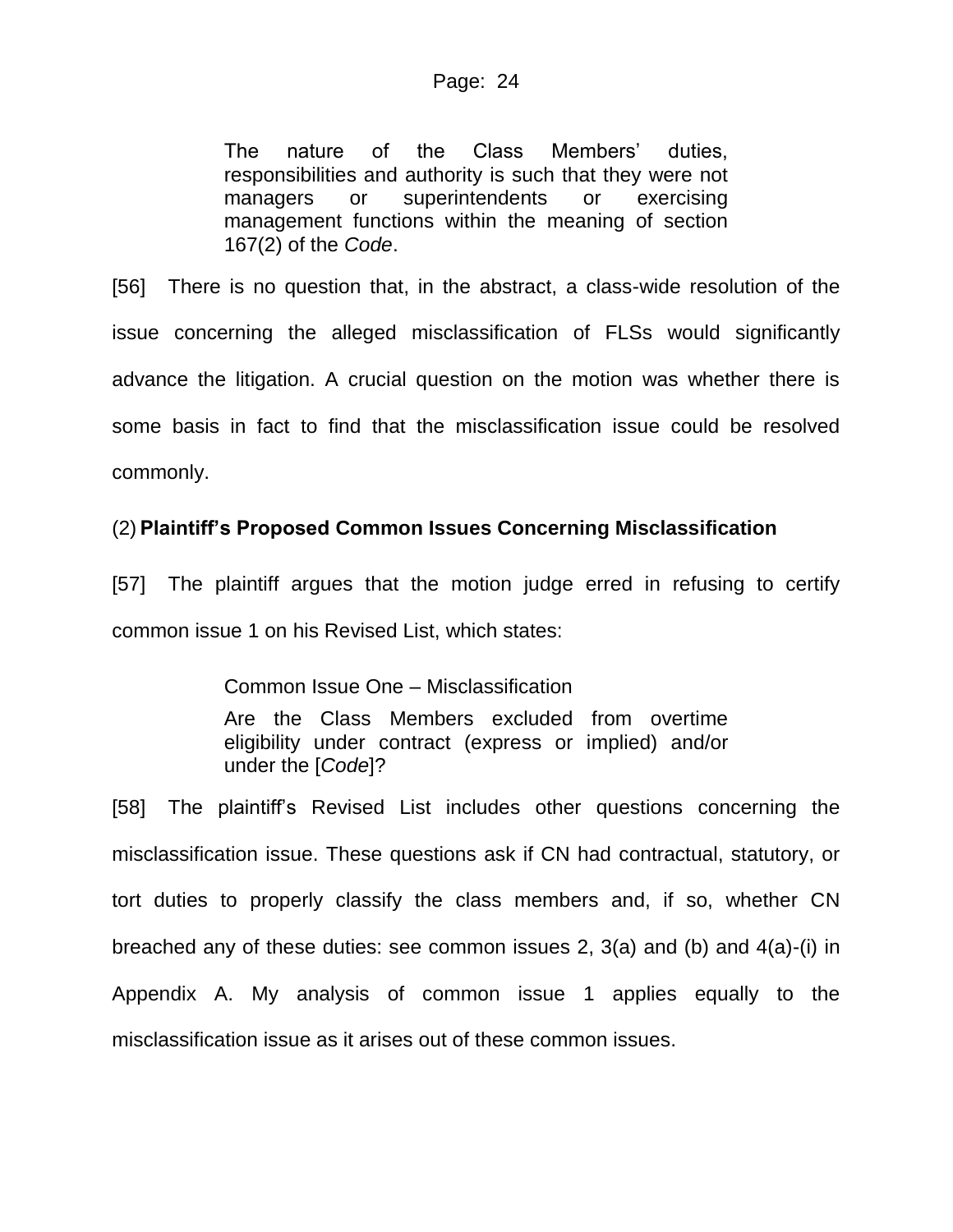## <span id="page-24-0"></span>(3) **Plaintiff's Evidentiary Basis for Misclassification as a Common Issue**

[59] The plaintiff contends that he led evidence on the certification motion establishing that misclassification can "be determined on a class-wide basis (or at the very least, on the basis of sub-groups)", and that this evidence "far exceeded" the standard of some basis in fact.

[60] The plaintiff points to two types of evidence that he introduced on the motion:

> (1) evidence that CN made an arbitrary, class-wide determination that all class members are management without conducting any analysis of their job functions; and

> (2) evidence of restrictive and common limits on class members' authority and discretion such that they uniformly had no real decision-making authority in essential managerial matters.

[61] The primary evidence that the plaintiff points to in the first category is the

following testimony of CN's director of compensation, Louis Lagacé, during

cross-examination on his affidavit:

l

Q. Have you ever analyzed the individual job functions [of FLSs]?

A. Not under my leadership.<sup>8</sup>

Q. To your knowledge has it ever been done?

*<sup>8</sup>* Mr. Lagacé assumed the role of Director of Compensation at CN in January 2001.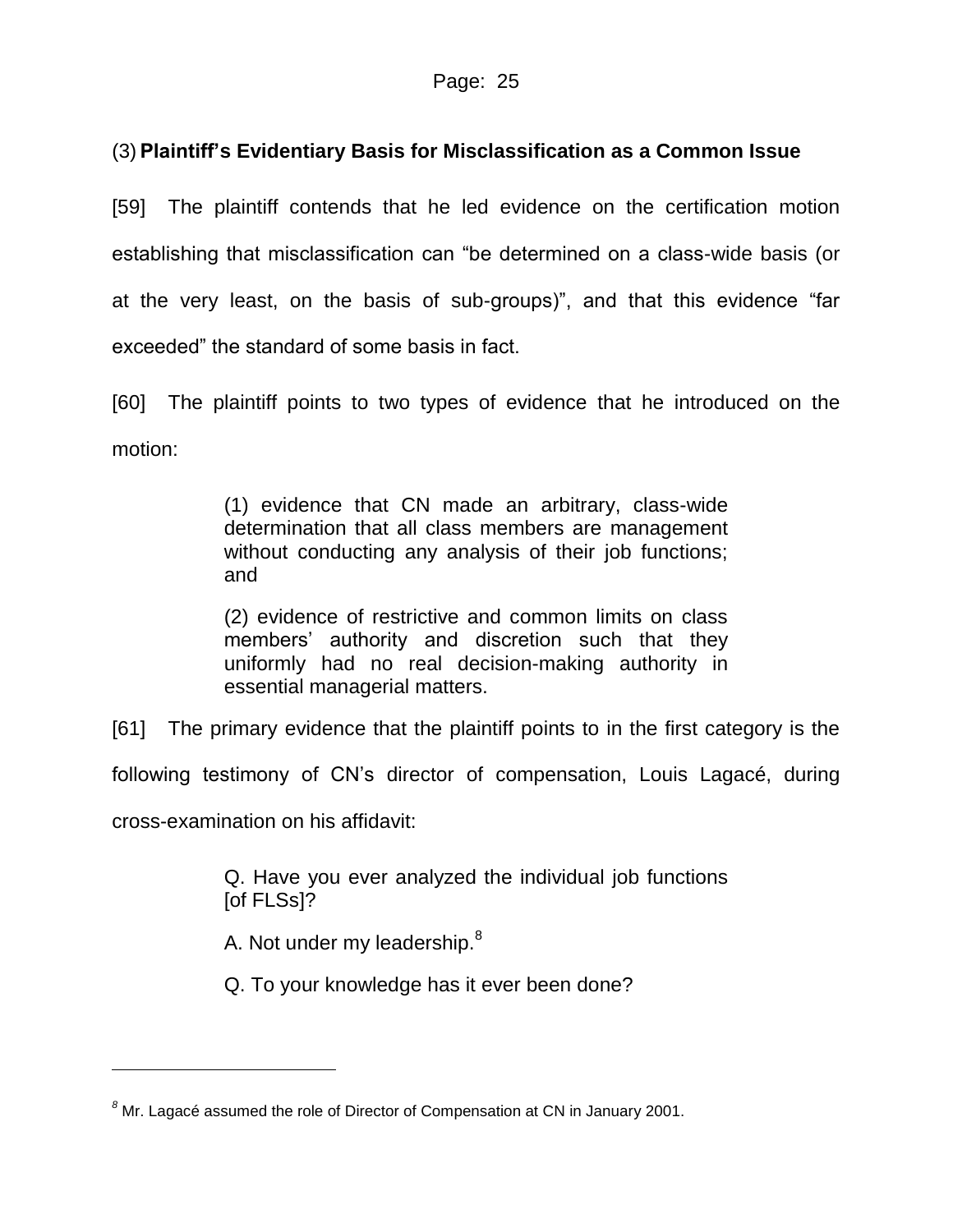A. Well, I cannot speak of my predecessors. But clearly, you know, in our company first line supervisors are managers and therefore they are not subject to overtime.

Q. To your knowledge has there ever been an analysis of each of the jobs of the first line supervisors to determine whether they're managers?

A. No. We rely largely on when someone is appointed a first line supervisor, say a trainmaster, clearly this individual is administered along the job grade and compensated accordingly.

[62] The plaintiff's evidence in the second category – which is said to show that there are common limits on FLSs' decision-making authority – consists of sworn affidavits from the plaintiff, 11 current or former class members, and two CN employees who are union representatives. The class members who gave affidavit evidence on behalf of the plaintiff held one or more of the following job titles: trainmaster, mechanical supervisor, chief train dispatcher (also known as manager of corridor operations or MCO), coordinator operations and crew management supervisor.<sup>9</sup> Although CN identified 70 different job titles for FLSs based on its payroll codes, the plaintiff submits that the job titles of the affiants are from a group of ten job titles that are held by nearly 80 percent of currentlyemployed class members.

<sup>&</sup>lt;sup>9</sup> The class member, Enzo Fabrizi, says he held the position of Commuter Central Officer from 1997-2006 and his affidavit focuses on this time period. This particular job title does not appear on the list of 70 FLS job categories as of April 1, 2008, which CN filed in evidence.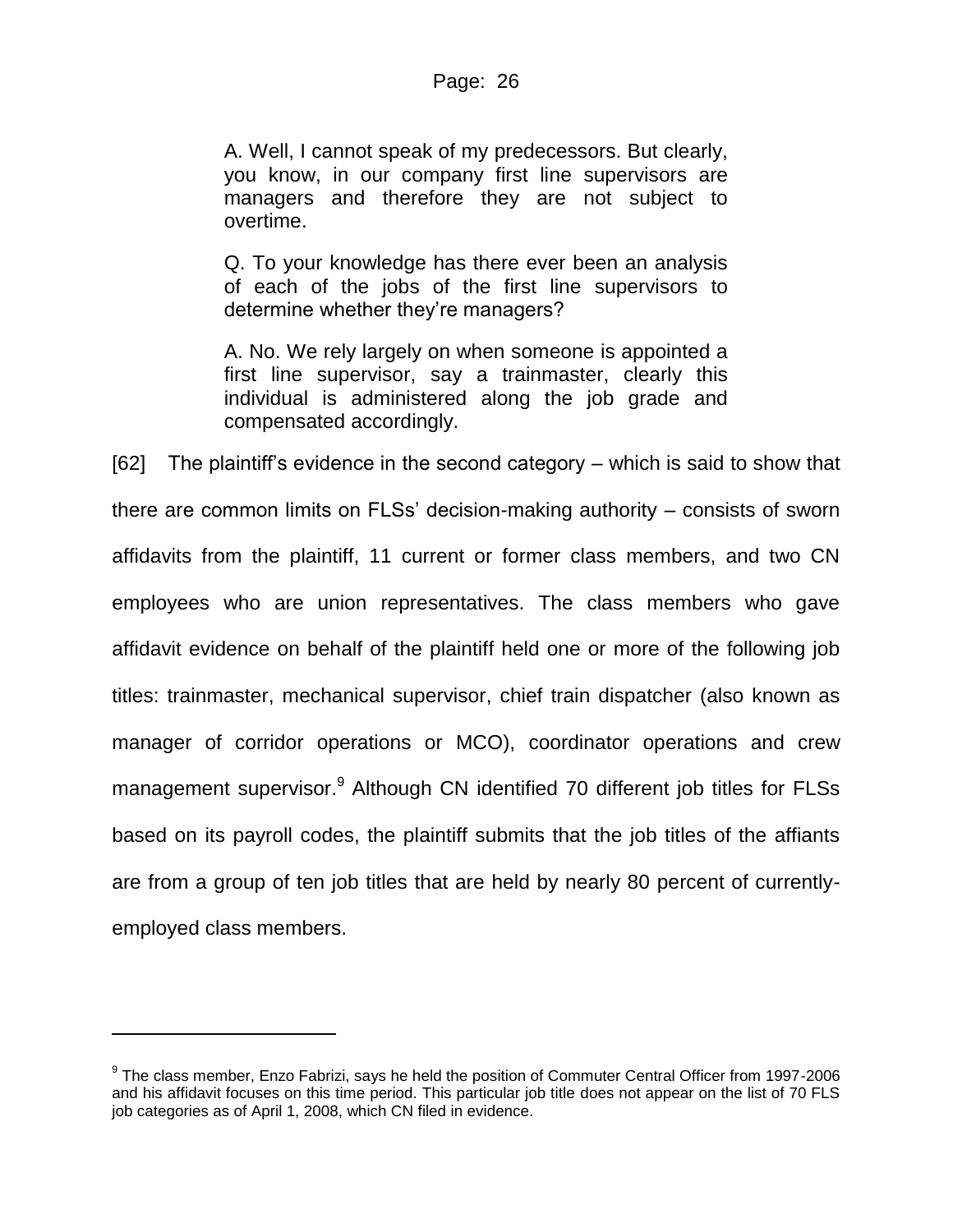[63] These class members assert that FLSs do not have real decision-making authority in essential managerial matters and that they uniformly lack the following powers or responsibilities that are characteristic of managers:

- the authority to hire, terminate, promote, demote or transfer employees;
- the authority to represent management in collective bargaining or in grievance procedures;
- unfettered authority to discipline;
- involvement in setting budgets or policies;
- determining employees' schedules; and
- negotiating contracts on behalf of CN.

[64] The following summary of the affidavits submitted by the plaintiff illustrates

the nature of the evidence that he tendered to show that FLSs uniformly lack real

decision-making authority in managerial matters:

Affidavit evidence of Ian McCracken, who held the FLS position of manager, corridor operations, from 2005 to January 2008 and held the title of senior manager, corridor operations from January to March 2008, at MacMillan Yard, Toronto:

I do not believe that I was ever a manager or that I ever exercised management functions while I was a FLS. I could not hire, fire, promote, demote or transfer other employees. My efforts to assist in matters involving hiring were rebuffed. My power to discipline other employees was limited to investigating and recommending that minor disciplinary warnings be issued. I lacked the power to decide whether discipline would actually be imposed and, if so, its nature. Those decisions were made by my supervisors and more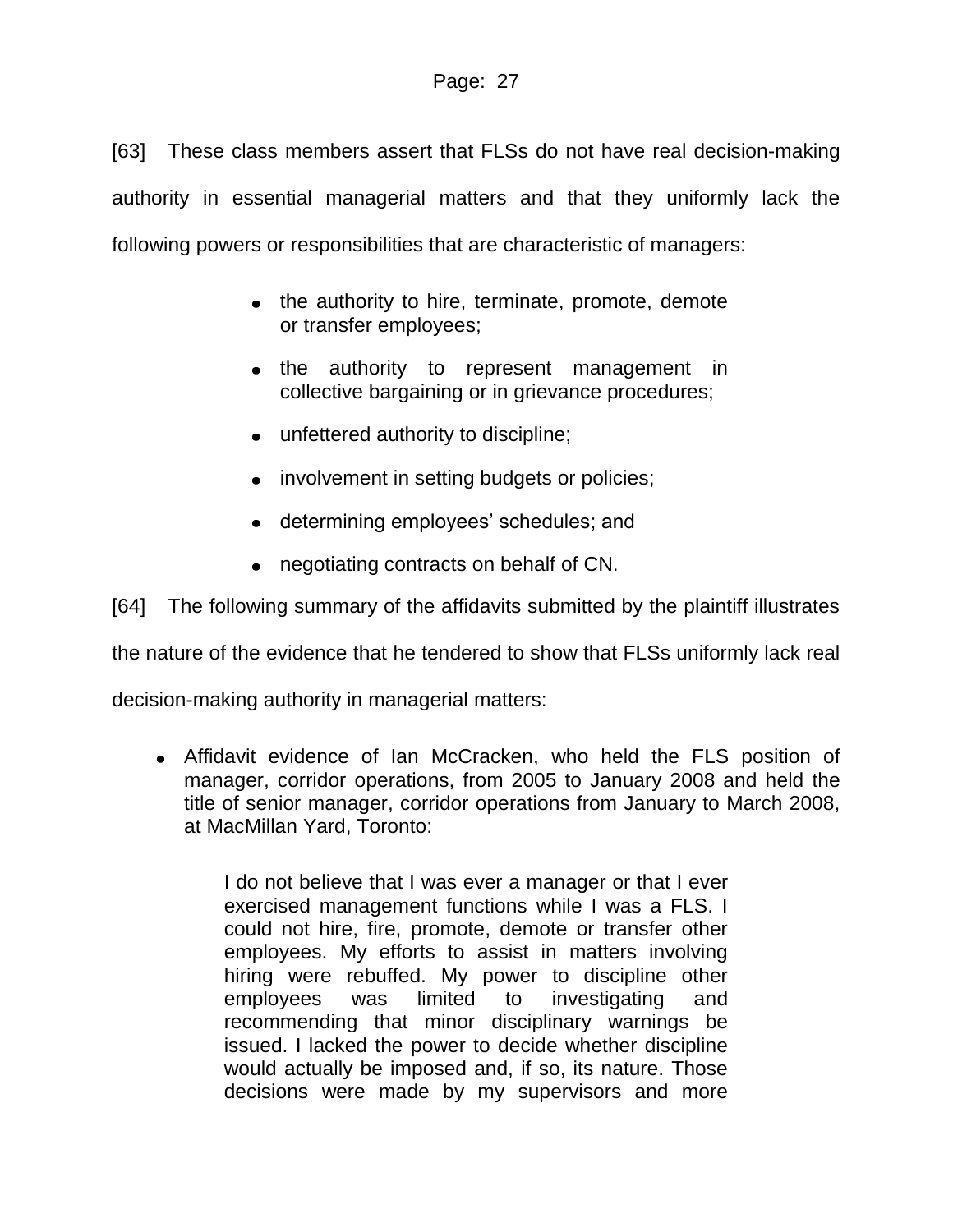senior managers. I could not make budgetary or expenditure decisions on behalf of CN. I was told by my manager that I lacked the authority to make any changes to schedules for rail traffic controllers, even if I felt that a change was logical. When other MCOs requested the trains be subjected to unscheduled stops, I was expected to run these requests by the superintendent or assistant superintendent.

Affidavit evidence of George Anderson, presently a unionized employee at CN, who held three different FLS positions<sup>10</sup> from 1995 to 2006:

In my role as FLS, I did not have any authority to hire, fire, suspend, promote, demote or transfer employees. I had no independent authority to issue demerit points, suspensions, terminations or demotions. I could initiate investigations and recommend demerit points to my supervisor or general manager, but I could not issue demerit points without their prior approval. I was never involved in any arbitration cases on behalf of CN. I had no independent authority to schedule hours of work for employees. I did not make any budgetary decisions and I had no involvement in the development of company policy or planning. I did not negotiate any contracts on behalf of CN. When employees under my supervision needed to work overtime, I could keep them working in accordance with their collective agreements and as specifically authorized by my superiors. *During my time at CN, I have worked primarily in the South Western Ontario region, including in Windsor, Sarnia and London. At all of these locations, in my experience, the FLSs had no different level of authority than described above.* [Emphasis added.]

Affidavit evidence of John Caissie, who has held FLS positions<sup>11</sup> in  $\bullet$ Winnipeg, Moncton, Toronto and Montreal over the last 19 years:

 $\overline{a}$ 

 $10$  Mr. Anderson deposed that he held the FLS positions of MCO in Toronto and manager of dispatchers and crew clerks in Michigan, U.S.A. He also held the position of trainmaster, first in Michigan, and later in Windsor and Sarnia. To the extent that Mr. Anderson's comments relate to his experience while working as a FLS in Michigan, it is not admissible evidence in the proposed class action. The class consists only of FLS employees at CN's Canadian operations.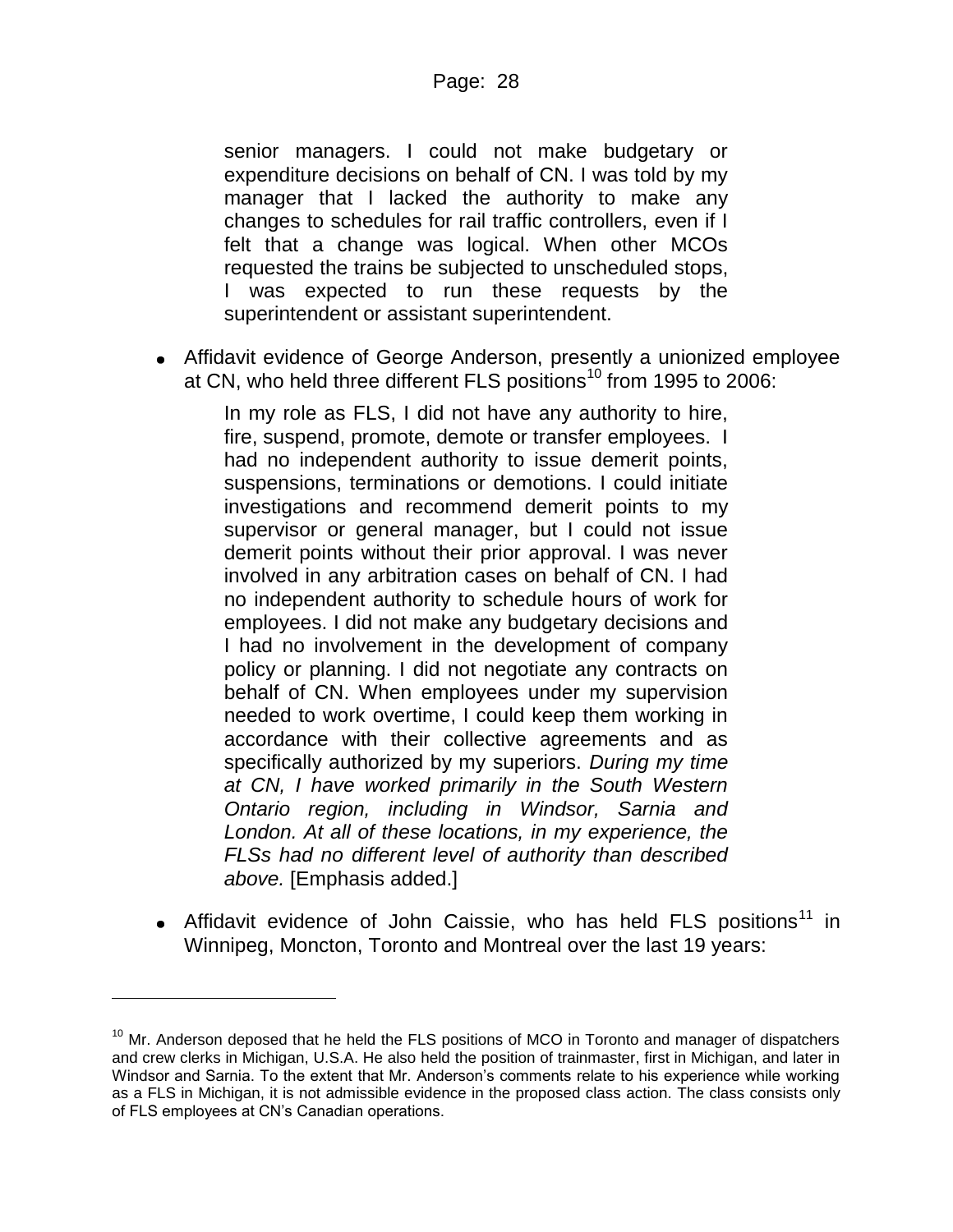My responsibilities as a FLS have included supervising a number of employees. At no time have I exercised managerial functions. I have not had a determining influence on the employment, promotion or discipline of other staff. I have never hired, fired, promoted or transferred employees. I have never unilaterally disciplined employees, though I have recommended discipline at times to my superiors, who are under no obligation to accept my recommendations. I have not acted on behalf of CN at grievance arbitrations, nor have I ever controlled scheduling or made budgetary or expenditure decisions. Finally, I have never been involved in company policy or planning, or negotiated contracts on behalf of CN. *I understand, from speaking with various colleagues throughout my employment that the level of supervision I exercised as trainmaster, manager – crew utilizations and manager – corridor operations is in line with that exercised by other FLSs employed by CN in both large and small centres across the country.* [Emphasis added.]

## <span id="page-28-0"></span>(4) **CN's Evidence on the Misclassification Issue**

[65] CN's primary position on commonality, as described by the motion judge, at para. 56, was that the misclassification issue, as a matter of adjudication, cannot be proved globally in a class action because the status of each FLS must be assessed individually. To support this position, CN lead evidence to show a wide disparity in the roles and functions of FLSs, including of FLSs holding the same job position: see the motion judge's reasons, at para. 69.

 $11$  Mr. Caissie deposed that he held the following FLS positions: manager for customs in Winnipeg; crew coordinator in Moncton; trainmaster in Brampton; and manager – crew utilization in Toronto. He is currently a MCO in Toronto.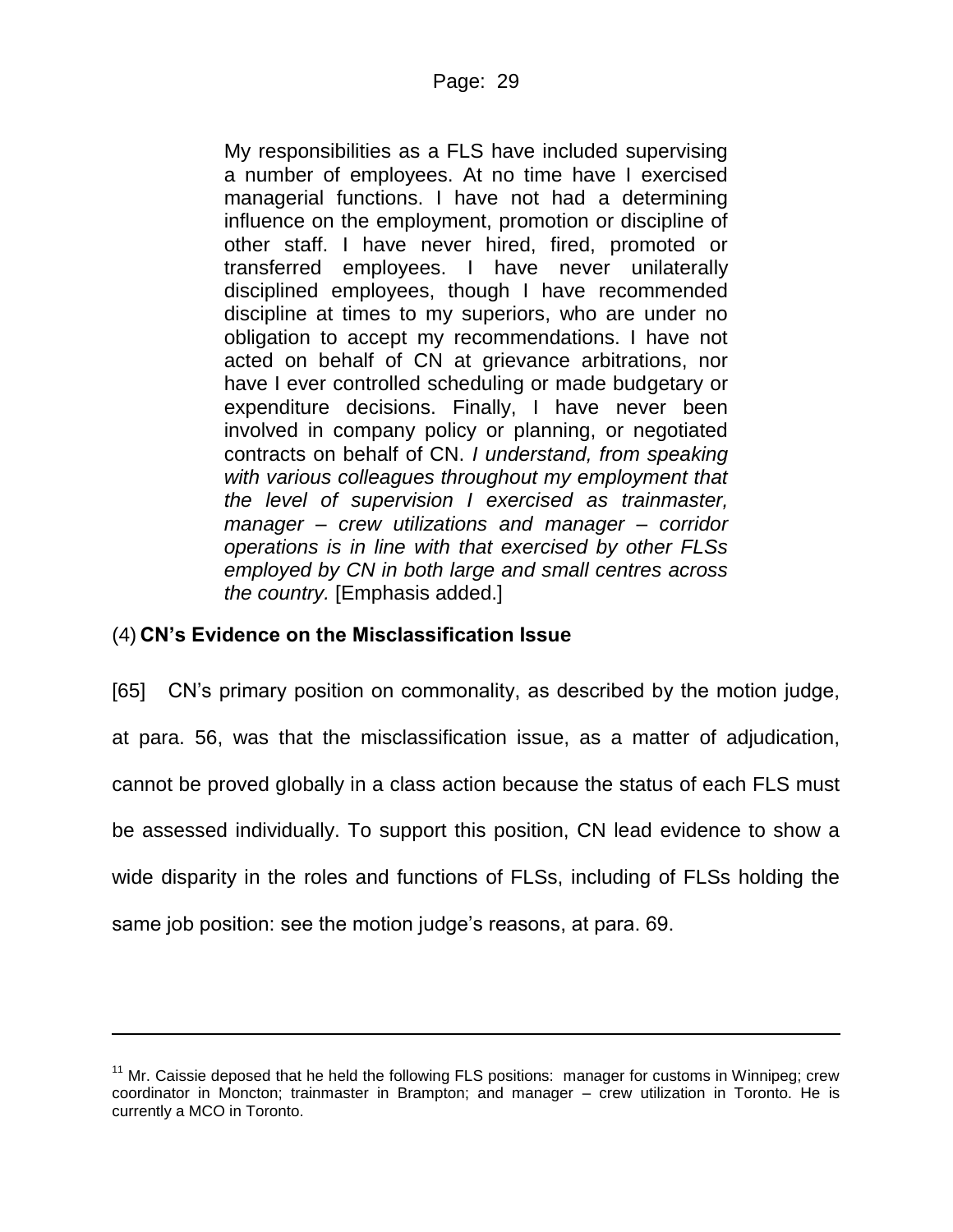[66] CN tendered evidence – including affidavits from 19 class members – to show that class members work in different environments ranging from small towns to large cities, from office environments to shops, garages, small depots, or outdoors in train yards, or along the vast length of track that comprises CN's rail network: see the motion judge's reasons, at para. 44.

[67] In addition, in an effort to highlight the lack of commonality of FLSs' job functions and responsibilities, CN introduced a chart outlining the affidavit evidence adduced by both parties about the varying duties and responsibilities of class members who held the positions of MCO and trainmaster. CN argued that this chart illustrates that the level of authority and managerial responsibility of class members varies significantly. For example, some MCO's deposed that they have authority to approve overtime and to perform job performance appraisals of unionized employees without approval or oversight from higher levels of CN management. In contrast, other MCOs deposed that they have no authority to make any changes to work schedules or to provide input into performance evaluations.

[68] Similarly, some class members who held the position of trainmaster said that they have authority to directly lay off unionized employees or to make decisions about required staffing levels that sometimes cause lay-offs, while another class member asserted that trainmasters cannot unilaterally lay-off employees. Several trainmasters gave evidence that they have the authority to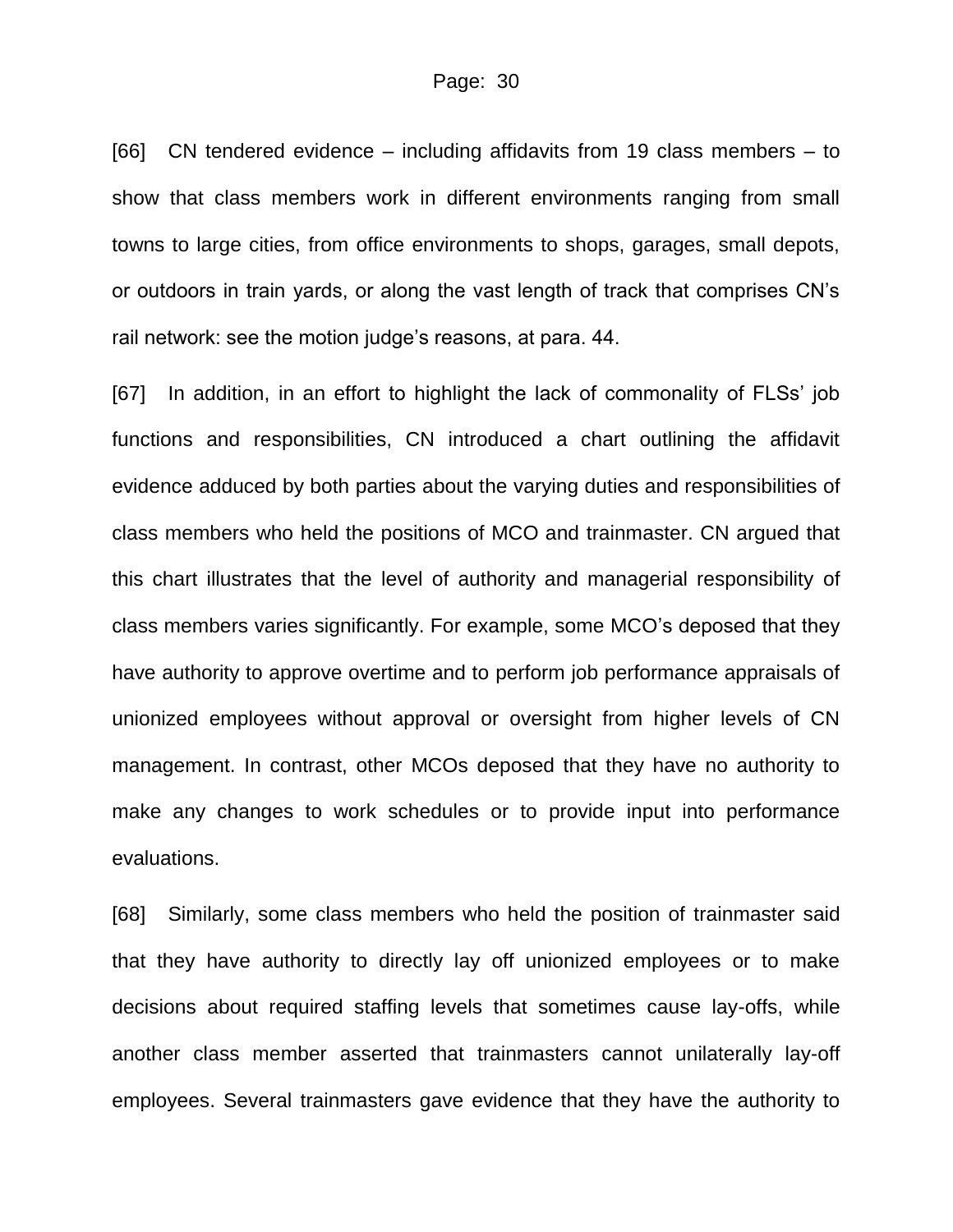remove an employee from service where drugs or alcohol are involved and in the event of a serious rule violation. There was no evidence to the contrary. Several trainmasters indicated that they have authority to impose demerit points and to level discipline, while others said that they never disciplined employees or they claimed to have only a limited role in discipline.

[69] In addition, CN's tendered affidavit evidence indicated that FLSs working in more remote locations exercise greater decision-making authority than FLSs working in busier, more urban locations where more senior-level managers are present in the workplace. For example, one trainmaster, Norman Hart, deposed that he supervised only 16 yard employees and inbound and outbound train crews when he worked at CN's largest rail yard near downtown Toronto, whereas he supervised well over 100 employees when he worked at a smaller yard in Hornepayne, Ontario. His evidence indicated that he exercised more significant decision-making authority over unionized staff when he worked in Hornepayne where there was no higher-level manager within a several hundred mile radius.

[70] CN's secondary line of attack against the proposed common issue of misclassification involved adducing evidence intended to refute the plaintiff's assertion that FLSs were not properly classified as managers. CN offered evidence showing the following attributes of FLSs, as described by the motion judge, at paras. 68-69: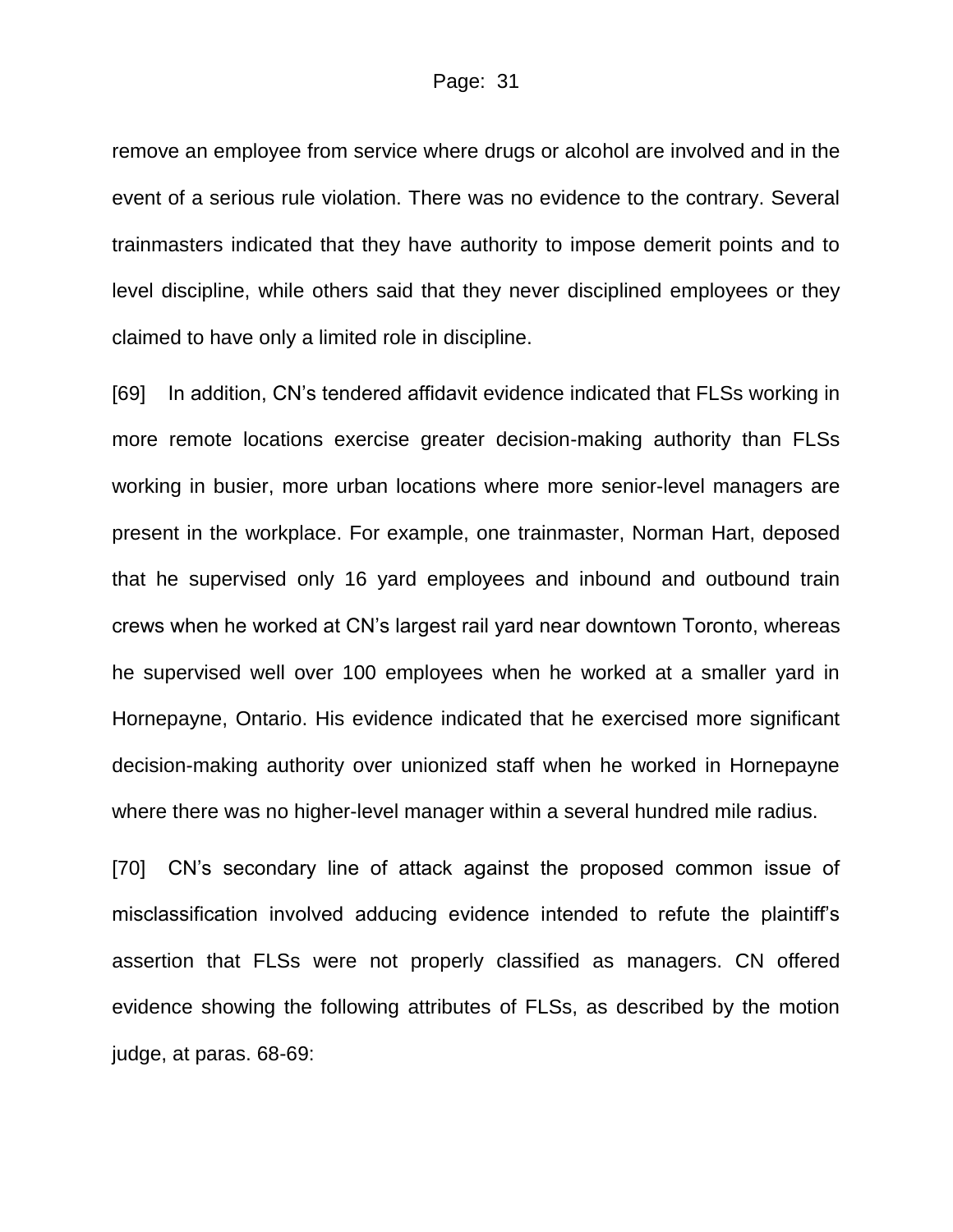- FLSs are expected to play a pivotal role in managing CN's workforce because they are the primary point of contact between management and unionized employees.
- Many FLSs undergo extensive training to acquire the management skills required for their jobs.
- Some FLSs have the authority to approve overtime and leaves of absence, to co-ordinate crews, to schedule shifts, to approve changes to the vacation schedule, to complete job performance appraisals, to administer collective agreements and to oversee compliance with safety legislation.
- FLSs carry out their role dependent upon their experience and aptitudes, for example, some FLSs manage large numbers of employees whereas others exercise control over significant budgets.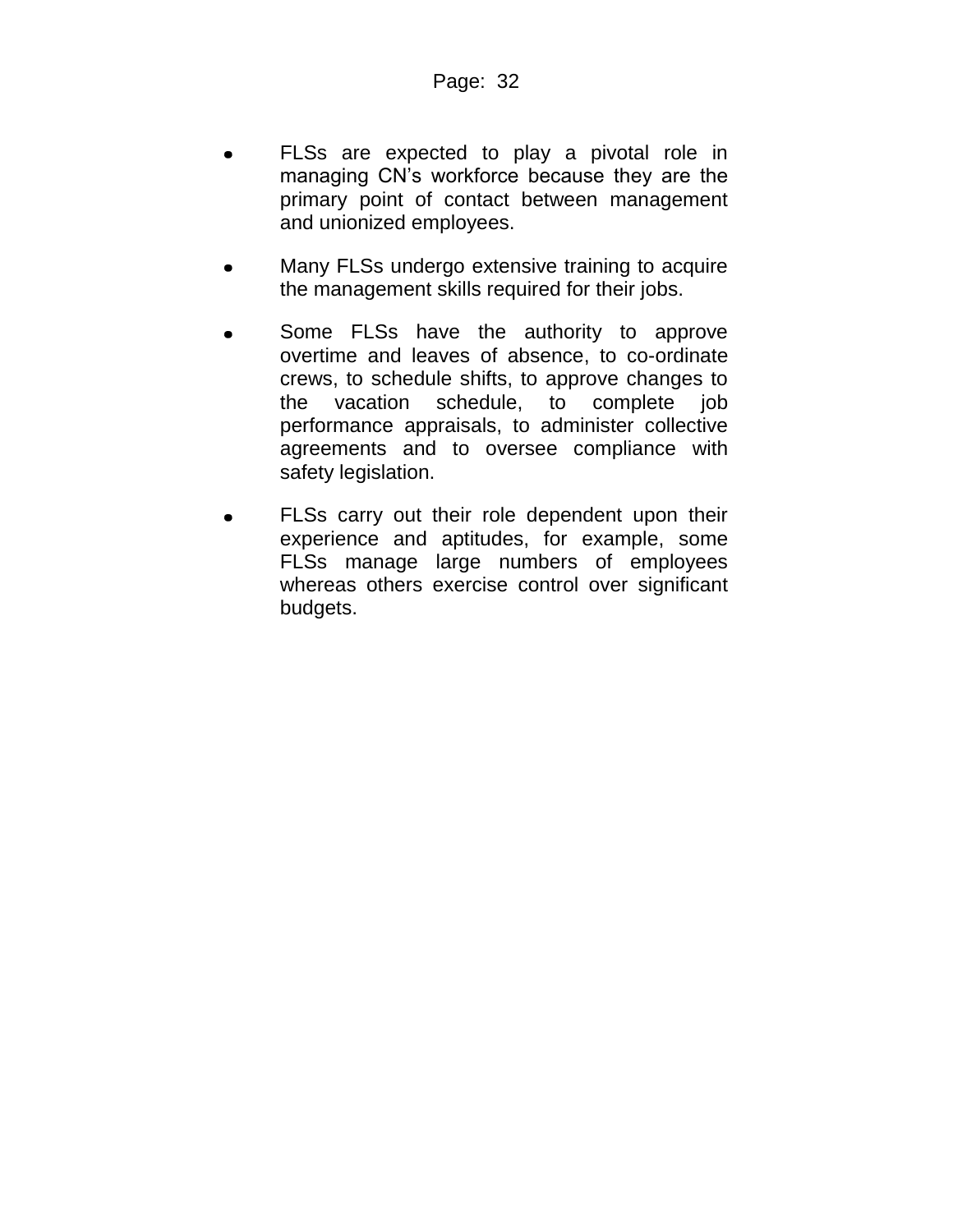## <span id="page-32-0"></span>**F. ANALYSIS**

[71] As discussed, the success of the proposed class action is contingent on the threshold issue whether CN misclassified FLSs as managerial employees. The overarching dispositive question on appeal is whether the allegation of misclassification raises a certifiable common issue. In resolving this question, it is necessary to address the following three questions raised by the parties:

- (1) Did the motion judge err by creating a new test for certification?
- (2) Did the motion judge err by rejecting the plaintiff's proposed common issue of misclassification?
- (3) Did the motion judge err by reframing a common issue concerning the minimum requirements to be a managerial employee at CN?

## <span id="page-32-1"></span>(1) **Did the Motion Judge Err by Creating a New Test for Certification?**

## **(a)Plaintiff's Submissions**

[72] The plaintiff contends that the motion judge erred by applying a new test for certifying common issues. The relevant passage from the motion judge's reasons states, at paras. 301-302:

> That the some basis in fact test is a necessary but not sufficient condition for certification makes sense because the criteria for certification are not just factual matters. In so far as the criteria are factual, the plaintiff is more favourably treated than is the defendant. However, all the criteria are issues of mixed fact and law, and the legal and policy side of the class definition, commonality, preferability, and the adequacy of the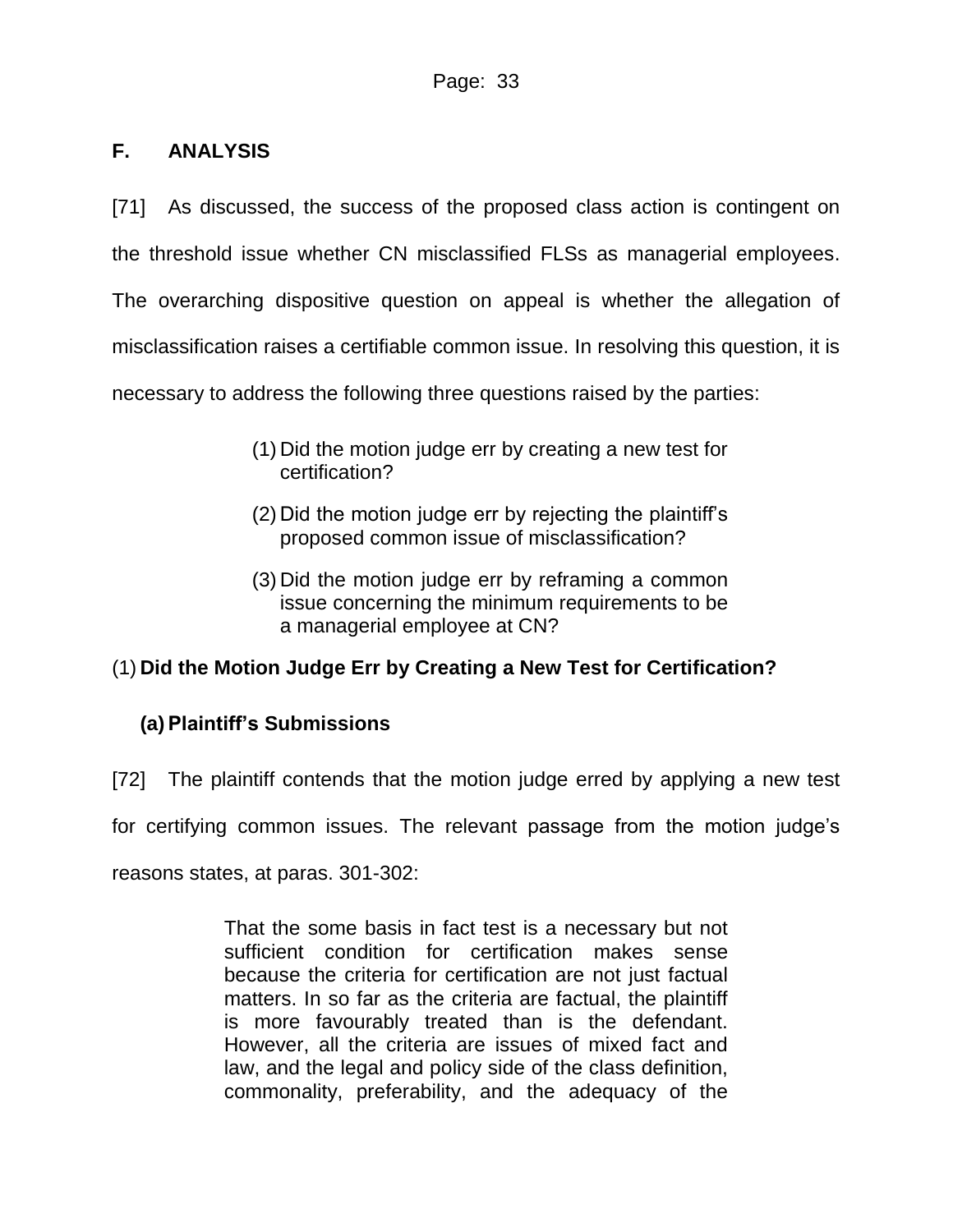representative plaintiff are matters of argument and not just facts, although there must be a factual basis for the arguments. While defendants may have to push the evidentiary burden up a steep hill, they are on a level playing field with the plaintiffs in arguing the law and policy of whether the various criteria have been satisfied.

Applying the some basis in fact test to the case at bar, Mr. McCracken must show that there is some basis in fact for his cause of action and some basis in fact for each of the certification criteria other than the first one. CN, however, if it is able to do so, may show that there is no evidentiary basis for the claims or the certification criteria. If the evidentiary basis is established, then whether the certification criteria have been satisfied remains a matter of argument between Mr. McCracken and CN on a level playing field.

[73] The plaintiff interprets the motion judge's comment that the "some basis in fact" test is a "necessary but not sufficient condition for certification" to mean that the motion judge not only required him to show some basis in fact for the proposed common issues, but that he also imposed "an additional burden of proving, on a balance of probabilities, and as a matter of law and policy, that a common issue ought to be certified." According to the plaintiff, the motion judge viewed this "additional burden" as "levelling the playing field" between plaintiffs and defendants on a certification motion.

[74] The plaintiff complains that the motion judge's approach to establishing commonality is "unsupported by any class action jurisprudence and is at odds with the purpose of class proceedings." He contends that the motion judge failed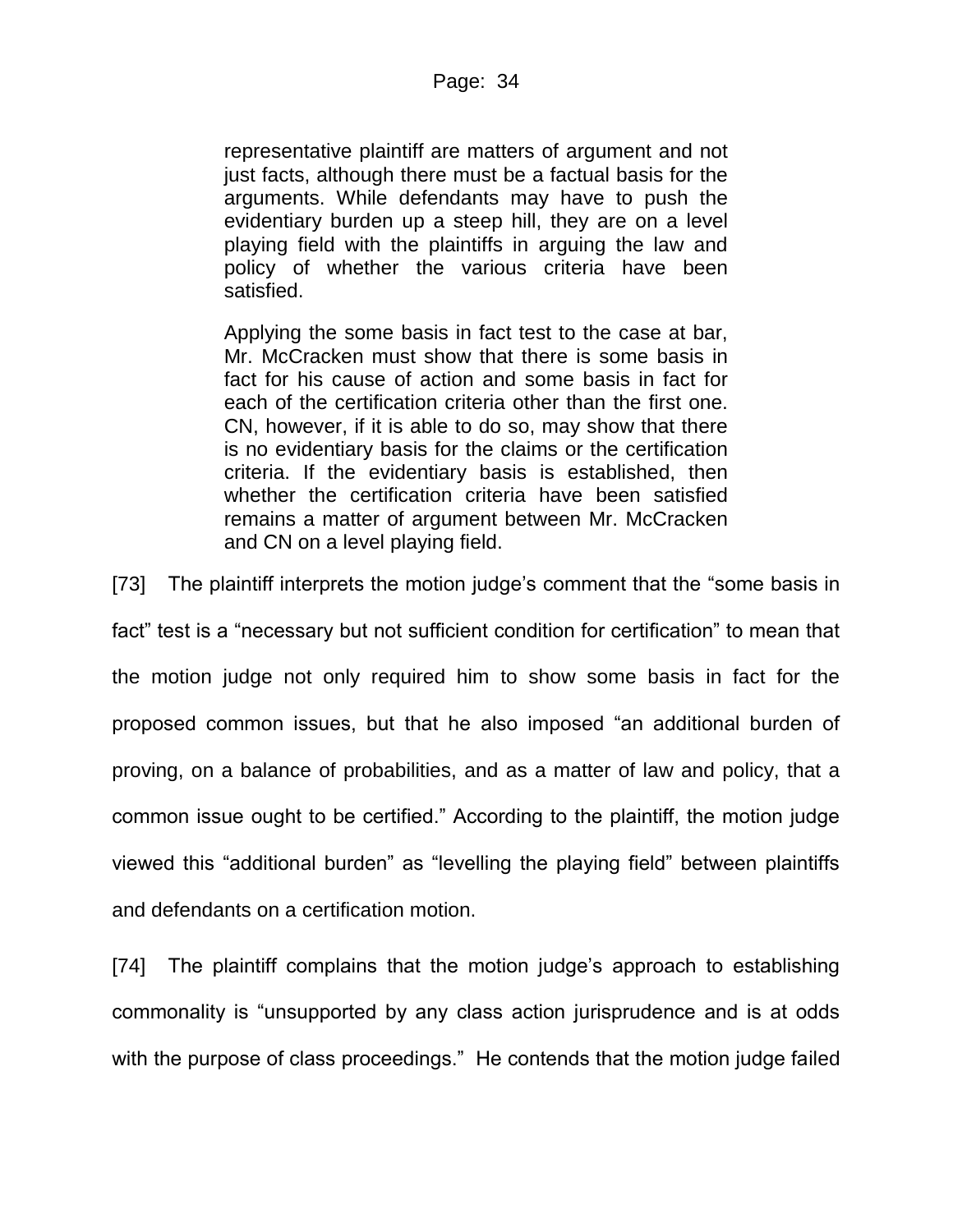to certify the proposed misclassification issue because he confused what should have been a factual analysis with a legal and policy analysis.

#### **(b)The Motion Judge Did Not Apply a New Test for Certification**

[75] The "some basis in fact" principle is meant to address two concerns. First, there is a requirement that, for all but the cause of action criterion, an evidentiary foundation is needed to support a certification order.

[76] Second, in keeping with the procedural scheme of the *CPA*, the use of the word "some" conveys the meaning that the evidentiary record need not be exhaustive, and certainly not a record upon which the merits will be argued. This legislative intention is reflected in s. 2(3)(a) of the *CPA*, which – although honoured more often in the breach – requires the proposed representative plaintiff to bring a motion for certification within 90 days of the filing of, or the expiry of the time for filing of, a statement of defence or notice of intent. Thereafter, leave of the court is required to bring the motion: see s. 2(3)(b).

[77] With the exception of the motion judge's suggestion that the "some basis in fact" test applies to the cause of action requirement in s. 5(1)(a) of the *CPA*, his reasons do not bear out the plaintiff's suggestion that he imposed an additional and unprecedented burden of proof on the plaintiff at the certification stage. In my view, the motion judge was simply explaining that the legal principles governing the criteria for certification have to be considered in the context of the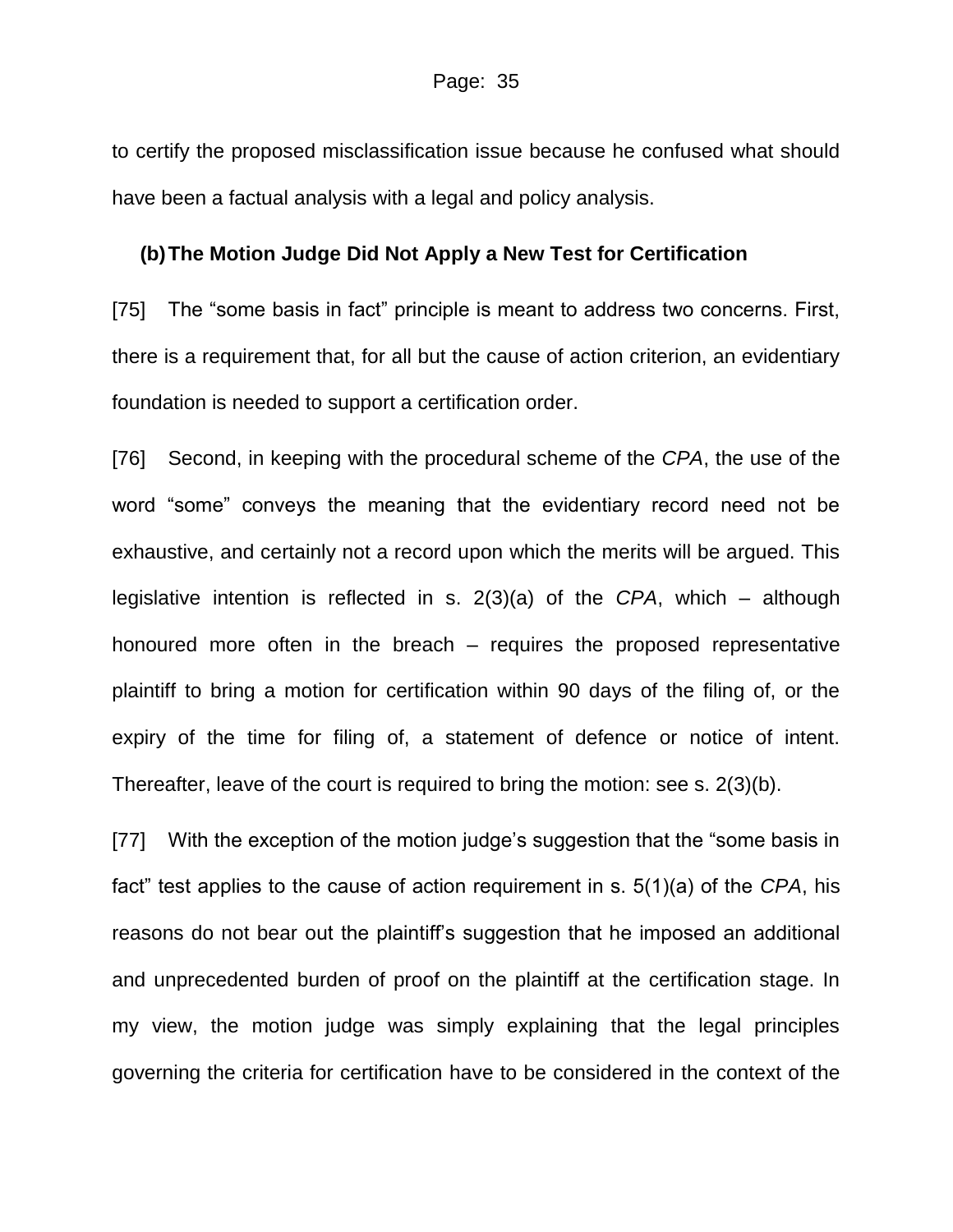evidentiary record filed in support of the motion. It is clear from *Hollick* that, were it otherwise, the certification criteria would be argued in the air.

[78] An example of what the motion judge meant by his comment that the "some basis in fact test is a necessary but not sufficient condition for certification" is provided by the preferable procedure analysis in *Caputo v. Imperial Tobacco Ltd.* (2001), 236 D.L.R. (4th) 348 (Ont. S.C.J.). The court there stated, at para. 67: "[I]n as much as the defendants cannot simply assert to any effect that there are other procedures that would be preferable without an evidentiary basis, neither can the plaintiffs satisfy the onus with argument alone. It must be supported by some evidence."

[79] This point applies equally to the common issues criterion in s. 5(1)(c) of the *CPA*. In assessing whether there is some basis in the evidence to establish the existence of common issues, the motion judge must consider the pertinent legal principles that apply to the commonality assessment with reference to the evidence adduced on the motion.

[80] As indicated, the notable exception is that the "some basis in fact" test does not apply to the first criterion in s. 5(1)(a) that the pleadings disclose a cause of action. This criterion does not require the plaintiff to lead evidence showing a basis in fact for the allegations in the pleadings: see *Hollick*, at para. 25. The pleadings must contain sufficient factual allegations to establish the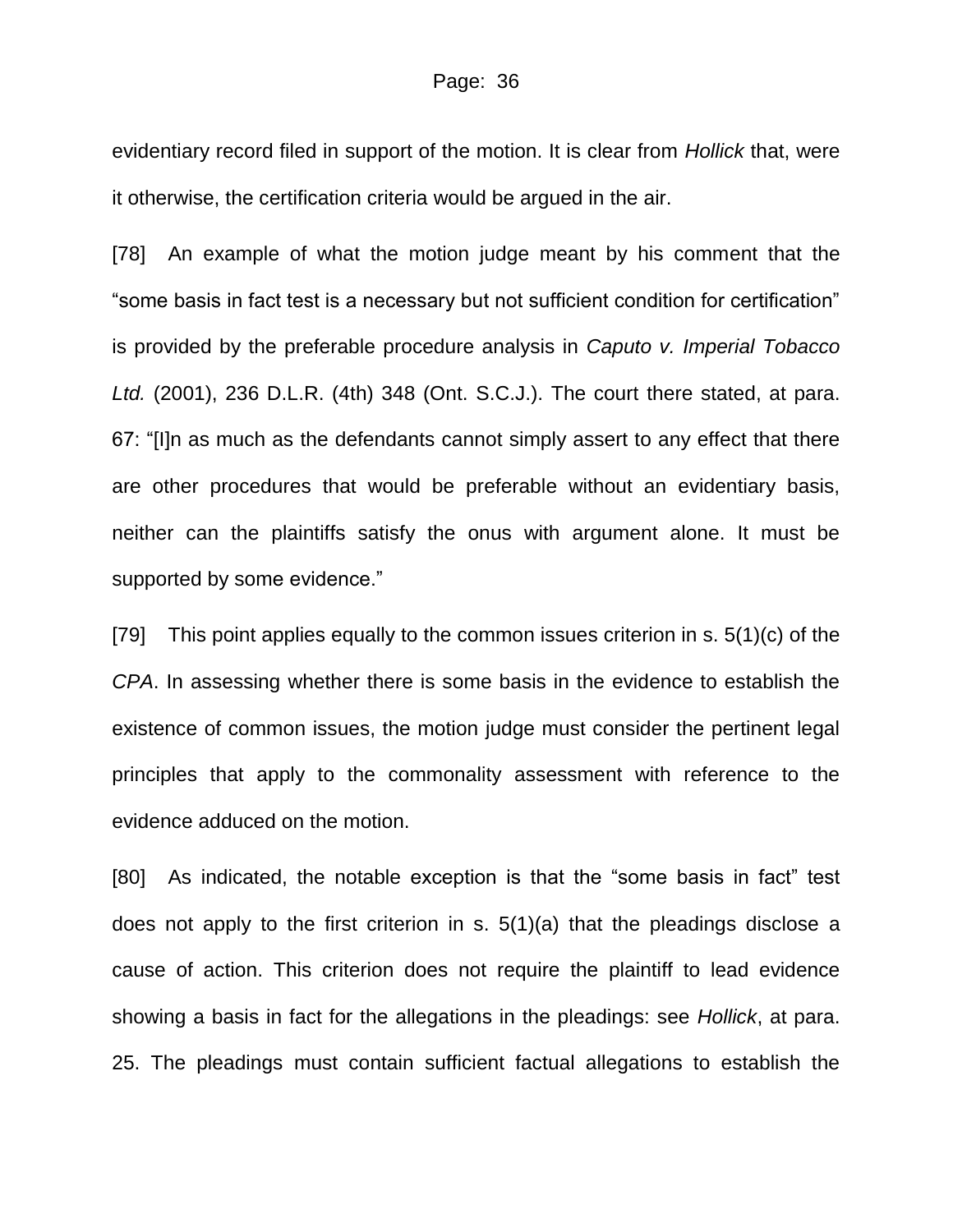necessary elements of the cause of action asserted. However, unless the allegations of fact are patently ridiculous or incapable of proof, the facts must be accepted as pleaded for the purpose of determining if the plaintiff has stated a viable cause of action.

[81] It is not clear to me what the motion judge had in mind with his remarks about the plaintiff and defendant being on a level playing field on the certification motion. However, I do not accept the plaintiff's submission that the motion judge imposed an impermissibly higher burden on him to show commonality. The motion judge found that the misclassification issue required individual assessments of the class members. For the reasons that follow, I agree with his conclusion on this point.

## <span id="page-36-0"></span>(2) **Did the Motion Judge Err by Rejecting the Plaintiff's Proposed Common Issue of Misclassification?**

#### **(a) Governing Principles on Common Issues**

[82] This court's reasons in *Fulawka*, at para. 80, describe the definition of common issues in s. 1 and the requirement in s. 5(1)(c) of the *CPA* that the claims of the class members raise common issues. *Fulawka* also sets out, at para. 81, the legal principles concerning the common issues requirement that have emerged from the case law, citing *Singer v. Schering-Plough Canada Inc.,* 2010 ONSC 42, 87 C.P.C (6th) 276, at para. 140. And, as noted in *Fulawka*, at para. 82, it is up to the motion judge to decide which of the governing legal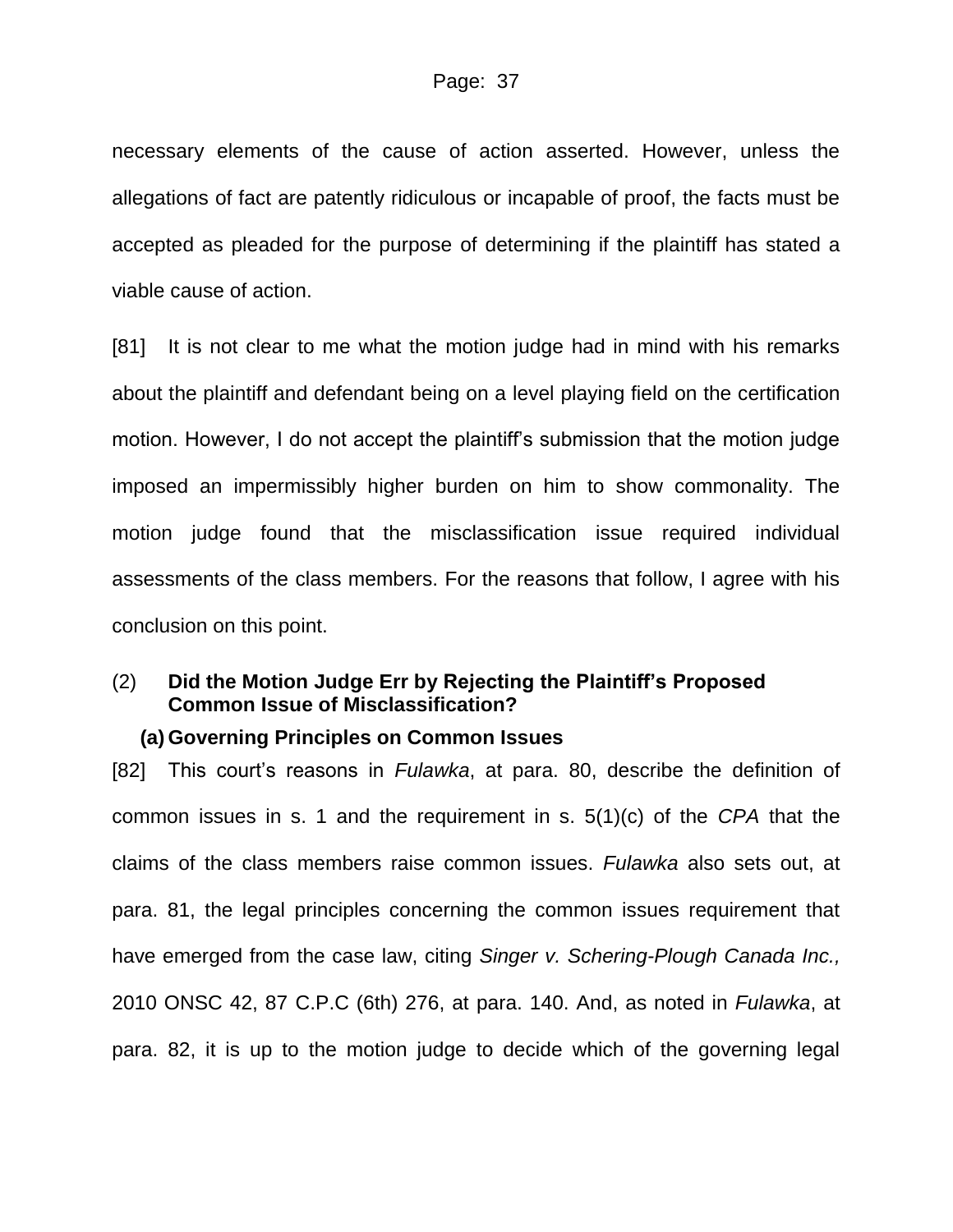principles concerning the common issues requirement are contentious in any particular case.

[83] As will become clear in the ensuing analysis, the contentious legal principles governing the commonality inquiry in the present case are the following:

> The underlying foundation of a common issue is whether its resolution will avoid duplication of factfinding or legal analysis: *Western Canadian Shopping Centres Inc. v. Dutton*, 2001 SCC 46, [2001] S.C.R. 534, at para. 39.

> With regard to the common issues, "success for one member must mean success for all. All members of the class must benefit from the successful prosecution of the action, although not necessarily to the same extent." That is, the answer to a question raised by a common issue for the plaintiff must be capable of extrapolation, in the same manner, to each member of the class: *Dutton*, at para. 40; *Ernewein v. General Motors of Canada Ltd.*, 2005 BCCA 540, 46 B.C.L.R. (4<sup>th</sup>) 234, at para. 32; *Merck Frosst Canada Ltd. v. Wuttunee,* 2009 SKCA 43, [2009] S.J. No. 179 (C.A.), at paras. 145-46 and 160.

> A common issue cannot be dependent upon individual findings of fact that have to be made with respect to each individual claimant: *Williams v. Mutual Life Assurance Co. of Canada* (2000), 51 O.R. (3d) 54, at para. 39, aff'd (2001), 17 C.P.C. (5th) 103 (Div. Ct.), aff'd [2003] O.J. No. 1160 and 1161 (C.A.); *Fehringer v. Sun Media Corp.* (2002), 27 C.P.C. (5th) 155, (S.C.J.), aff'd (2003), 39 C.P.C. (5th) 151 (Div. Ct.).

> Common issues should not be framed in overly broad terms: "It would not serve the ends of either fairness or efficiency to certify an action on the basis of issues that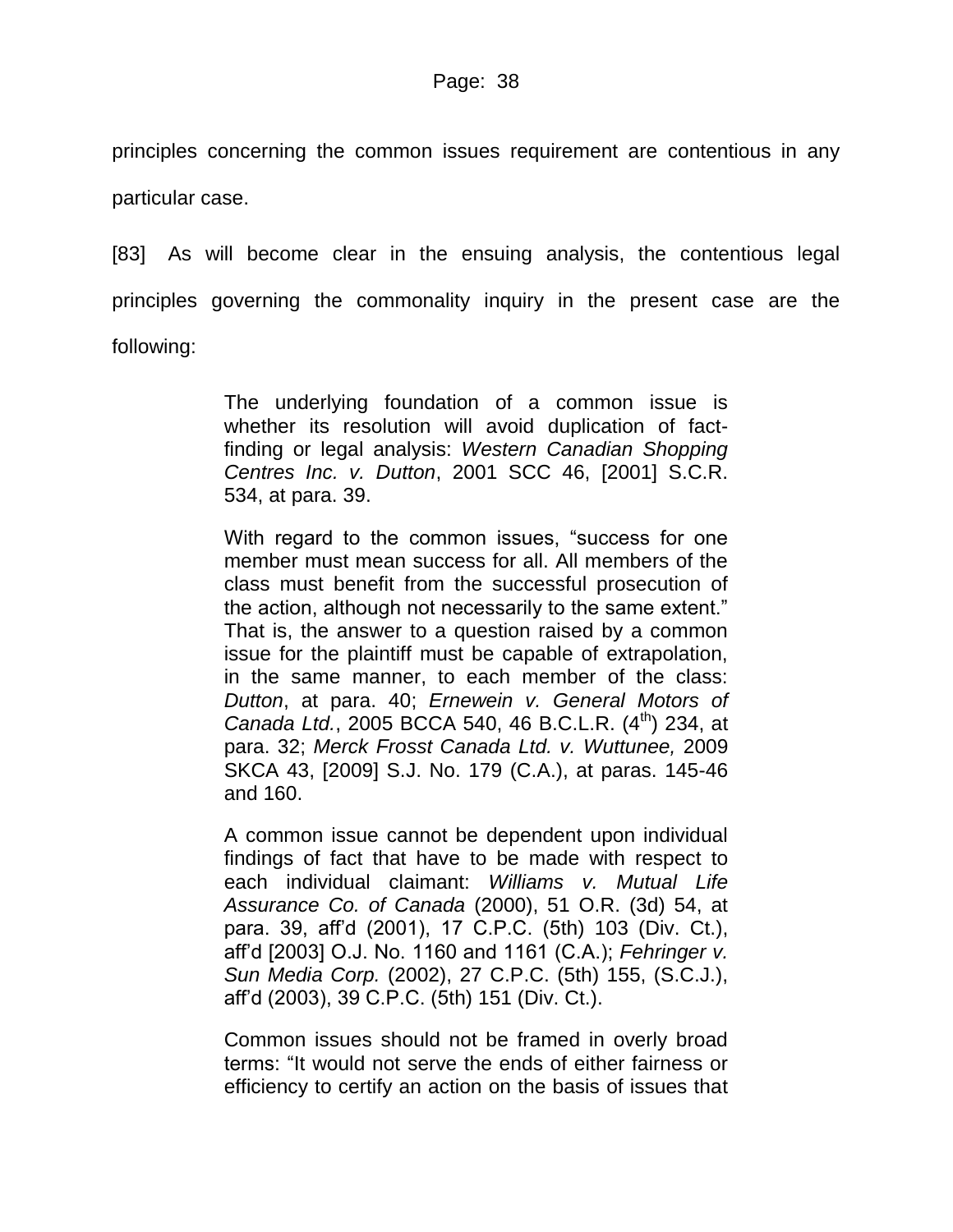are common only when stated in the most general terms. Inevitably such an action would ultimately break down into individual proceedings. That the suit had initially been certified as a class action could only make the proceeding less fair and less efficient": *Rumley v. British Columbia,* 2001 SCC 69, [2001] 3 S.C.R. 184, at para. 29.

## **(b) Plaintiff's Submissions on his Proposed Common Issue of Misclassification**

[84] The plaintiff contends that misclassification cases are "inherently amenable to resolution by way of class proceeding." In support of this view, he relies on *obiter* comments by the motion judges in *Fulawka v. Bank of Nova Scotia*, 2010 ONSC 1148, 101 O.R. (3d) 93, and in *Fresco v. Canadian Imperial Bank of Commerce* (2009), 84 C.C.E.L. (3d) 161 (Ont. S.C.), about misclassification class actions.

[85] He also points to a "substantial body" of decisions by the Canadian Industrial Relations Board and its predecessor, the Canadian Labour Relations Board (collectively, the "Board"), which he says show that group-wide determinations of managerial classification can be made: *Re Algoma Central Marine*, 2010 CIRB 531, [2010] C.I.R.B.D. No. 40, aff'd 2011 FCA 94, [2011] F.C.J. No. 340; *Re NorthwesTel Mobility Inc.*, 2006 CIRB 346, [2006] C.I.R.B.D. No. 4; *Québec-Téléphone v. Syndicat des agents de maîtrise de Québec-Téléphone*, [1996] C.L.R.B.D. No. 36, aff'd (1997), 75 A.C.W.S. (3d) 1056 (Fed. C.A.); International Association of Machinists and Aerospace Workers v. *Quebecair* (1979), 33 di 480 (CLRB no. 163); *Cominco Ltd.* (1980), 40 di 75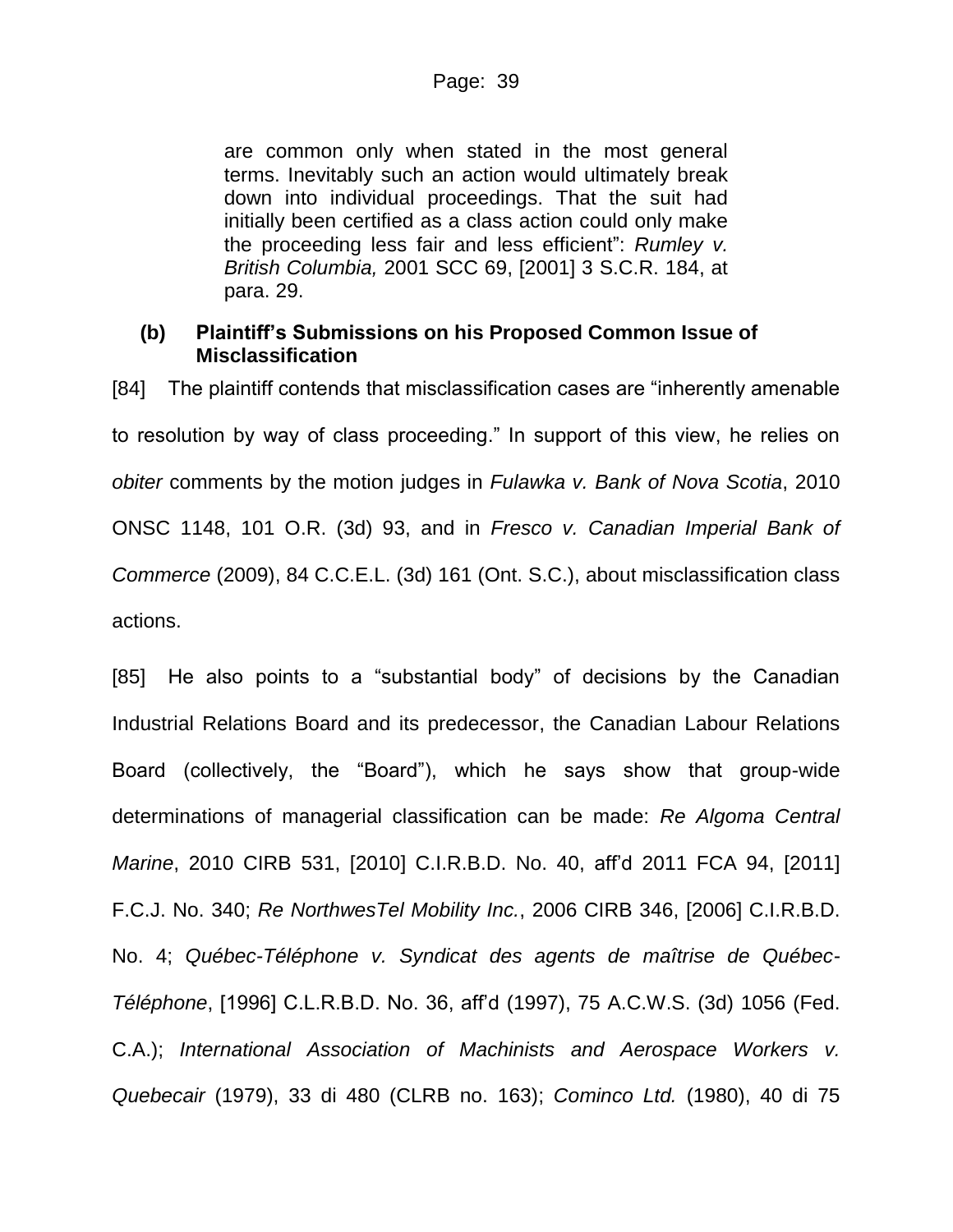(CLRB no. 240); and *Island Telephone Company Limited* (1990), 81 di 126 (CLRB no. 811).

[86] The plaintiff then argues that the motion judge was satisfied that the evidence shows "some basis in fact" to find that the misclassification issue can be determined on a class-wide basis. He especially relies on the motion judge's following statements, at paras. 70 and 293:

> For his part, Mr. McCracken provided evidence about the role of first line supervisors, and his evidence shows that there is some basis in fact for his allegations that first line supervisors are not managers under the *Code*. There is evidence that at least some of them: (a) do not have authority to hire, terminate, promote, demote, or transfer employees; (b) do not represent management in collective bargaining or in grievance procedures; (c) have limited authority to discipline restricted to investigating and recommending minor discipline; and (d) are not involved in setting budgets, CN policies, or its Service Plan.

> ... Mr. McCracken has provided some basis in fact for the proposition that all first line managers are nonmanagers. Therefore, he might assert that the commonality of the first line supervisors is established as a common issue to be decided at the common issues trial.

…

[87] The plaintiff says that, having made these factual findings, the motion judge erred by refusing to certify his proposed misclassification issue given that this issue is indisputably a substantial and necessary ingredient of each class member's claim.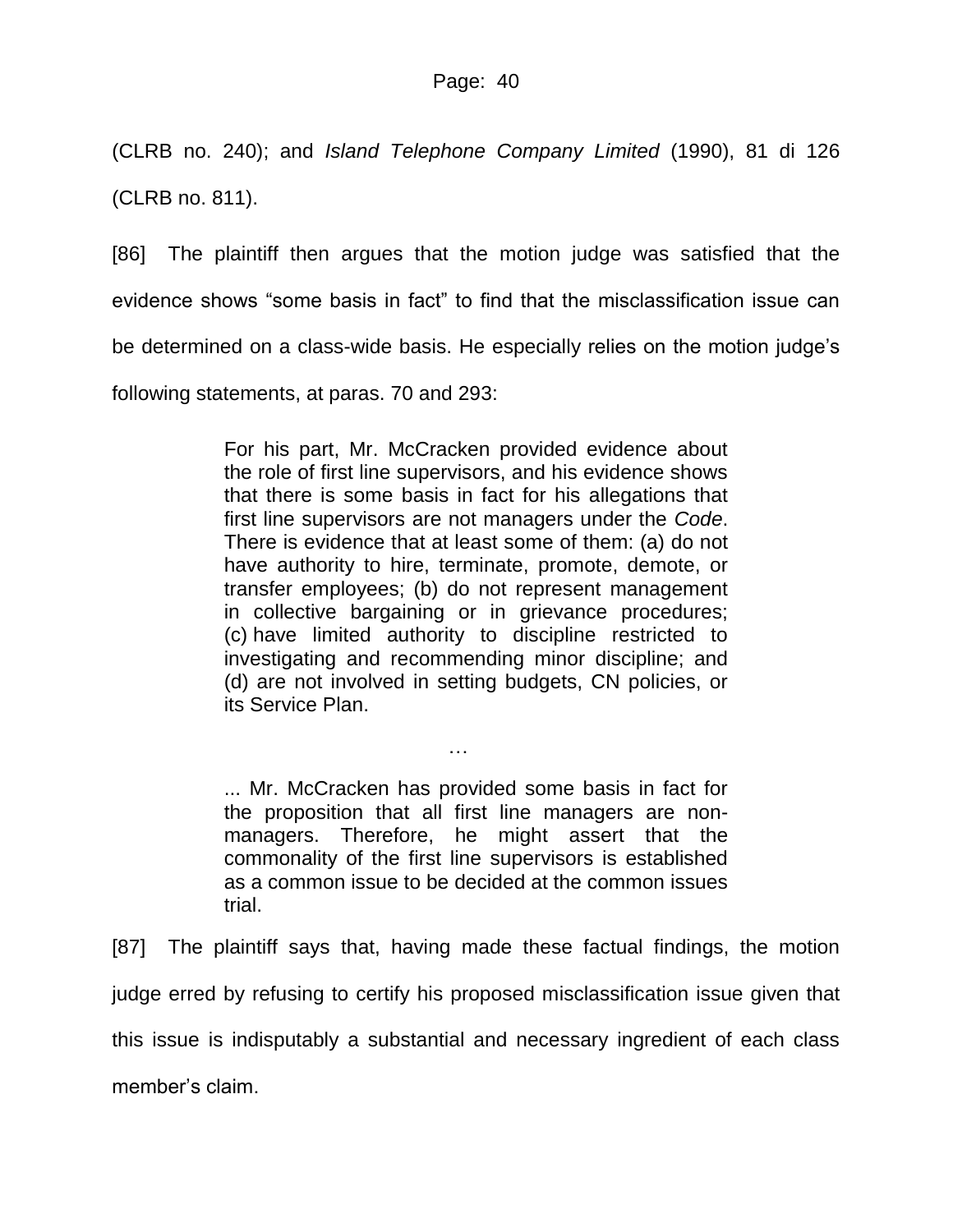## **(c) The Motion Judge Did Not Err by Concluding that the Plaintiff's Proposed Misclassification Issue Cannot be Determined on a Class-wide Basis**

[88] There are three flaws in the plaintiff's argument:

(i) the cases he relies on do not establish that misclassification cases are inherently amenable to resolution by way of a class action;

(ii) the motion judge did not find a basis in fact showing that the plaintiff's proposed misclassification issue could be resolved commonly; and

(iii) the plaintiff's evidence fails to establish the existence of a common issue of misclassification.

[89] I discuss each flaw in turn.

## **(i) Misclassification cases are not necessarily appropriate for certification**

[90] The plaintiff relies on Strathy J.'s statement in *Fulawka*, at para. 145, that: "misclassification cases are appropriate for certification due to commonality of employment functions and common treatment by the employer." He also relies on the following comments by Lax J. in *Fresco*, at para. 54, distinguishing misclassification cases from the claim for overtime wages in the proceeding before her:

> A useful place to begin is to compare the kind of claim that is advanced in this proceeding with the kind of claims that are advanced in the misclassification cases. *In those cases, commonality arises from the employees' identical or similar job duties and the determination by the employer that it is not required to pay overtime to employees with these duties.* The question for the common issues judge is whether the employees' duties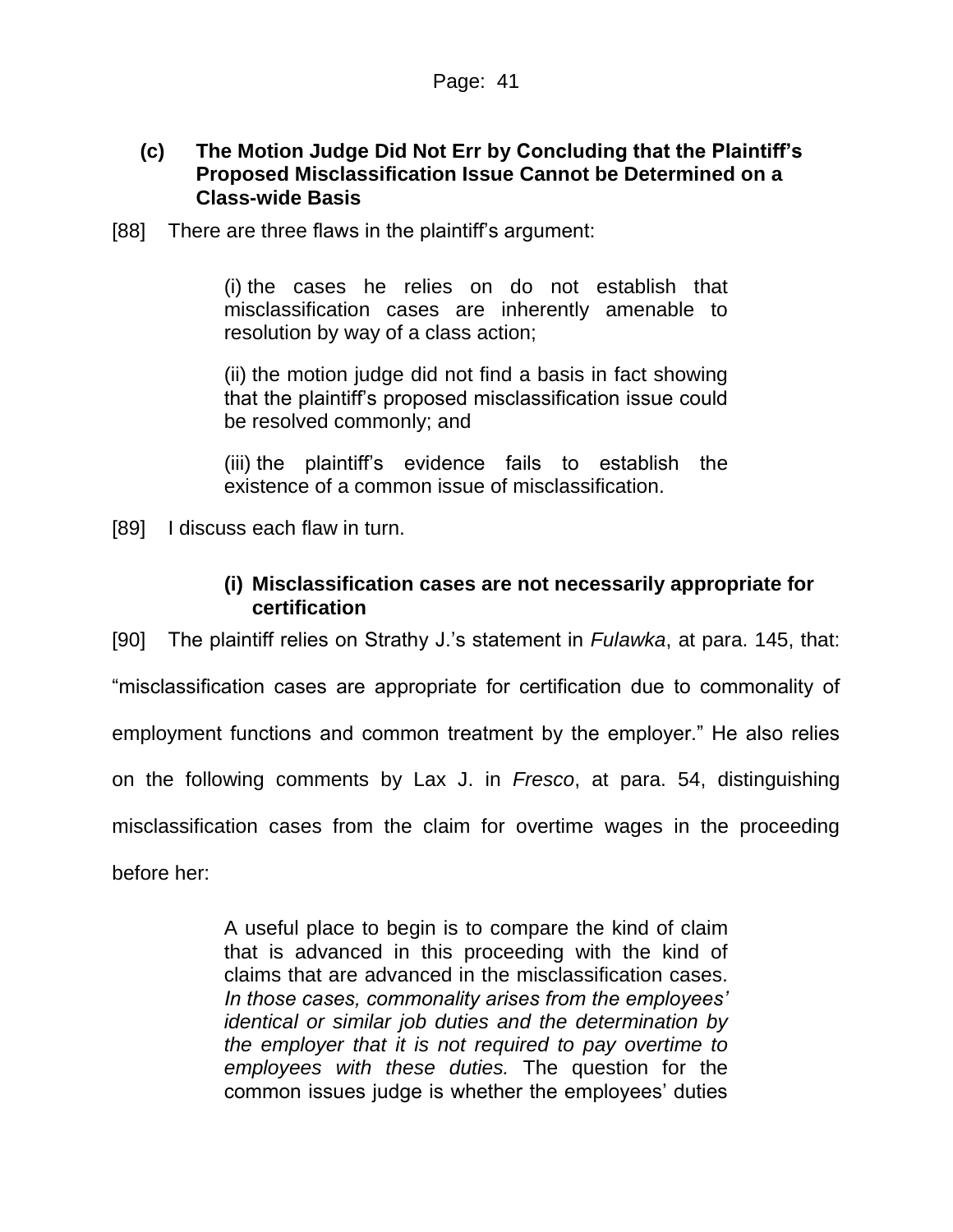entitle them to overtime within the meaning of the applicable statutes and regulations. This can be assessed without examining individual claims. Success for one does mean success for all... [Emphasis added. Footnote and citation omitted.]

[91] These comments do not assist the plaintiff. I agree with the motion judge's observation, at para. 385, that these comments cannot be taken as a categorical assertion that every misclassification case is inevitably certifiable as a class action. On the contrary, these comments make it clear that misclassification cases are amenable to certification where the similarity of job duties performed by class members provides the fundamental element of commonality.

[92] Indeed, after the present appeal was argued, Strathy J. released a decision refusing to certify a proposed class action for unpaid overtime: see *Brown v. Canadian Imperial Bank of Commerce*, 2012 ONSC 2377, [2012] O.J. No. 1853. That action was based on the allegation that the defendant bank had misclassified class members as managerial employees. Strathy J. concluded that the actual job duties performed by the members of the proposed class differed significantly, which would make it impossible to assess on a common basis whether the defendant bank had properly classified them.

[93] The Board decisions that the plaintiff relies on likewise do not support his position. In these cases, the Board made determinations of managerial status under s. 3 of Part I of the *Code* for the purpose of deciding if employees should be included in the bargaining unit. Employees who perform "management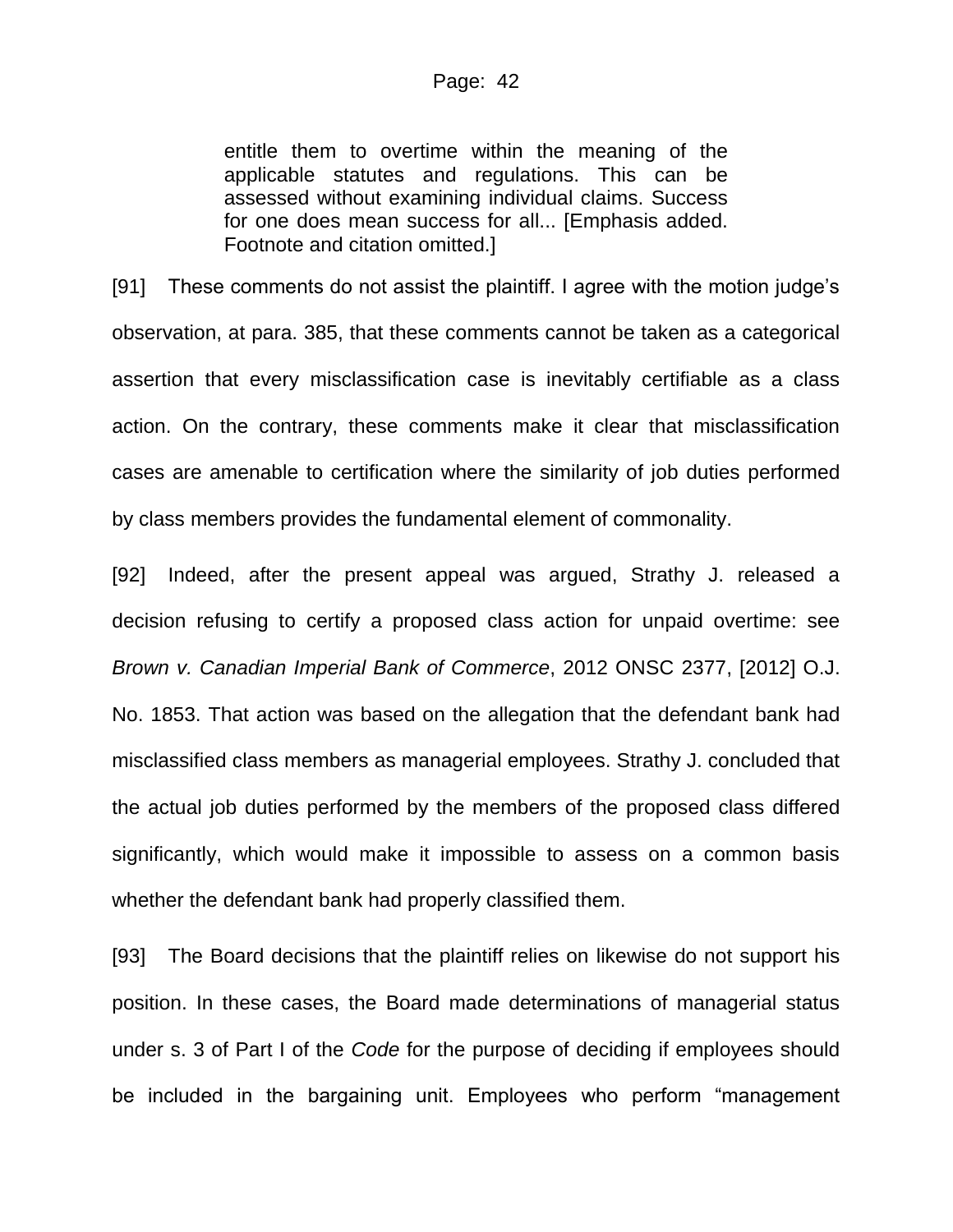functions" are excluded from the collective bargaining rights conferred by Part I of the *Code* because the definition of "employee" in s. 3 excludes persons who perform "management functions" from the protection of Part I.

[94] A review of these decisions – and other Board decisions that CN cites – reveals that the Board has made group-wide determinations of managerial status in cases where the job tasks of the affected employees are defined by a common job description and where there was no dispute that the employees perform similar tasks, or where the parties consented to a group determination by the Board: see e.g. *Algoma Central,* at para. 13; *NorthwesTel*, at paras. 10-14; and *Vancouver Wharves Ltd*., [1975] 1 Can L.R.B.R. 162.

[95] Contrary to the plaintiff's proposed reading of these decisions, in *Island Telephone*, the Board indicated that it carefully reviewed the individual circumstances of the employees in question. In addition, where the case involves classifying numerous positions and where there are varying levels of responsibility between positions and within the same position, the Board has received extensive oral and documentary evidence to determine whether a particular employee's position is managerial in nature: see, e.g., *Canada Post Corp.* (1989), 79 di 35 (CLRB no. 767); *Canadian Union of Bank Employees v. Bank of Nova Scotia* (1977), 21 di 439 (CLRB no. 91); and *Quebecair*.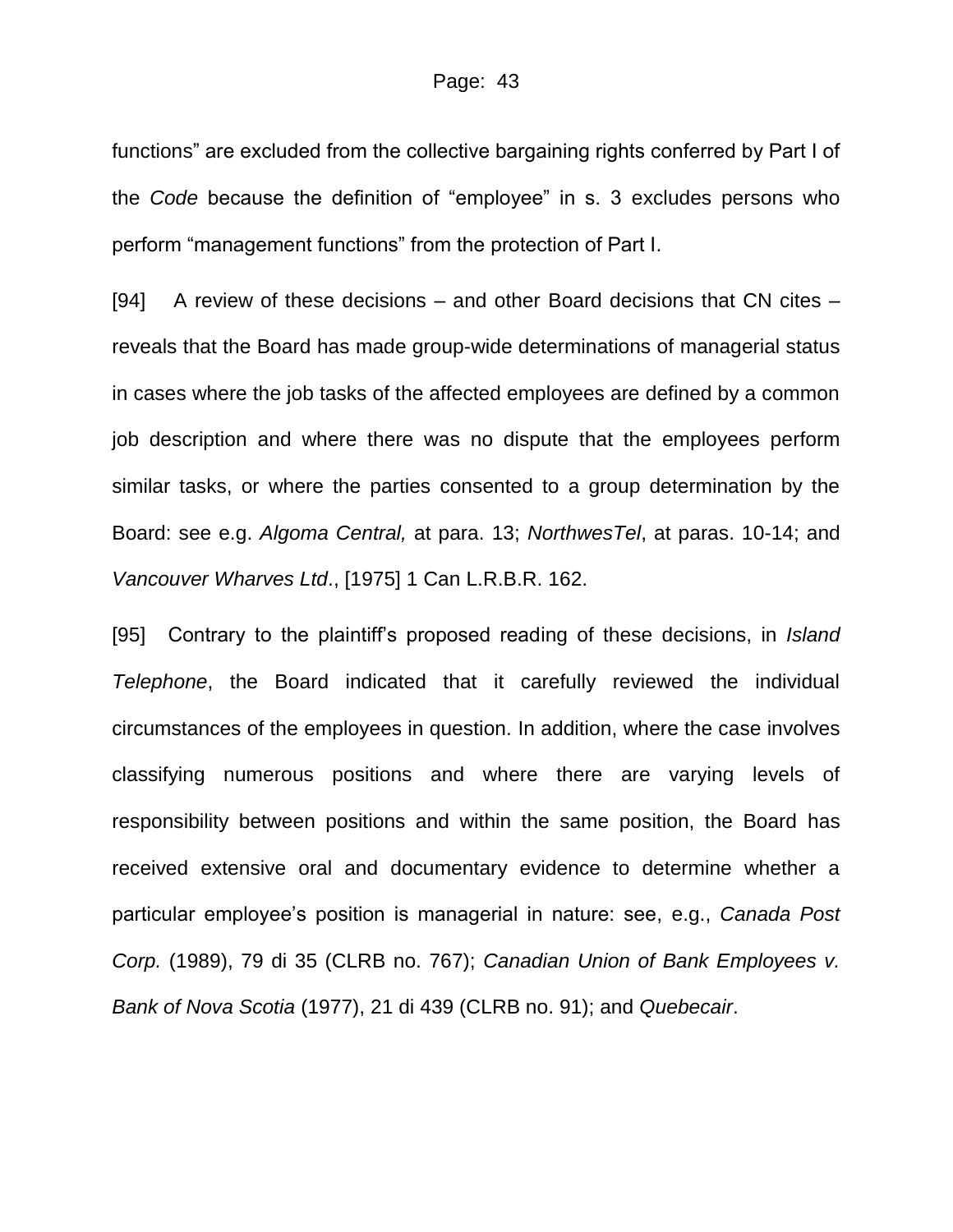Moreover, even in cases where the employees' job descriptions were substantially similar, the Board considered the particular circumstances of individual employees in isolated locations and concluded that, unlike employees in more centralized work places who reported to higher-level managers, the employees in more isolated locations actually performed management functions: see *Québec-Téléphone*, at para. 40; *British Columbia Telephone Co.* (1977), 33 di 361 (CLRB No. 98), at p. 378.

### **(ii) The motion judge did not find a basis in fact showing that the plaintiff's proposed misclassification issue could be resolved commonly**

[96] The second shortcoming in the plaintiff's argument is his contention that the motion judge found there is a basis in fact establishing that the misclassification issue could be resolved on a class-wide basis. The plaintiff relies on the motion judge's comment that his evidence "shows that there is some basis in fact for his allegations that [FLSs] are not managers under the *Code*." However, the motion judge tempered this observation with his ensuing comment, at para. 70, that there is evidence that "*at least some of them*" do not exercise managerial functions (emphasis added).

[97] And while the motion judge said, at para. 293, that "Mr. McCracken has provided some basis in fact for the proposition that all first line managers are non-managers", he concluded that same paragraph with the following remark: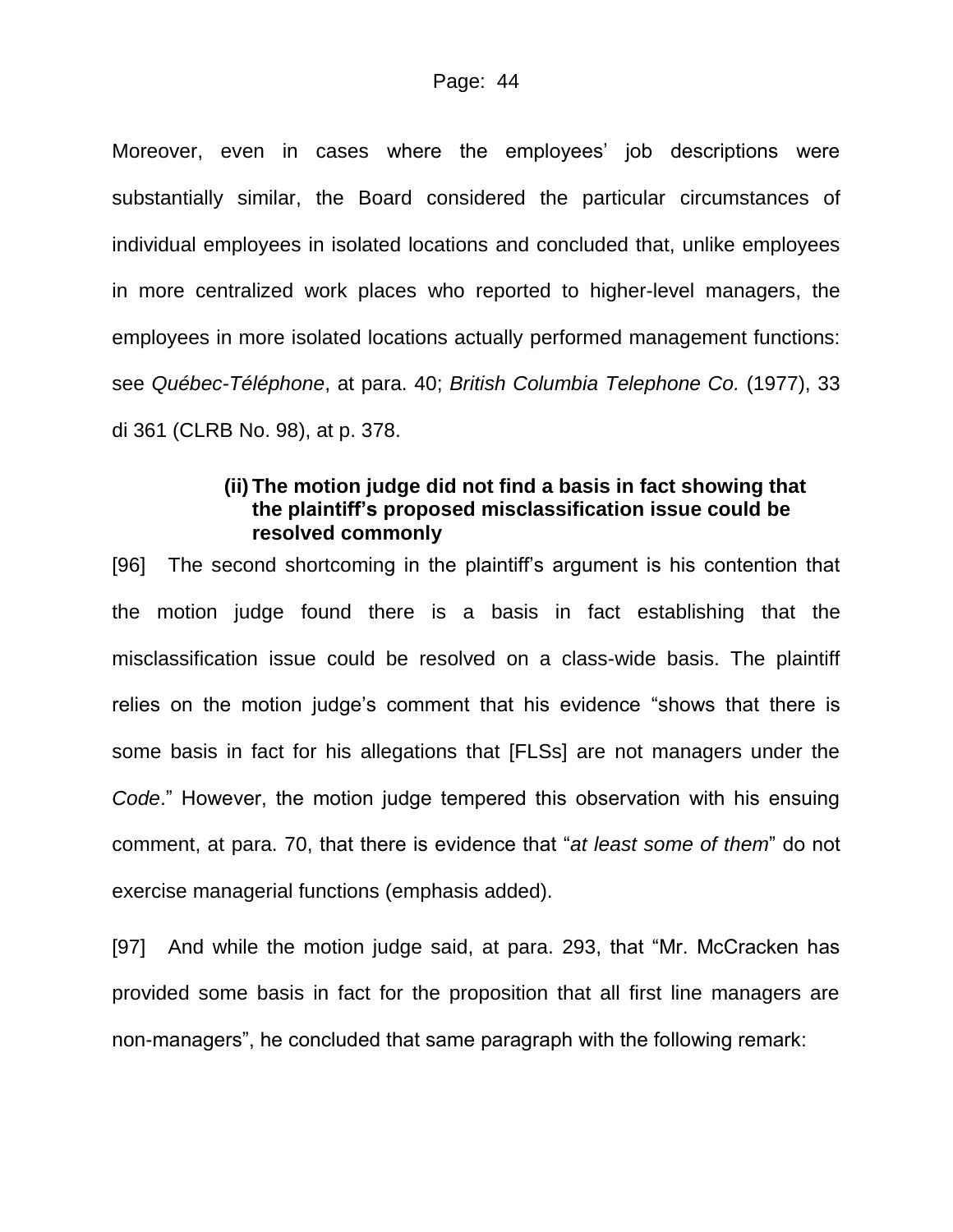However, as I will explain later in these Reasons for Decision, accepting Mr. McCracken's submission as correct is to accept as a given truth something that is patently or obviously untrue because there are some questions that are not common issues and rather are fundamentally or intrinsically or unavoidably individual questions.

Following up on this point, the motion judge later said, at para. 333, that: "[t]he common label of being a first line supervisor tells almost nothing about entitlement [to overtime pay] under the *Code*."

[98] Thus, when his reasons are viewed in their entirety, I do not think that the motion judge can accurately be said to have found that there is a basis in fact showing that the plaintiff's proposed misclassification issue could be determined on behalf of the entire class.<sup>12</sup>

[99] I will now explain why such a factual finding was not available when the applicable legal principles on commonality are applied to the evidentiary record.

## **(iii) The plaintiff's evidence fails to establish the existence of a common issue of misclassification**

## **(a) What the plaintiff's evidence needed to establish**

 $\overline{a}$ 

[100] The plaintiff filed evidence from multiple class members indicating that they do not have real decision-making authority and asserting that CN has misclassified them as managers or as employees who exercise managerial

 $12$  I recognize that the motion judge commented, at para. 345, that "Mr. McCracken has met the low standard of showing that there is some basis in fact for his proposed common issues." However, this comment must be read in light of his finding, at para. 331, that the plaintiff's proposed misclassification question – together with various other of his proposed questions on the Revised List – "cannot be determined on a class-wide basis and rather require individual questions to be answered."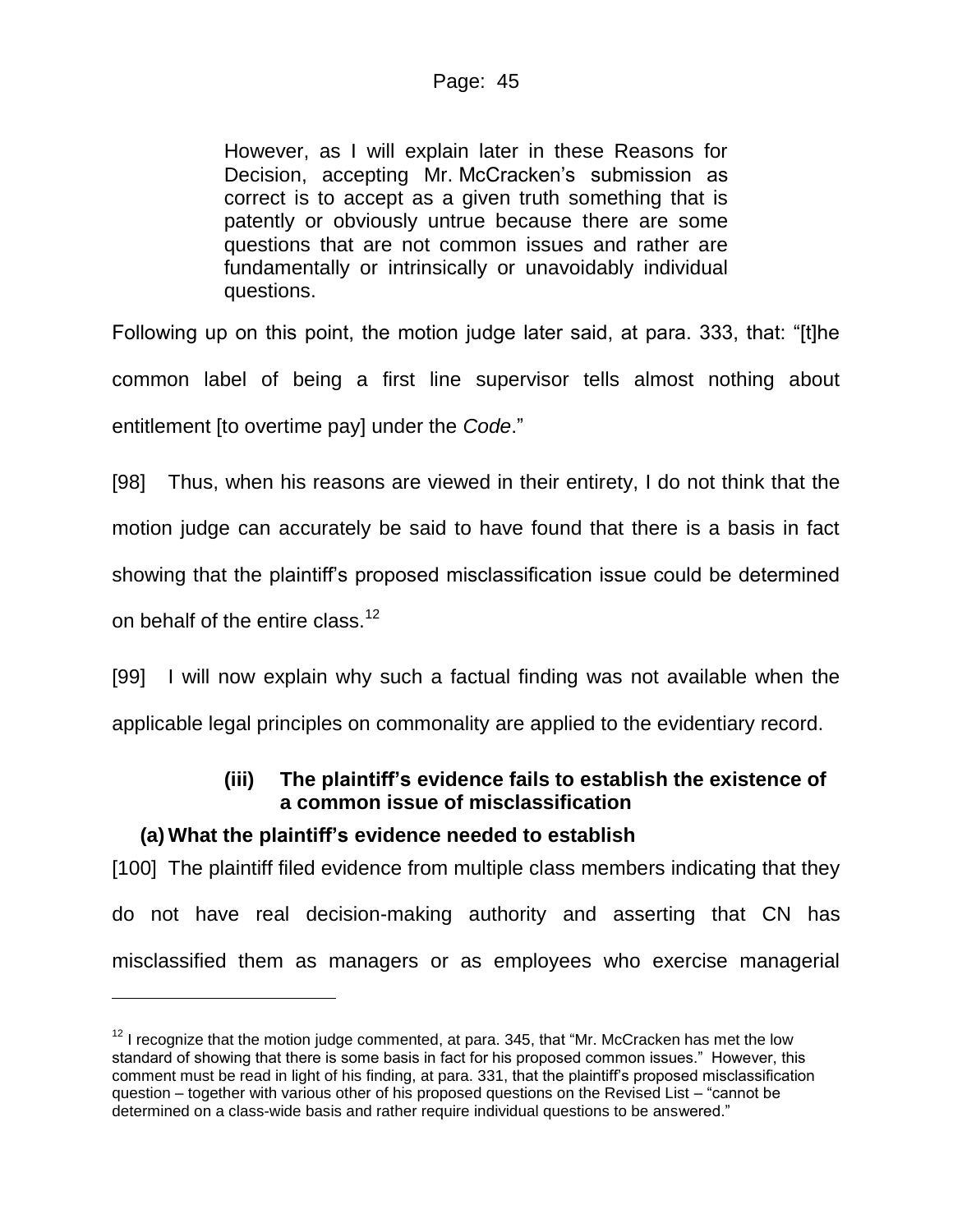functions. However, to raise common issues, more is required than simply showing that some members of the class have similar claims. This point was made in *Lau v. Bayview Landmark Inc.* (1999), 40 C.P.C. (4th) 301 (Ont. S.C.), at para. 24:

> But neither is it enough to show that there is a group of similarly situated individuals with respect to claims against the defendants. Evidence of the mere existence of multiple plaintiffs with a similar cause of action against the defendants does not in and of itself establish that the claims should be litigated as a class action. The claims that those individuals could assert must also be capable of raising common issues.

[101] To satisfy the commonality requirement in s. 5(1)(c) of the *CPA*, the

evidence must afford some basis in fact to find that the claims of individual class

members raise common issues as defined by the case law.

[102] The plaintiff's proposed misclassification common issue asks:

Are the class members excluded from overtime eligibility under contract (express or implied) and/or under the [*Code*]?

[103] The plaintiff is required to show that there is a basis in fact to find that this

proposed common issue satisfies the apposite legal principles concerning

commonality, which are repeated here for ease of reference (citations omitted):

The underlying foundation of a common issue is whether its resolution will avoid duplication of factfinding or legal analysis.

With regard to the common issues, "success for one member must mean success for all. All members of the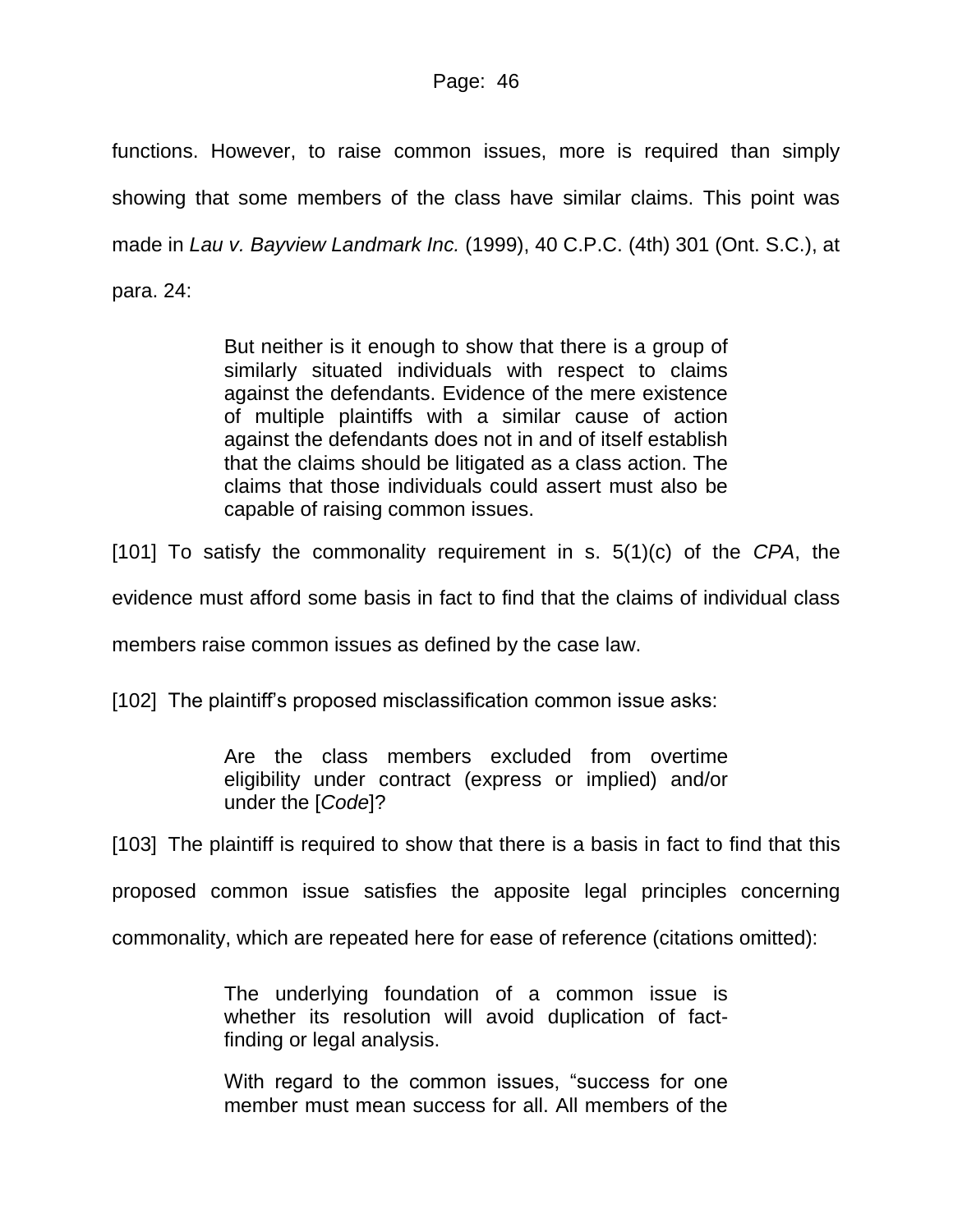class must benefit from the successful prosecution of the action, although not necessarily to the same extent." That is, the answer to a question raised by a common issue for the plaintiff must be capable of extrapolation, in the same manner, to each member of the class.

A common issue cannot be dependent upon individual findings of fact that have to be made with respect to each individual claimant.

Common issues should not be framed in overly broad terms: "It would not serve the ends of either fairness or efficiency to certify an action on the basis of issues that are common only when stated in the most general terms. Inevitably such an action would ultimately break down into individual proceedings. That the suit had initially been certified as a class action could only make the proceeding less fair and less efficient".

[104] For these legal principles to be satisfied in the context of a proposed common issue of misclassification, the plaintiff's evidence must establish some basis in fact to find that the job functions and duties of class members are sufficiently similar that the misclassification element of the claim against CN could be resolved without considering the individual circumstances of class members. In the absence of such evidence, there is no basis in fact to find that resolving the proposed common issue would avoid duplication of fact-finding or legal analysis, or that success for one class member will mean success for all, or that individual findings of fact would not be required with respect to each individual claimant. Likewise, in the absence of this type of evidence, the requirement that the common issue should not be framed in overly broad terms is not met. That is because the motion judge could not be satisfied that the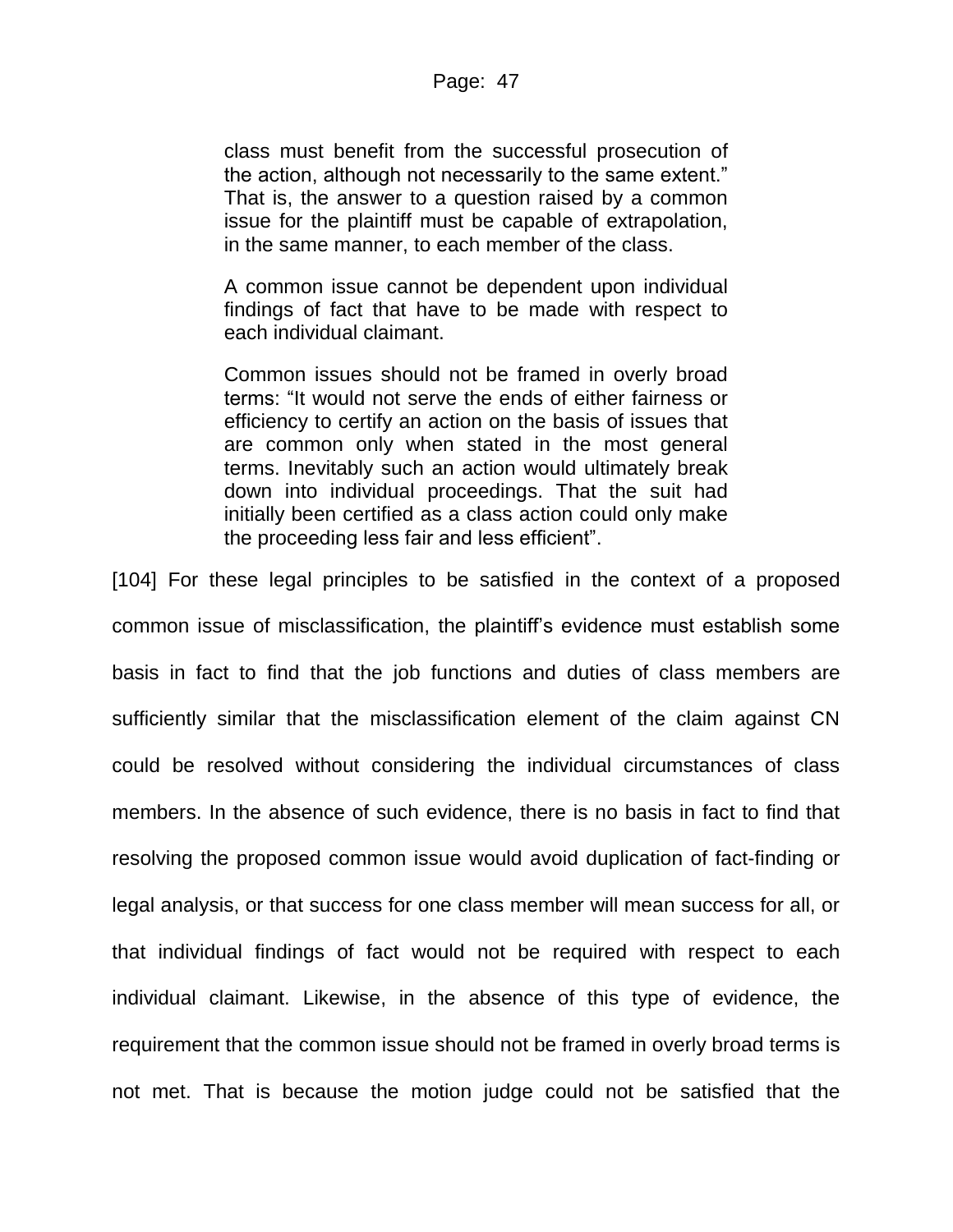plaintiff's proposed abstract question will not "break down into individual proceedings."

#### **(b)The plaintiff's evidence**

[105] The plaintiff's evidence, as summarized above at paras. 62-64, includes affidavits from class members who held several different FLS positions. This evidence indicates that these class members lacked real decision-making authority in managerial matters, including the powers of hiring and firing, imposing discipline, and setting budgets and policies.

[106] These class members spoke more generally about the duties and responsibilities of other FLSs – including ones they had worked with or ones they had spoken to. However, even in this latter respect, the affiants' assertions are not evidence that a court could rely on as establishing a basis in fact for the existence of a common issue of misclassification because the assertions in question are vague and anecdotal.

[107] For example, Mr. Anderson deposed: "During my time at CN, I have worked primarily in the South Western Ontario region, including in Windsor, Sarnia and London. At all of these locations, in my experience, the FLSs had no different level of authority than described above*.*" Mr. Anderson does not indicate what FLS job positions he is referring to, the number of class members he has in mind, or why he is well-positioned to assess the level of authority exercised by these class members.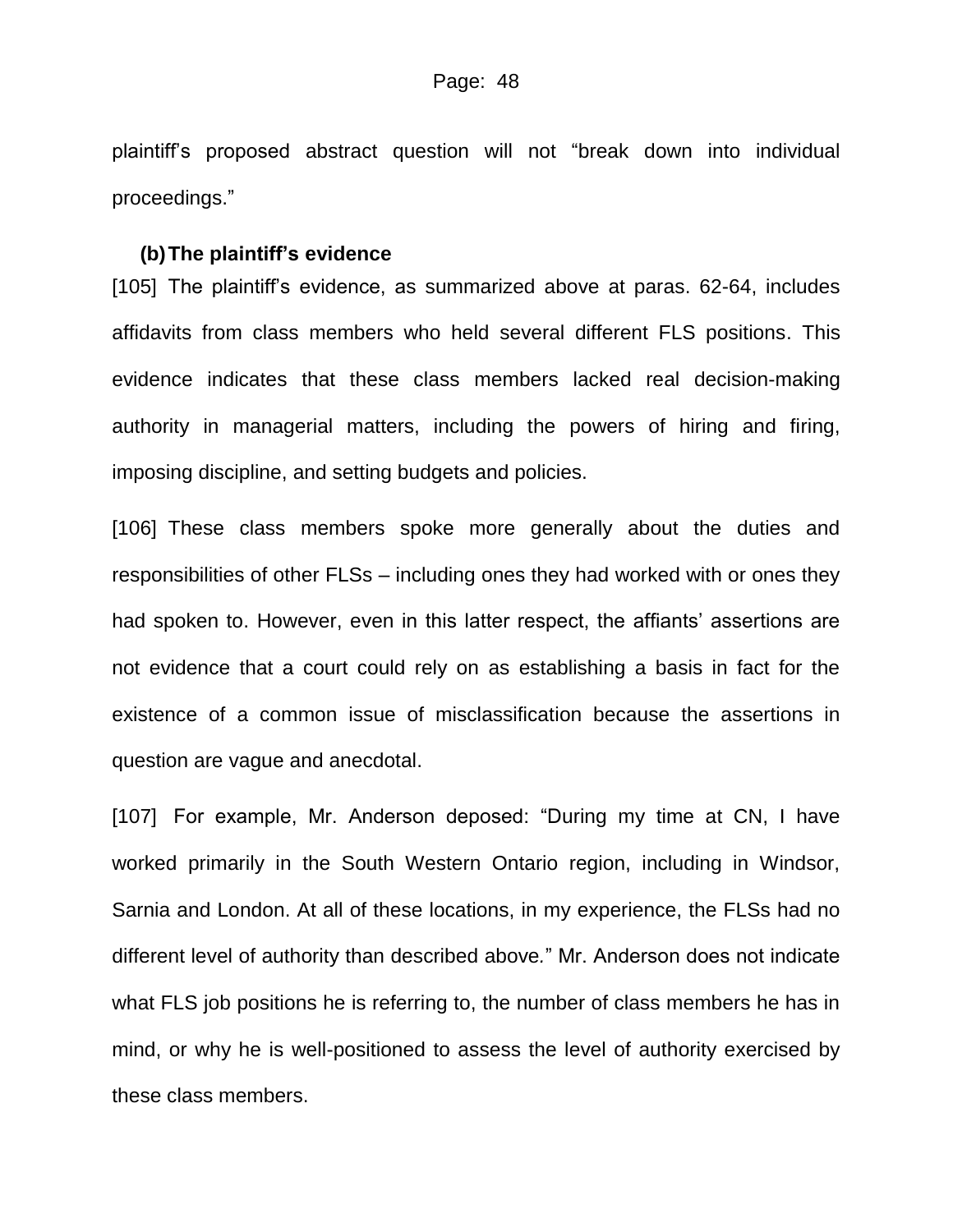[108] Equally vague and unhelpful is the following statement in Mr. Caissie's affidavit:

> I understand, from speaking with various colleagues throughout my employment that the level of supervision I exercised as Trainmaster, Manager – Crew Utilizations and Manager – Corridor Operations is in line with that exercised by other FLSs employed by CN in both large and small centres across the country.

[109] Mr. Caissie does not identify the "various colleagues" he spoke with, nor indicate the positions held by the "other FLSs" to which he refers. He also fails to explain why these colleagues were well-positioned to comment on the level of supervision exercised by FLSs in both large and small centres across the country.

[110] Even considering rule 39.01(4) of the *Rules of Civil Procedure*, which permits an affidavit on a motion to contain statements of the deponent's information and belief, this evidence falls short of meeting the requirement for specifying the source of the information and belief: see *Smith v. National Money Mart Company*, [2007] O.J. No. 1507 (S.C.). In sum, these statements are simply bald, sweeping and conclusory assertions. They do not constitute evidence showing a basis in fact for the claim that the class members' job duties and responsibilities across all of CN's workplaces are sufficiently similar that a common issues trial judge could determine on a class-wide basis whether CN properly classified them as managerial employees.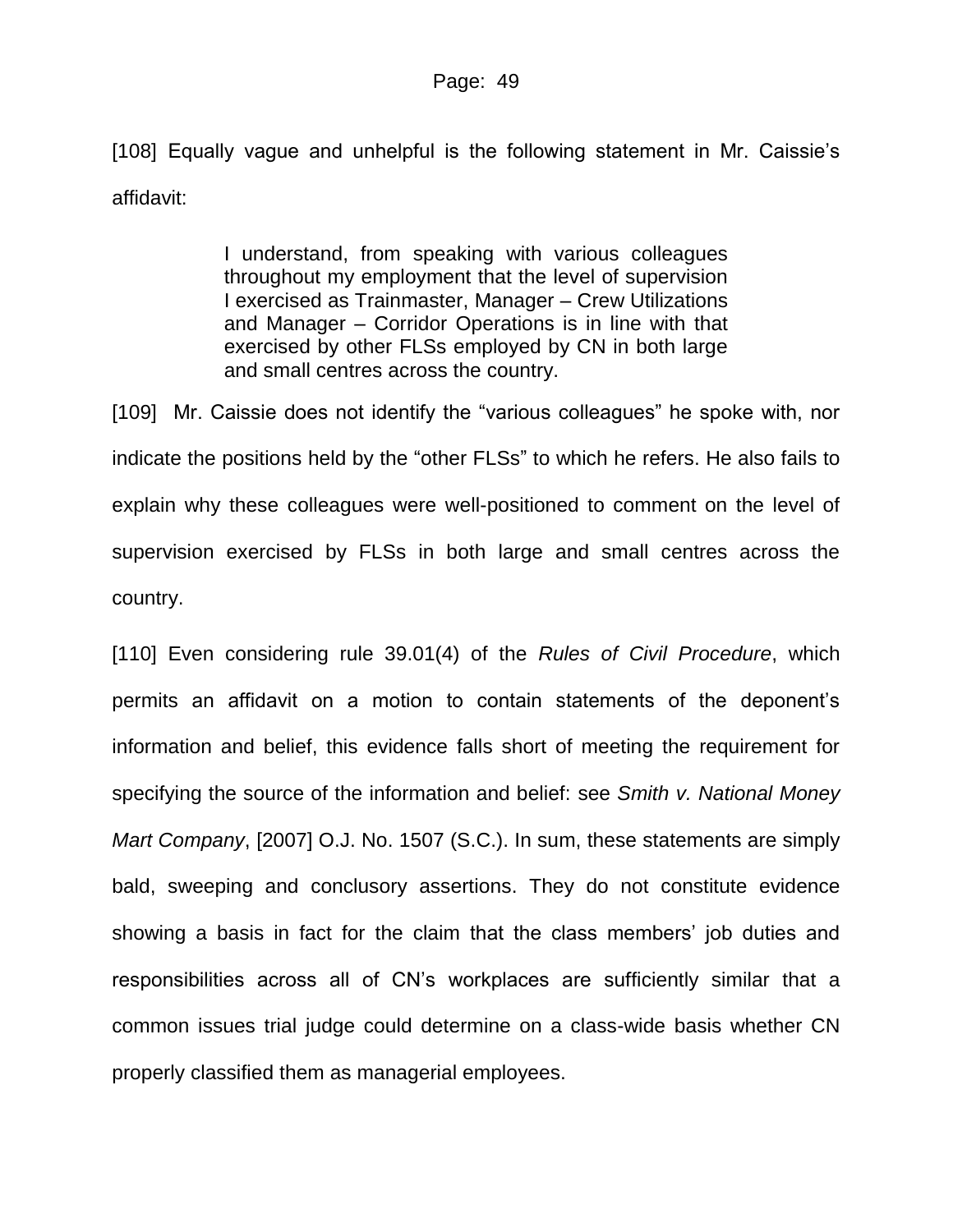[111] The plaintiff, in responding to CN's evidence showing a lack of uniformity in the job duties and responsibilities of class members, also filed affidavits from two union leaders at CN: Rex Beatty and John Dinnery. Mr. Beatty has never held a FLS position, while Mr. Dinnery held a FLS position from 1979-1982 – long before the start of the class period.

[112] Mr. Beatty described his experience working for unions representing CN employees. The relevant parts of his evidence are confined to observations about the authority of the trainmaster position, which is held by about 18 percent of current class members. For example, he stated: "At no location do trainmasters have the authority to hire, discipline, or terminate employees, to negotiate contracts with the union, or to participate in the grievance procedure beyond its most preliminary stage."

[113] Mr. Dinnery's evidence primarily describes his involvement with FLSs in his role as president of the United Steel Workers Union, Local 2004 ("USW 2004"). The USW 2004 represents CN employees in the engineering division. Employees in the bargaining unit represented by USW 2004 are subject to Collective Agreement 10.1, which is one of approximately 40 collective agreements governing CN's unionized workforce. Mr. Dinnery said:

> Because the Collective Agreement is the same from coast to coast, the authority of [FLSs] under the Agreement is similarly uniform. Based on my experience in the union leadership, I believe that the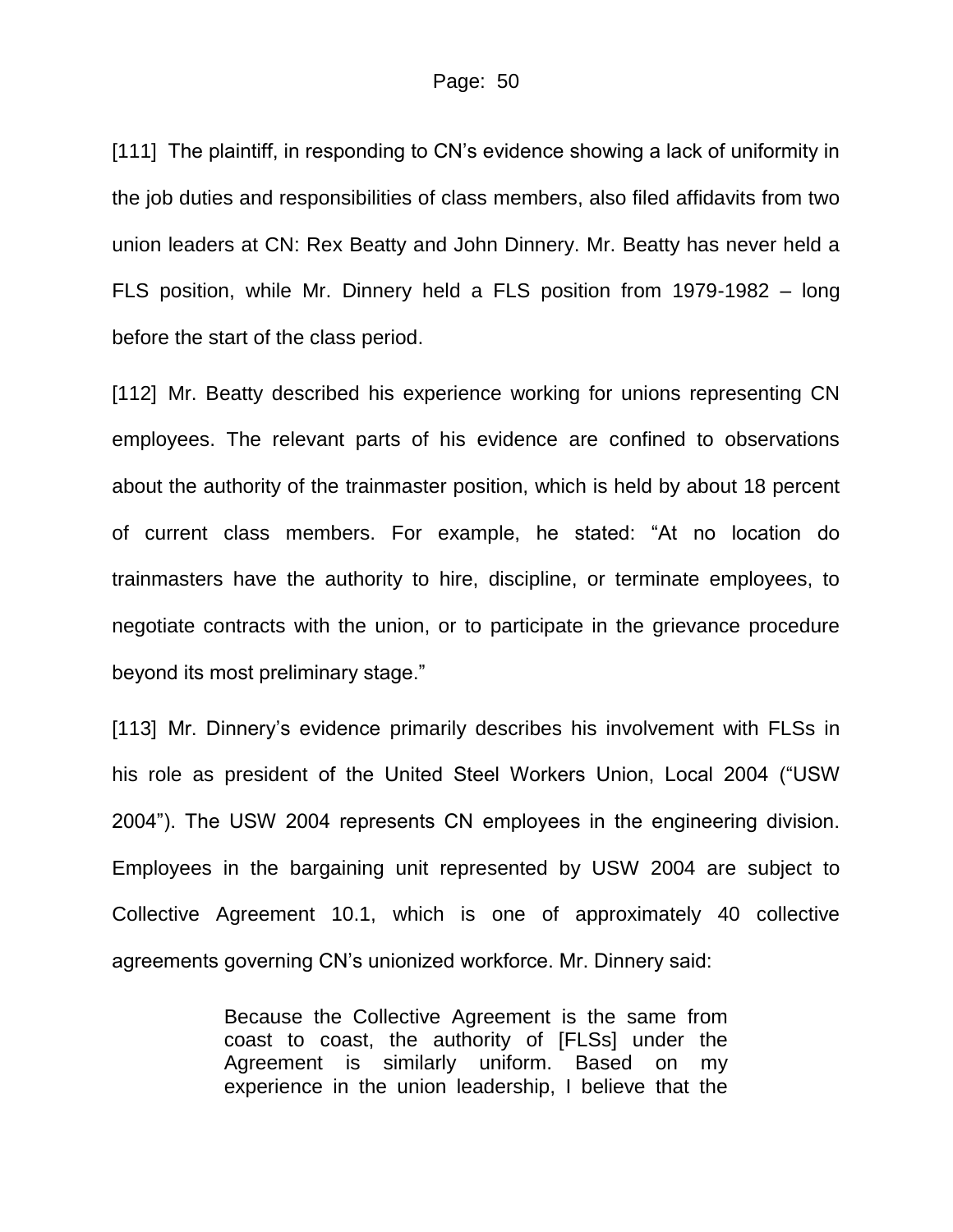union's dealing with [FLSs] are exactly the same across Canada. Indeed, under the Collective Agreement, employees must be treated in the same manner by their supervisors.

[114] This evidence reveals several inaccuracies and limitations. First, the premise for Mr. Dinnery's claim that the authority of FLSs is uniform appears to be that their authority is defined by the collective agreement. However, the collective agreement only dictates the terms and conditions of the work performed by employees who are supervised by the FLSs. In other words, the uniformity is not of the supervisors but of the supervised.

[115] Second, his statement ignores that there are different collective agreements that apply to the employees supervised by FLSs. Differences in the collective agreement provisions concerning matters such as imposing discipline, lay-offs, and setting hours of work undermine the premise of uniformity in the FLSs' authority.

[116] Third, Mr. Dinnery's evidence is limited to discussing the role of FLSs in CN's engineering division. He says nothing about the role of FLSs in the transportation or mechanical departments, or in the areas of sales and marketing or support services. His evidence is further limited to describing the role played by FLSs in imposing discipline and participating in the grievance process. In the former respect, he acknowledged that under the collective agreement with USW 2004, FLSs have authority to impose up to 15 demerit points for minor infractions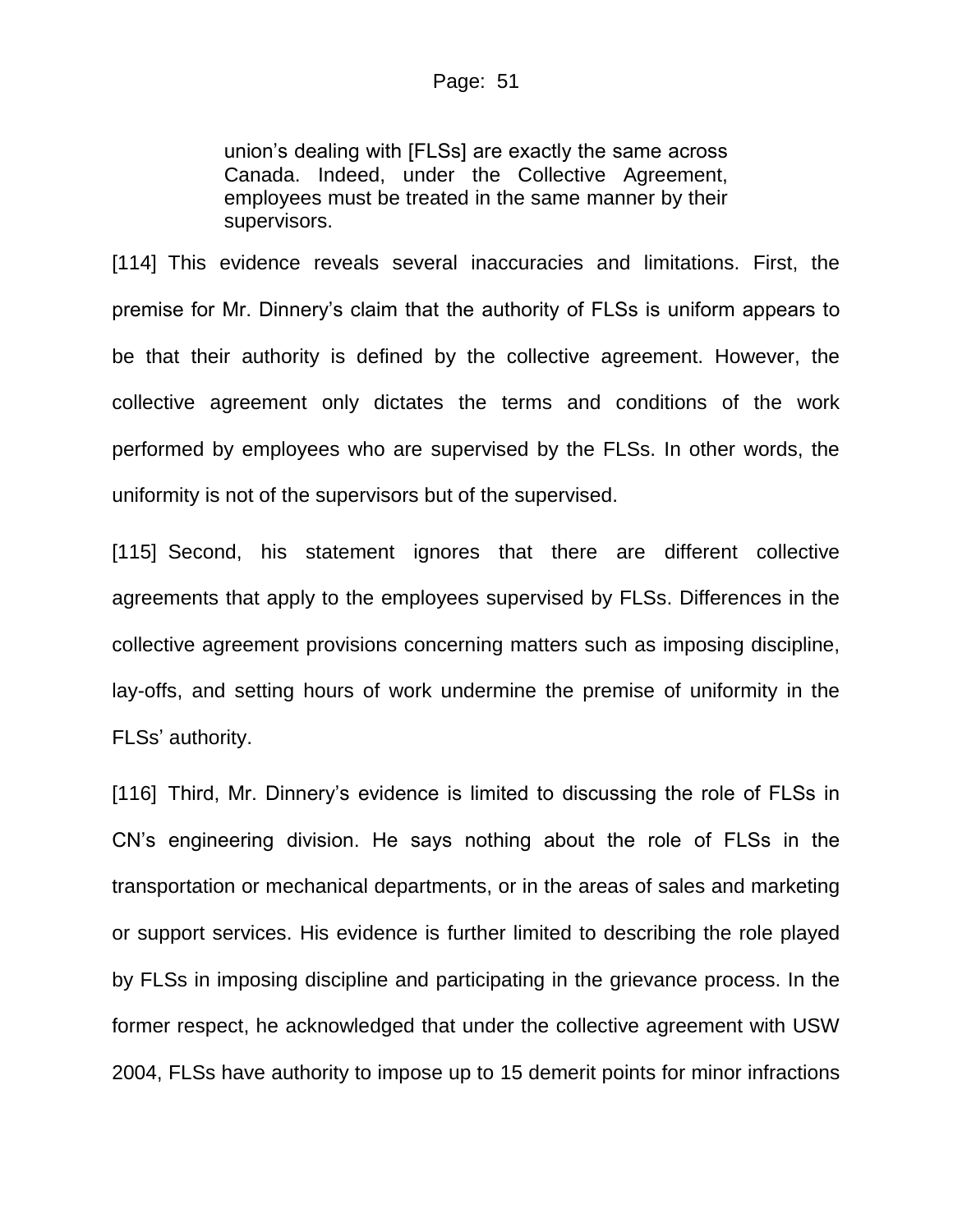without needing authorization from higher management to do so, subject to the employee's right to request a formal investigation by more senior management. Mr. Dinnery did not discuss the other indicia of management functions, such as the extent of FLSs' authority over matters such as budgeting, scheduling hours of work, deciding staffing levels, ordering lay-offs, or participating in policy-making.

### **(c) The lack of evidence of job descriptions for FLS positions**

[117] On the certification motion, there was no evidence in the form of job descriptions for the various FLS positions. Class counsel asked CN's representative, Mr. Lagacé, to undertake to "provide copies of the various job descriptions [for FLSs] in the various salary grades as they existed in 1999." CN refused on the basis that the undertaking was not within the proper scope of a cross-examination on an affidavit and on the basis that "it is not relevant to the issues before the court". The plaintiff did not bring a refusals motion to compel the requested undertaking.

[118] CN asserts on appeal that it does not have any formal job descriptions for FLS positions. In oral argument, the plaintiff asked the court to draw an adverse inference on this point because of CN's refusal to provide any documentation in response to the questions put to the deponent.<sup>13</sup> However, there is no adverse

 $\overline{a}$ 

 $13$  The record suggests that CN at least had a job description for the FLS position of trainmaster. The record includes a 2007 report by an inspector with Human Resources and Social Development Canada under Part III of the *Code*, regarding his investigation of a trainmaster's complaint that he was improperly excluded from the overtime provisions of the *Code* because CN misclassified him as a manager. The inspector commented: "It is my determination, after reviewing the comments made by both parties, *the*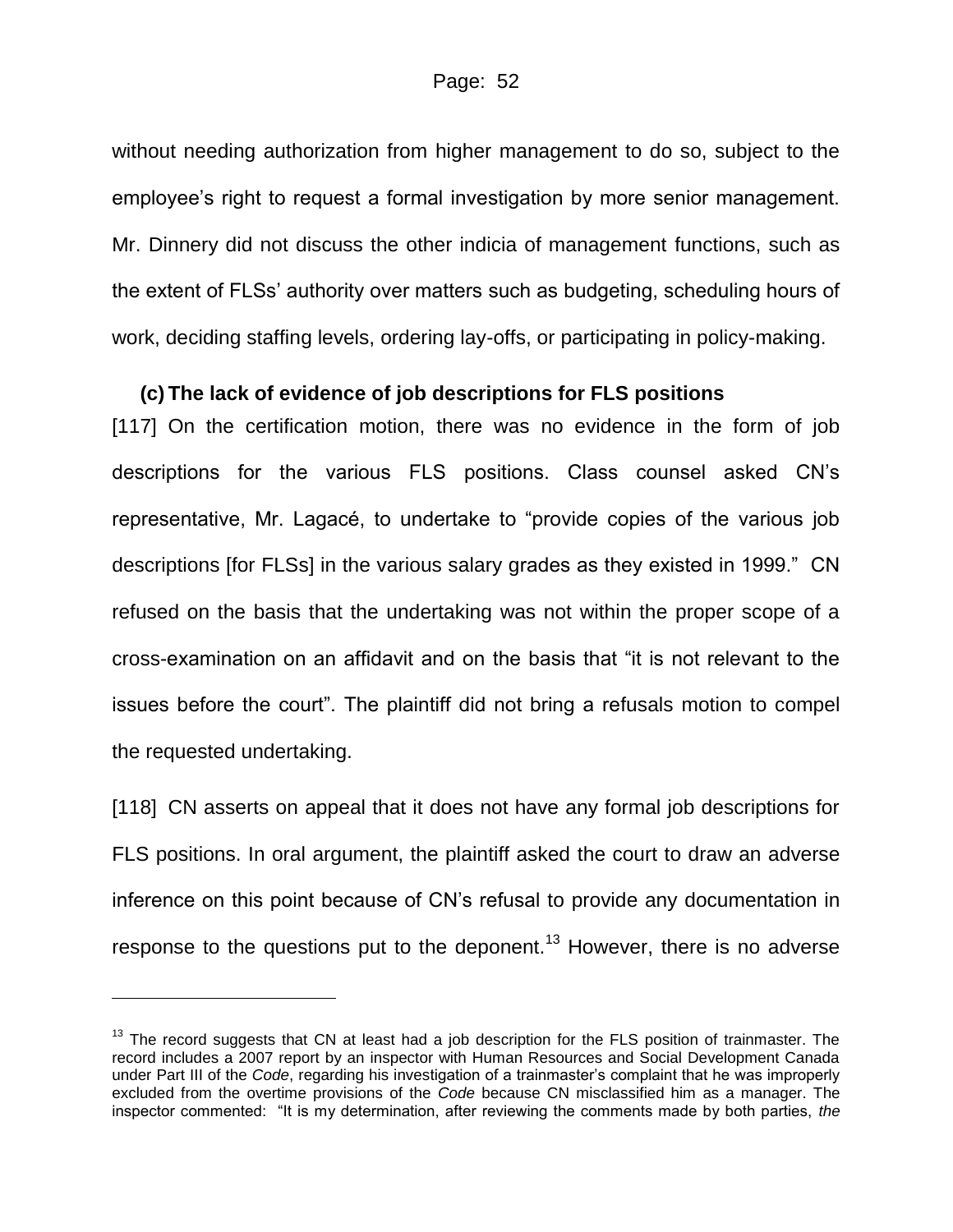inference that could be drawn that would advance the plaintiff's request to certify the action. Evidence of job descriptions is only relevant to the commonality criterion. In considering as a whole the evidence of the nature of the job functions performed by class members, the court cannot go so far as to infer that each job is identical or substantially similar. CN has adduced evidence to the contrary suggesting that individuals with the same job title had different duties and responsibilities.

#### **(d)The plaintiff's suggested use of "sub-groups"**

[119] The plaintiff – in apparent recognition of the lack of evidence showing sufficient commonality of the job functions and responsibilities of class members – suggested on appeal that the misclassification issue could be adjudicated based on "sub-groups". However, he did not offer any concrete guidance on how to sub-divide the class, such as by way of job title, or by the location where class members worked (e.g., urban centres versus more isolated areas). Instead, the plaintiff suggested using the sub-groups that the motion judge identified in approved common issue 3, namely: (1) class members who clearly meet the minimum managerial criteria; (2) those who clearly could not meet these criteria; and (3) those whose status remains to be determined.

*job descriptions of the Trainmaster submitted by both Mr. [H] and CN Rail and the above-noted cases, ...* that Mr. [H] did perform sufficient managerial functions to warrant his exclusion from the Hours of Work provision of the *Code*" (emphasis added).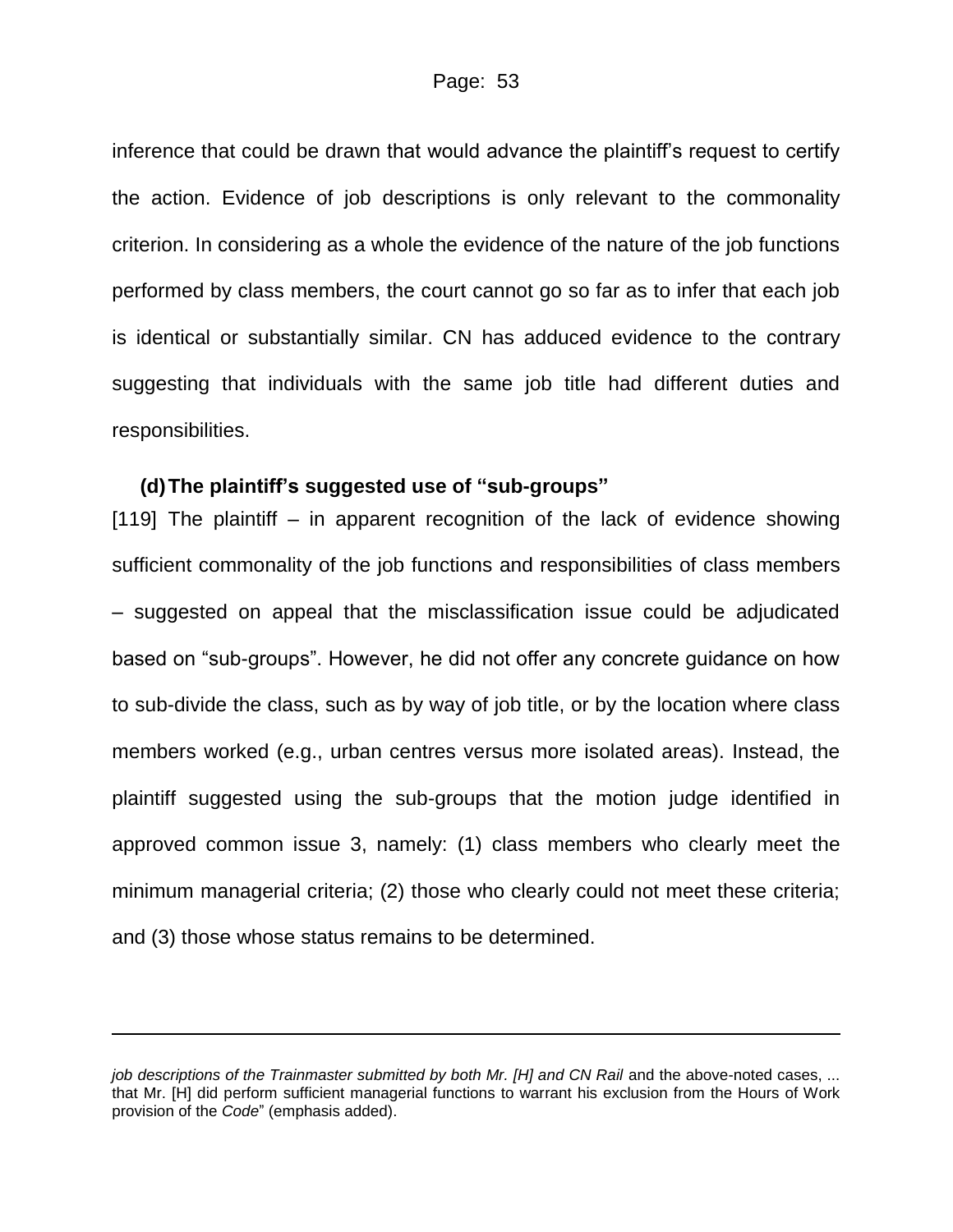[120] Applying the plaintiff's suggested lines of division would not assign individual class members to a particular sub-group. The common issues trial judge would need to identify the indicia of managerial functions and would then need to apply these indicia to members of the class, without any assurance that this application could be done commonly, that is, without the need to examine the individual circumstances of most, if not all, of the 1,550 class members.

## **(e)Plaintiff's position in reply**

[121] In his reply factum, the plaintiff contends that a trial judge would substantially advance the case for all class members by making a class-wide determination of the various indicia of management that are relevant within the organizational and operational context of CN. He goes on to identify three possible scenarios that might arise after the trial judge identifies these criteria:

> In particular, a trial judge could substantially advance the case for all class members by first making a classwide determination of the various indicia of management specifically relevant within the organizational and operational context of CN*.* A trial judge could then make one of several determinations depending on the evidence led at trial. *One determination would be to move to an individual assessment process in which "the common issues judge could use the considerable resources of the CPA to achieve manageable individual proceedings" in order to determine, on a principled and consistent basis, which of the class members (or groups of class members) are not management.* A second determination could find that the class as a whole, or sub-groups within the class, do or do not have sufficient independent authority under the above criteria to qualify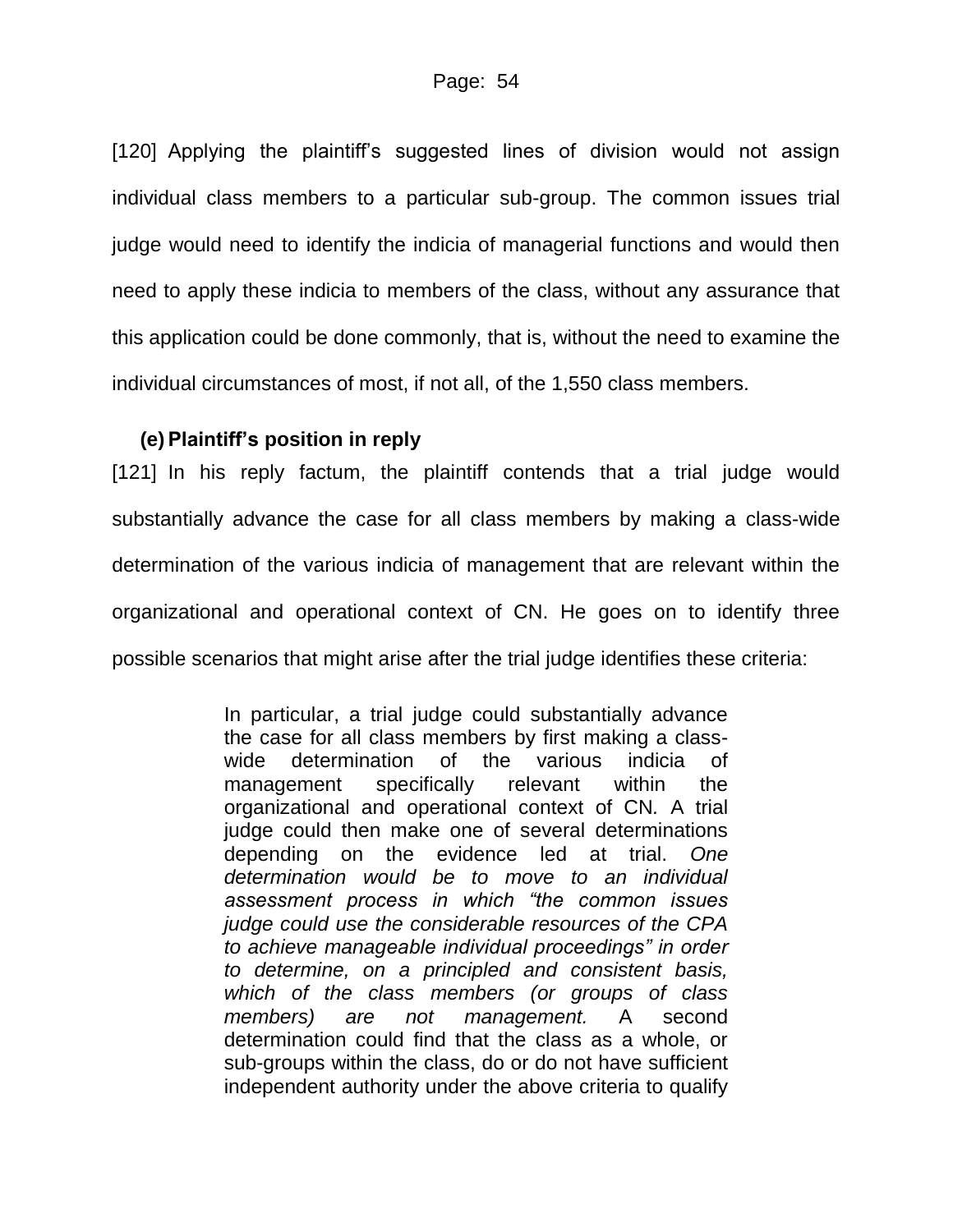as management. A third determination could be that some of the common indicia may be determined, on a class-wide basis, leaving only limited individual inquiries. [Footnotes omitted. Emphasis added.]

[122] The next section of my reasons explains why determining the various indicia of management will not substantially advance the case for all class members. I make three observations about the plaintiff's position in reply.

[123] First, the plaintiff's Revised List did not refer anywhere to the need for the trial judge to identify the legal and factual criteria for deciding whether class members were properly classified as managerial employees. In submitting that "a trial judge could substantially advance the case for all class members by first making a class-wide determination of the various indicia of management", the plaintiff is arguing, in effect, that the action should be certified so that the common issues trial judge can determine what the common issues should be.

[124] At a conceptual level, the plaintiff's approach is fundamentally wrong. The sentiment expressed in *Caputo*, at para. 56, applies here:

> [T]he judge presiding over the "common issues trial" is there in the role of arbiter of issues that have already been set out. That role is to make findings with respect to issues certified for trial, rather than to decide what issues are to be resolved. Setting the issues for trial is the role of the motions judge on certification.

[125] In other words, it is a misapplication of the *CPA* to certify an action where the common issues trial judge is expected to formulate the issues for trial. I would add that while the motion judge on certification may amend or revise common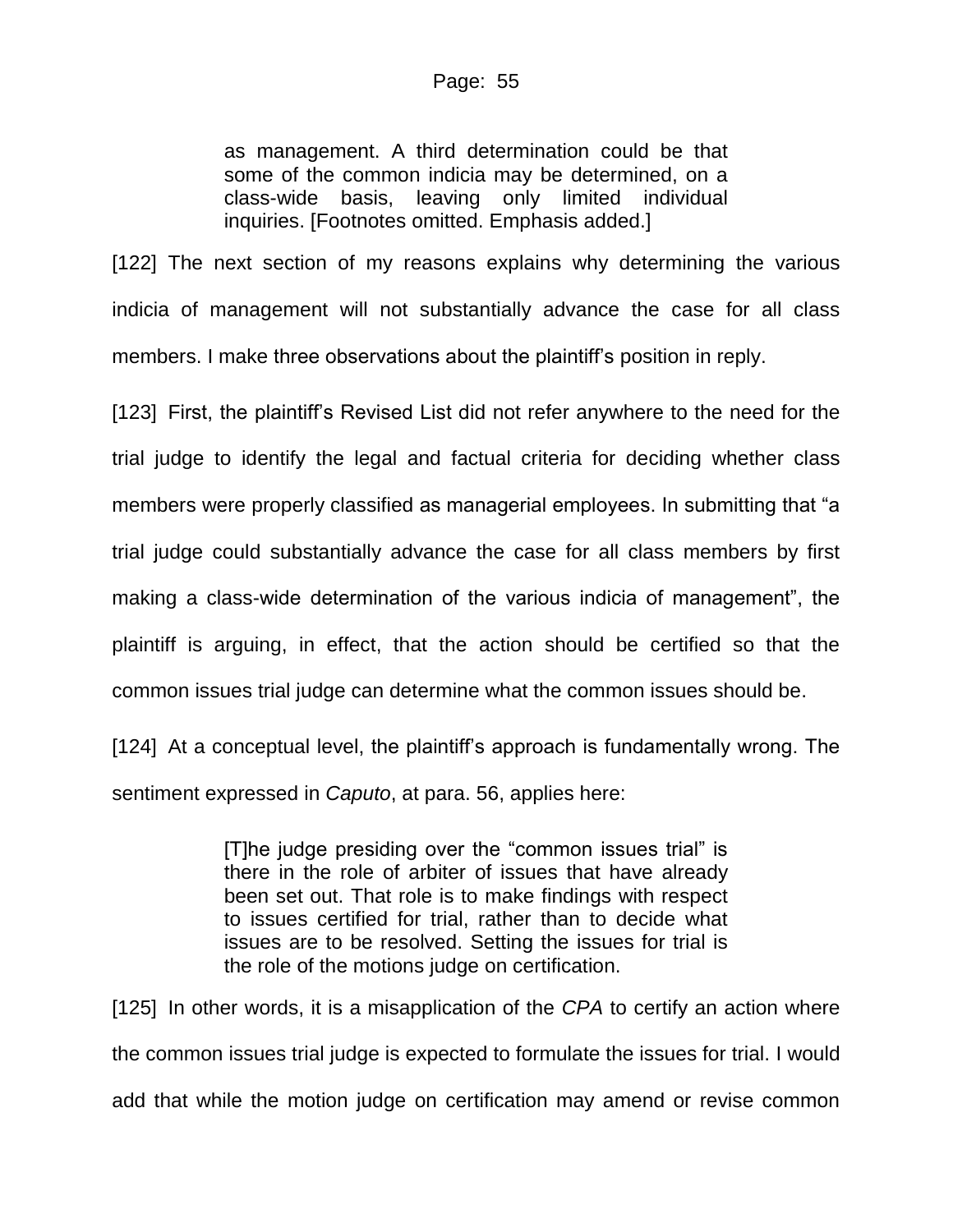issues, it is the plaintiff who bears the responsibility at first instance for proposing the common issues and for adducing evidence demonstrating that those issues exist. The plaintiff must not abdicate this responsibility in the hope that the motion judge will formulate certifiable issues.

[126] Second, the plaintiff's submissions reveal a practical defect. The plaintiff speaks of the common issues trial judge making determinations of the indicia of management that are "specifically relevant within the organizational and operational context of CN". However, the evidentiary record reveals that the "organizational and operational context of CN" differs for individual class members depending on factors such as which FLS job title they hold, where they work and whether they work alongside other FLSs or higher-level managers. The effect of this evidence is that there are no common issues but rather an amalgam of individual assessments. As stated by Cullity J. in *Risorto v. State Farm Mutual Automobile Insurance Co.* (2007), 38 C.P.C. (6th) 373 (Ont. S.C.), at para 45: "[i]f an issue is one that the court at trial could decide only by reference to the facts relating to the claim of each class member, it lacks commonality."

[127] Finally, the plaintiff acknowledges in these submissions that, after the common issues trial judge identifies the indicia of managerial status, "one determination would be to move to an individual assessment process" for deciding which of the class members are not management. This acknowledgement amounts to a full and complete answer to the certification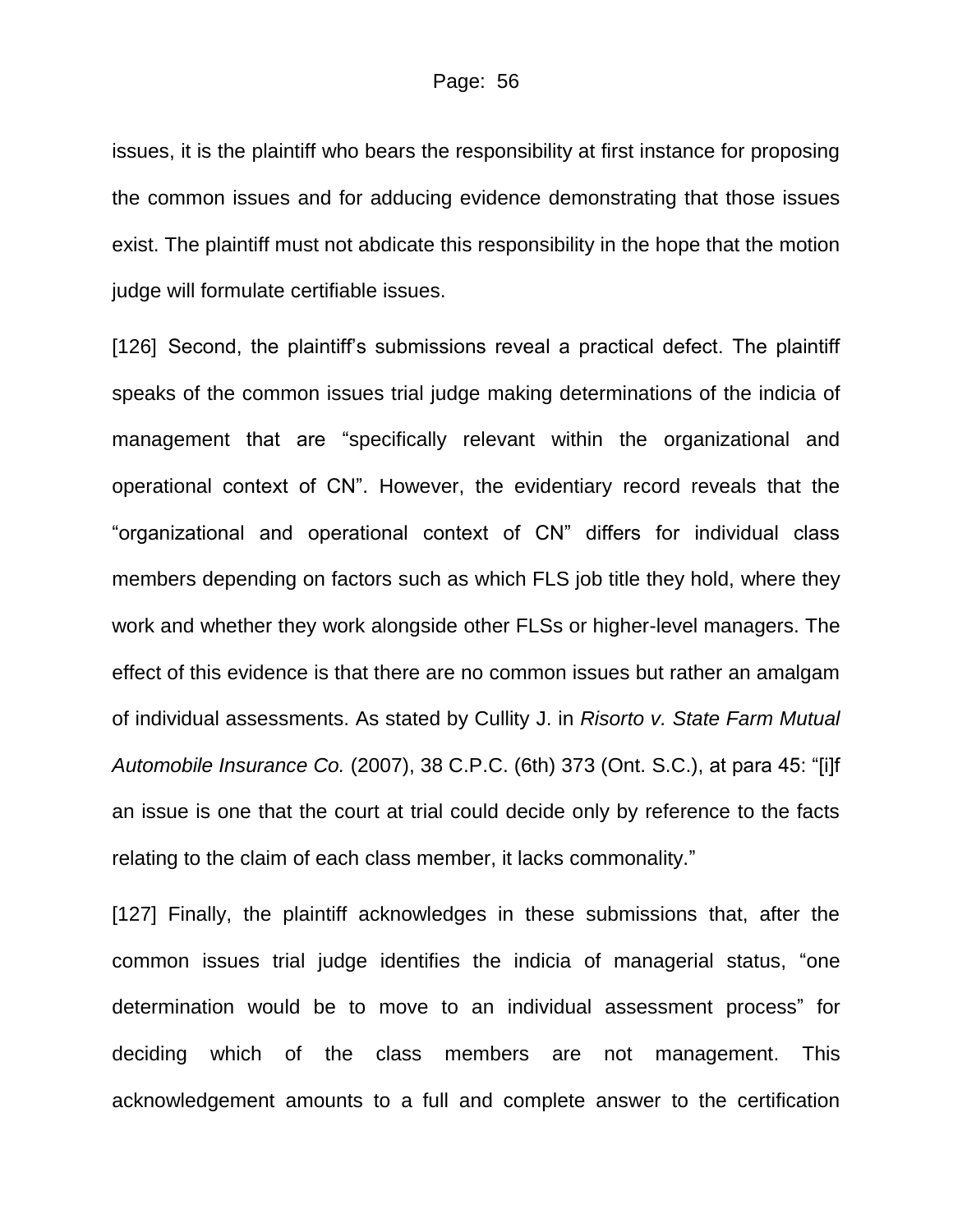requirement in s. 5(1)(c) because it is an admission that the plaintiff's evidence does not provide a basis in fact to find that the misclassification issue can be resolved without the need for individual assessments of class members.

#### **(f) Summary**

[128] The plaintiff's litigation strategy seizes on the superficial commonality that all class members work for CN and all share the common label of being a FLS. However, this common label conveys a false impression of commonality given the evidence on the motion of the different job responsibilities and functions of class members, who hold many different job titles and who work in a variety of workplaces with different reporting structures and different sizes of workforce. There is no basis in fact to support a finding that the essential misclassification determination could be made without resorting to the evidence of individual class members. Simply put, the plaintiff has not shown that any significant element of his claim is capable of common proof.

[129] Finally, determining the minimum requirements to be a managerial employee at CN would not advance the claims of class members in any significant way.

### <span id="page-56-0"></span>(3) **Did the Motion Judge Err by Reframing a Common Issue Concerning the Minimum Requirements to be a Managerial Employee at CN?**

[130] The motion judge rejected the plaintiff's proposed misclassification common issues on the basis that they lacked commonality. Having done so, he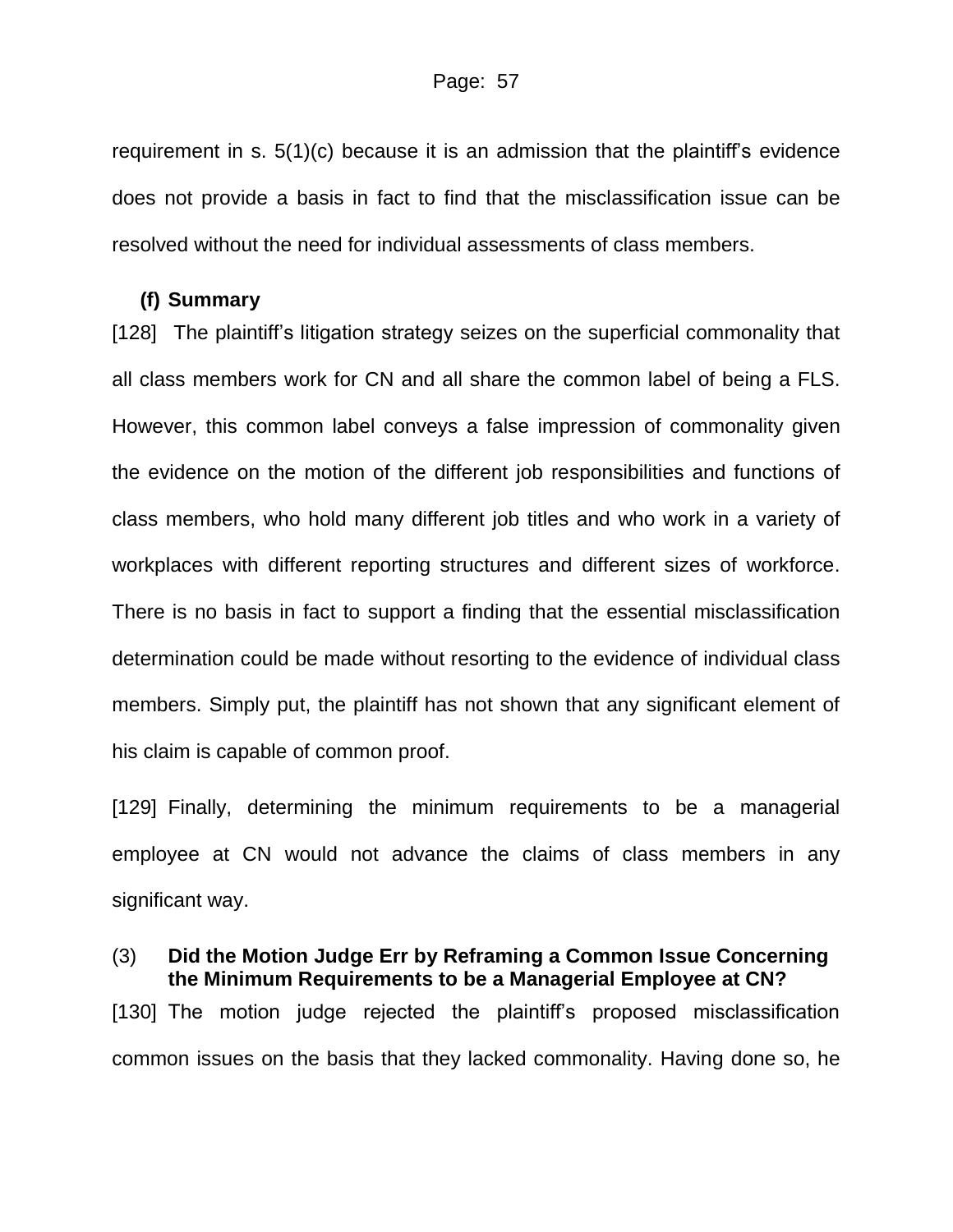drew up a set of revised common issues for certification, at para. 351, which included the following common issue:

> In accordance with the meaning under s. 167 (2) of the [*Code*], of "employees who are managers or superintendents or exercise management functions", what are the minimum requirements to be a managerial employee at CN?

The motion judge held that this "minimum requirements" issue could be determined on a class-wide basis and that resolving it would substantially advance the litigation.

[131] I do not agree with the motion judge's conclusion that the issue he proposed is a certifiable common issue. The motion judge rejected the plaintiff's various formulations of a misclassification common issue based on his finding that the element of commonality is lacking. In that, he was correct.

[132] Where the motion judge fell into error was in attempting to recast common issues that were, in his view, amenable to certification. Despite his efforts to reformulate the common issues, the evidentiary shortcomings remained. A core of commonality either exists on the record or it does not. In other words, commonality is not manufactured through the statement of common issues. The common issues are derived from the facts and from the issues of law arising from the causes of action asserted by class members and not the other way around.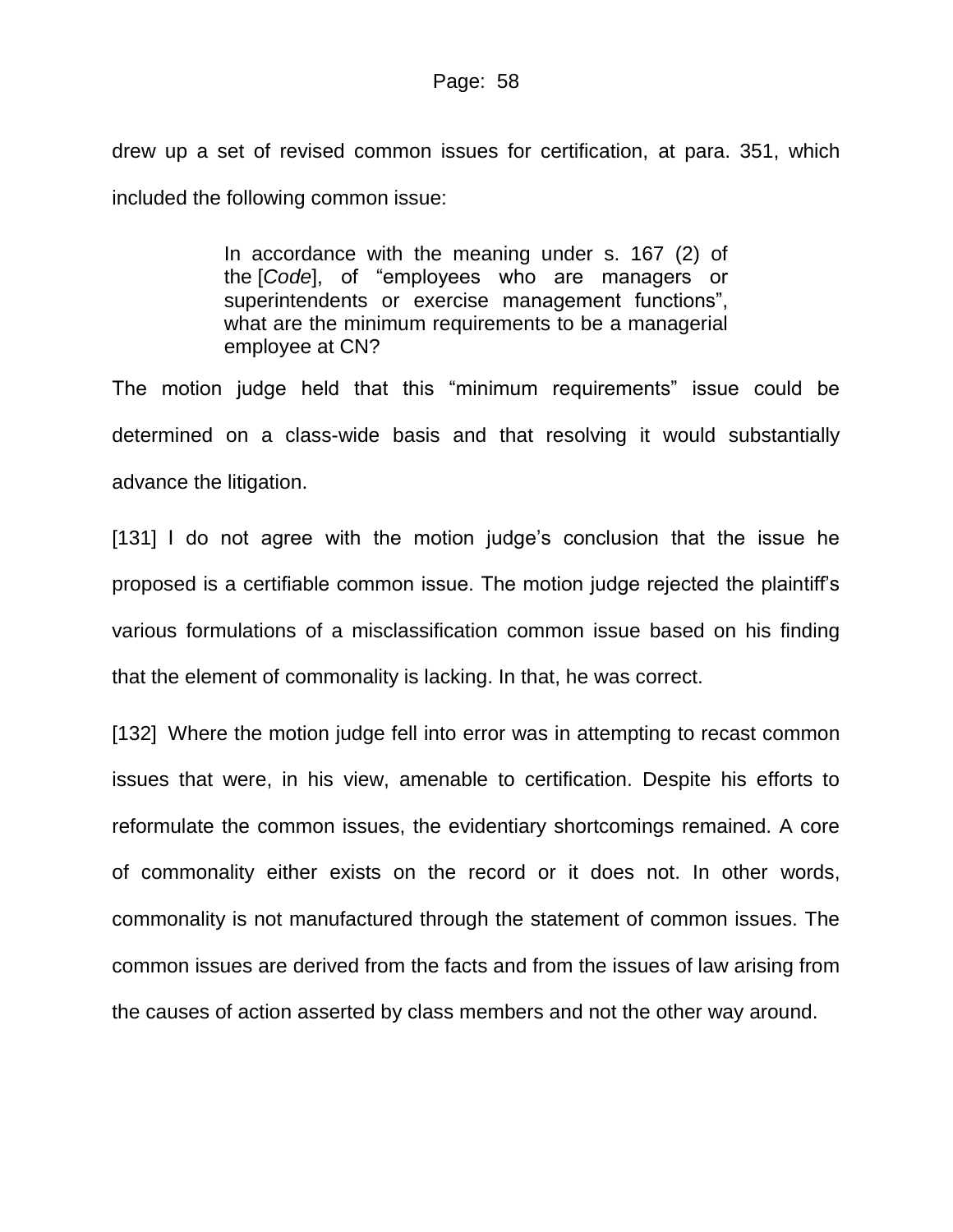[133] In the absence of a common issues trial that would be able to resolve the threshold misclassification issue, determining the issue of the minimum indicia of management – or on the motion judge's formulation, the "minimum requirements" for being a managerial employee at CN – would not advance the proceeding in any significant way. The motion judge seemingly acknowledged this point, as reflected by his remarks, at para. 359, that "the heart of the matter remains whether the first line supervisors were or were not managers, which is unanswered."

[134] In attempting to state common issues that would minimally advance the proceeding on a class-wide basis, the motion judge lost sight of the fact that the plaintiff's action for unpaid overtime is fundamentally a misclassification case. Answering the motion judge's revised common issues would not eliminate the need for substantial individual inquiries to determine whether – having regard to the specific job duties and responsibilities of class members and the organizational context in which each works – CN had properly or improperly classified FLSs as managerial employees.

[135] In the absence of an evidentiary basis for certifying a common issue that would resolve the misclassification allegation, the proposed class action for unpaid overtime wages simply collapses.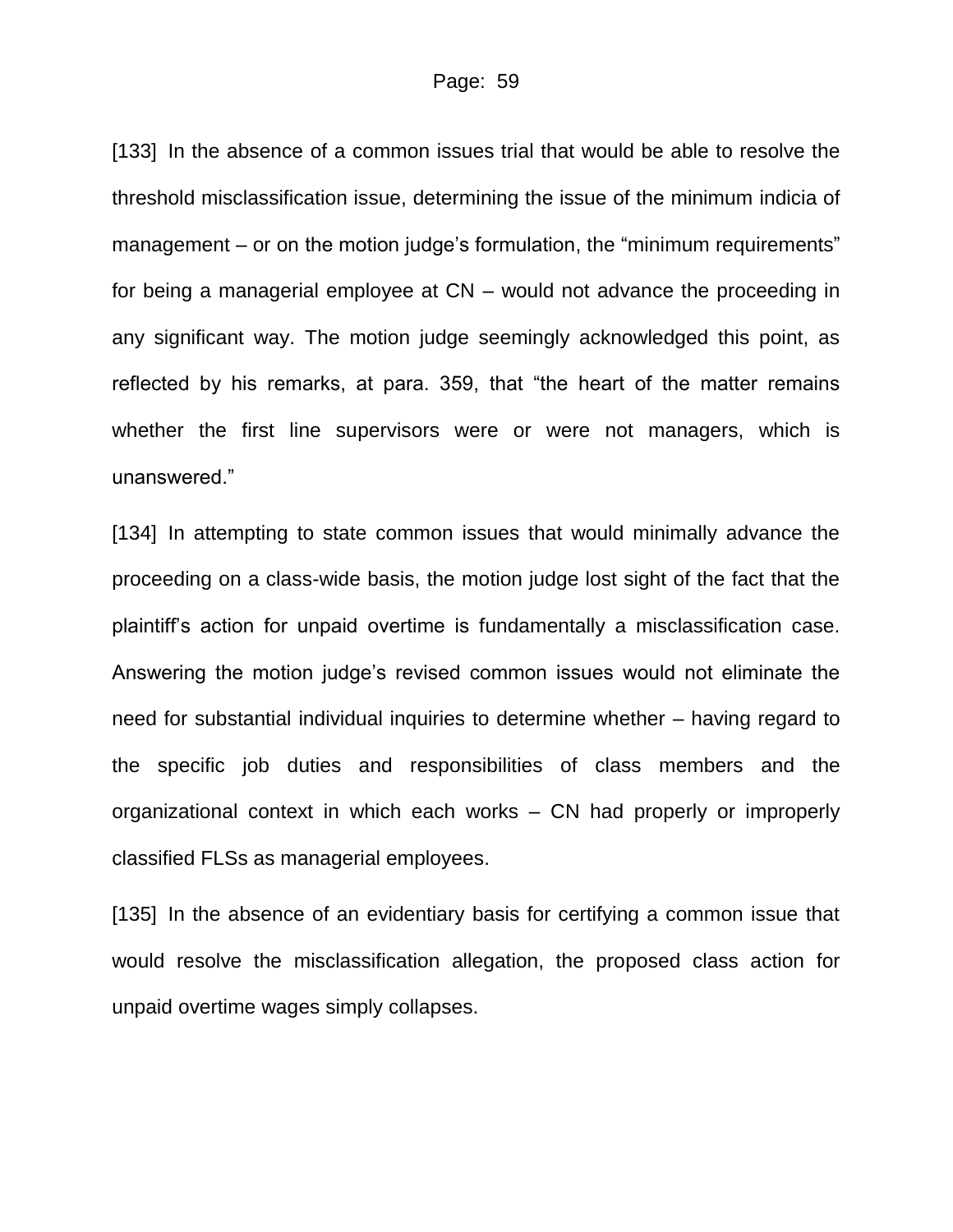### <span id="page-59-0"></span>**G. ADDITIONAL ISSUES**

[136] On the Rule 21 motion, the motion judge concluded that the Superior Court of Justice has jurisdiction to enforce the provisions of Part III of the *Code* pertaining to overtime and holiday pay. He reached this conclusion based on his view that the *Code* provisions are terms of CN's employment contracts "by force of statute". CN contends that this conclusion is in error.

[137] Given that I see no basis in fact for the proposed common issue of misclassification, it is not necessary to consider the parties' arguments concerning jurisdiction. Nor is it necessary to consider CN's submission that the motion judge should have struck the plaintiff's claims for breach of contract for failing to state a proper cause of action. However, in not addressing these issues, I do not wish to be understood as endorsing the motion judge's reasons on them.

[138] The parties also object to the following rulings by the motion judge on the Rule 21 motion and on the certification motion:

> 1. Did the motion judge err in staying the plaintiff's claims for breach of express or implied terms of the class members' contracts of employment?

> 2. Did the motion judge err in dismissing the plaintiff's claim for holiday pay?

> 3. Did the motion judge err in striking the plaintiff's pleading in negligence for policy reasons without the benefit of a proper record?

> 4. Did the motion judge err in refusing to certify the proposed common issue concerning contractual terms?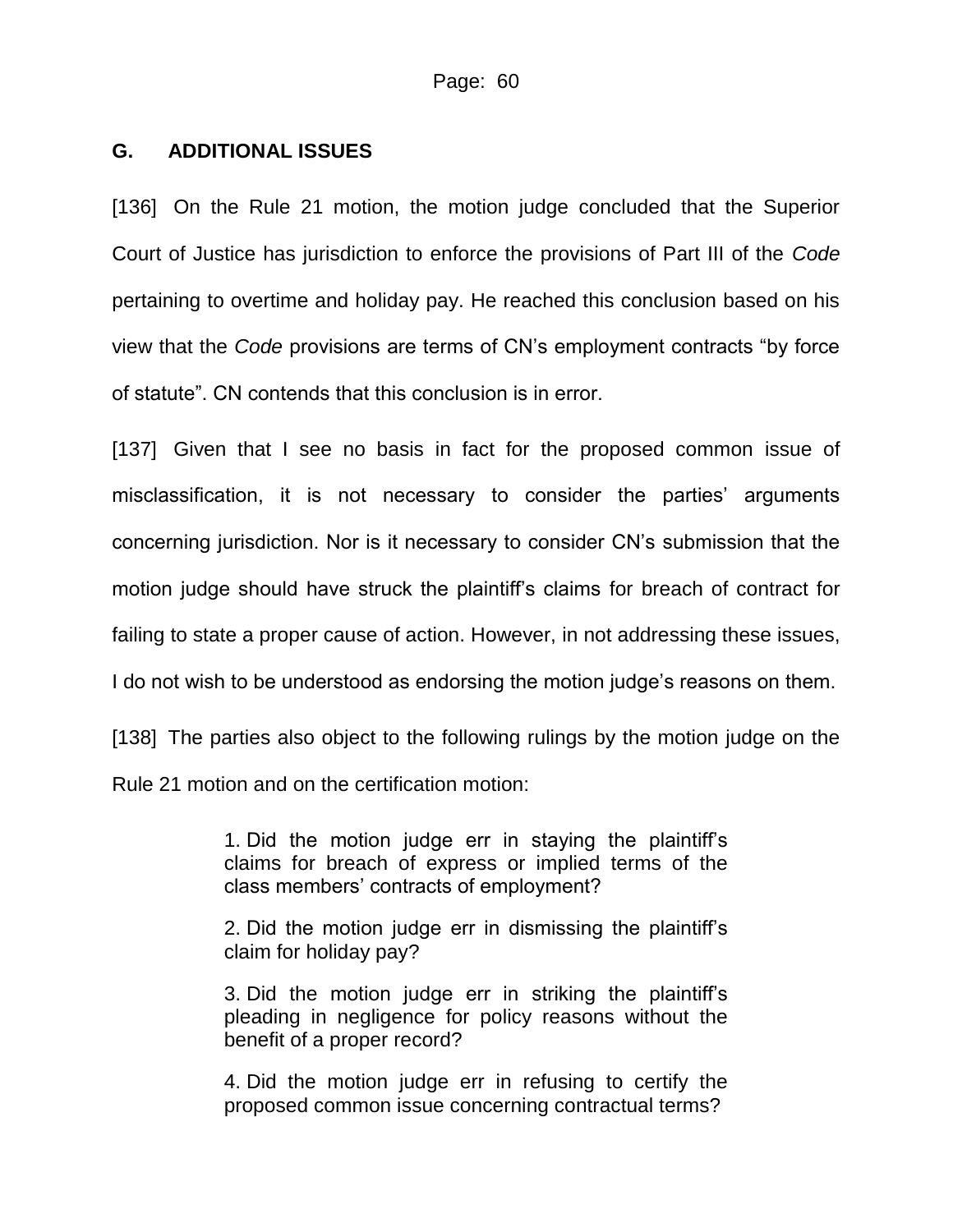5. Did the motion judge err in refusing to certify any of the proposed common issues concerning the duty in contract, the duty of good faith, and a duty in tort?

6. Did the motion judge err in finding that an aggregate assessment of damages would not be available?

7. Did the motion judge err in finding on the certification motion that a class proceeding would be the preferable procedure?

[139] Again, given my reasons on the absence of a proper common issue concerning the fundamental question of misclassification, it is not necessary to assess these questions individually. However, as the first five of these questions point to a common theme about the scope of a motion judge's authority on a Rule 21 motion and on an accompanying motion for certification, I make the following comments.

[140] The motion judge made the following rulings and observations that, in my view, misconstrue the extent of his authority under the *Rules* and under the relevant provisions of the *CPA*:

- A consequence of the certification and Rule 21 motions is that several common issues will have already been determined (at para. 14).
- The function of a Rule 21 motion is not to adjudicate the genuine merits of a claim or defence, but there is a way on any motion to obtain judgment on the merits by way of a motion for judgment. It is appropriate to use the motion for judgment jurisdiction under rule 37.13(2) in this case to dismiss the plaintiff's claim for holiday pay on the merits (at paras. 211-12).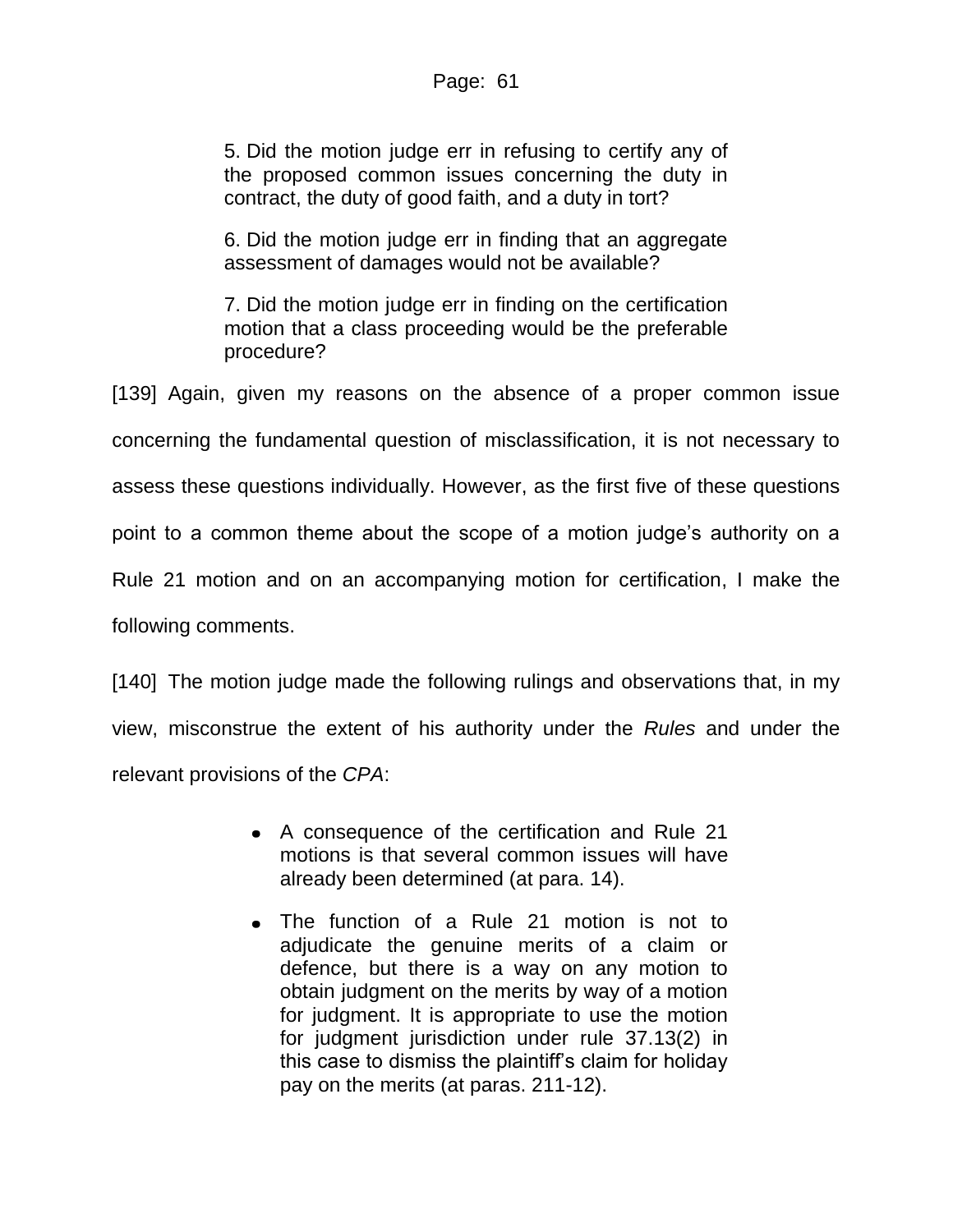- It is also appropriate to use the motion for judgment jurisdiction and the jurisdiction provided by ss. 12 and 13 of the *CPA* to decide common issues on their merits before the common issues trial (at paras. 228-31).
- It would be propitious to the advancement of the class action and fair to both the class members and CN to exercise the court's jurisdiction to decide that the terms of the *Code* are terms of the employment contracts by force of law (at para. 232).
- The plaintiff's claims for breach of express or implied contract terms should be stayed (at paras. 228-34).
- Four of the six questions on the list of approved common issues can and should be answered before the common issues trial and these answers, which are readily available, would substantially advance the class member's litigation against CN (at para. 353).
- The answer to common issue two is now known as a by-product of CN's motion under rule 20.01(3)(a). The answer to the question is that compliance with the overtime provisions of the *Code* is by force of statute an implied term of the contracts of employment between CN and the FLSs (at para. 357).
- Answering common issue two substantially advances the litigation and makes it unnecessary or moot to answer several factually or legally more difficult questions (at para. 357).
- Common issues four and five are subjunctive tense questions that are readily answered in the subjunctive. On the assumption that CN did not pay overtime pay when it was required to do so and on the assumption that CN's as yet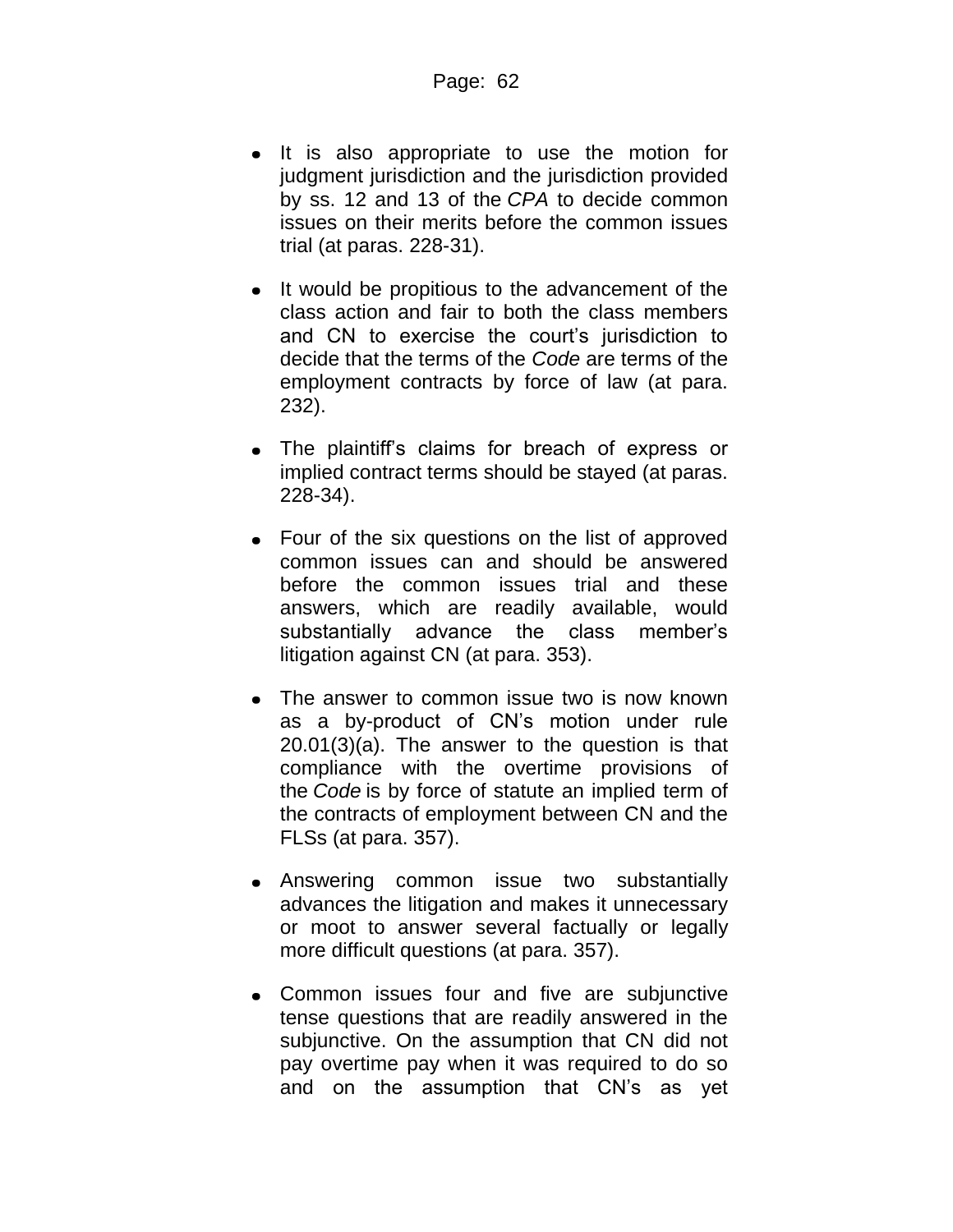unpleaded defence failed at the common issues trial, then the requirements for an unjust enrichment claim would be satisfied at the common issues trial and CN would have to disgorge its ill-gotten gains, once those gains had been calculated (at para. 358).

[141] While a Rule 21 motion permits a motion judge to find that a pleaded cause of action is wholly without merit, a motion judge should not convert such a motion into a motion for judgment using rule 37.13(2)(a) unless the parties agree that all relevant evidence is before the court and they have had a full opportunity to argue their positions on the motion for judgment: see *Royal Bank of Canada v. Rastogi*, 2011 ONCA 47, at para. 22, citing *CMLQ Investors Company v. CIBC Trust Corporation* (1996), 3 C.P.C. (4th) 62 (Ont. C.A.), at para. 8. Those circumstances did not exist here.

[142] Nor do I agree that the provisions in ss. 12 and 13 of the *CPA* confer jurisdiction on a certification judge to decide the common issues before the common issues trial. Section 12 is a purely procedural provision that allows a motion judge to make orders concerning the conduct of a class action, while s. 13 empowers a motion judge to stay a related proceeding.

[143] Moreover, deciding common issues on the certification motion is antithetical to the well-established principle enshrined in *Hollick*, at para. 16, that the decision to certify a class action is not a decision on the merits of the action.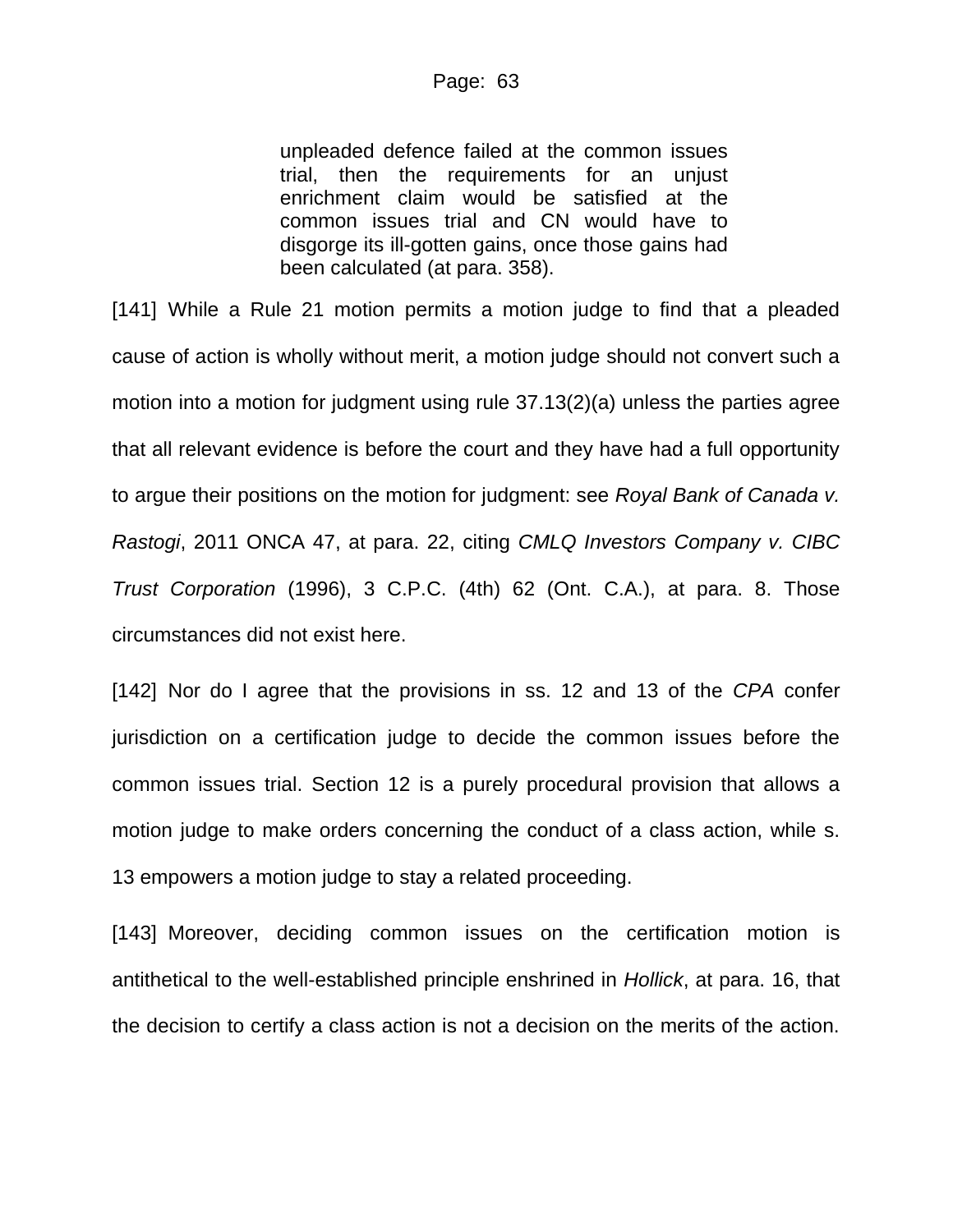A key reason for this is that the evidentiary record at the certification stage is far from complete.

[144] I also note that the motion judge fundamentally altered the plaintiff's proposed common issues. While this is a power that may be exercised by the motion judge, it should be exercised with caution and restraint and should be the exception rather than the norm.

[145] Given his decision to refashion the common issues, the motion judge granted certification subject to the condition that a litigation plan be settled. In my view, motion judges should not, as a matter of common practice, bifurcate the requirement in s. 5(1)(e)(ii) of the *CPA* to produce "a plan for the proceeding that sets out a workable method of advancing the proceeding on behalf of the class". Nor should the litigation plan requirement be treated as a mere afterthought.

[146] Preparing a litigation plan requires the plaintiff to translate his or her analytical proposal for a class proceeding into practice by having to explain, in concrete terms, the process whereby the common issues, and any remaining individual issues, will be decided. The need for a clear explanation of how a proposed common issue would be resolved for all class members on a common basis serves as an important check in considering if the plaintiff has met the common issues and preferable procedure criteria.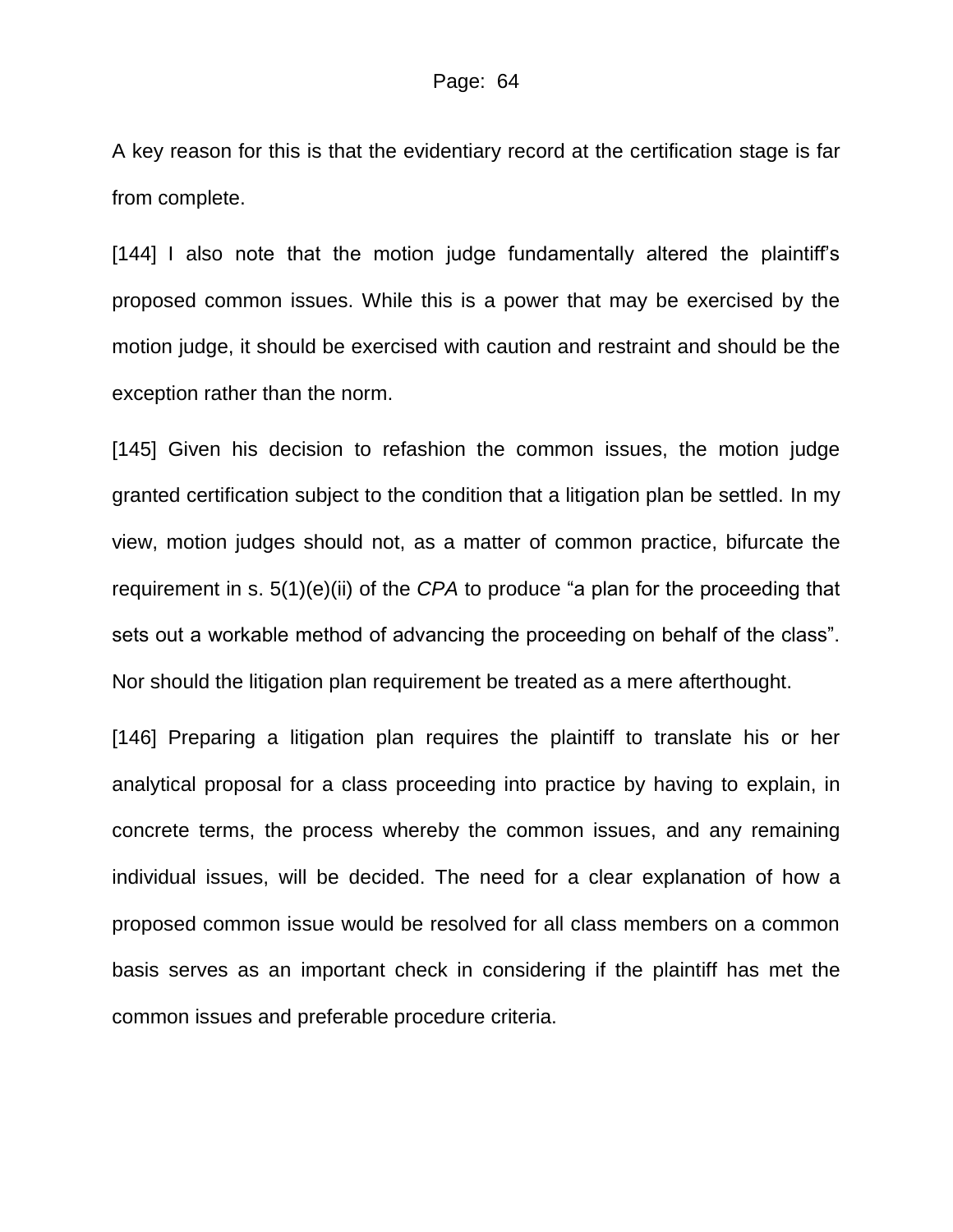### <span id="page-64-0"></span>**H. CONCLUSION AND DISPOSITION**

[147] The absence of commonality is fatal to the certification of this action. I would allow CN's appeal and cross-appeal from the certification order and would set aside that order. The plaintiff's appeal from the motion judge's certification order is dismissed. Given my proposed disposition of the appeals from the certification order, I would dismiss the parties' appeals from the motion judge's order under Rule 21.

[148] In light of this result, the motion judge's costs order should be set aside. CN shall have its costs of the certification motion, to be fixed by the motion judge.

[149] The parties may make written submissions on the costs of the appeal, with the respondent/defendant's submissions to be delivered within 10 days of the release of these reasons and the appellant/plaintiff's submissions to be delivered within 10 days thereafter.

Released: "WKW"

"W.K. Winkler CJO" "I agree John Laskin J.A." "I agree E.A. Cronk J.A."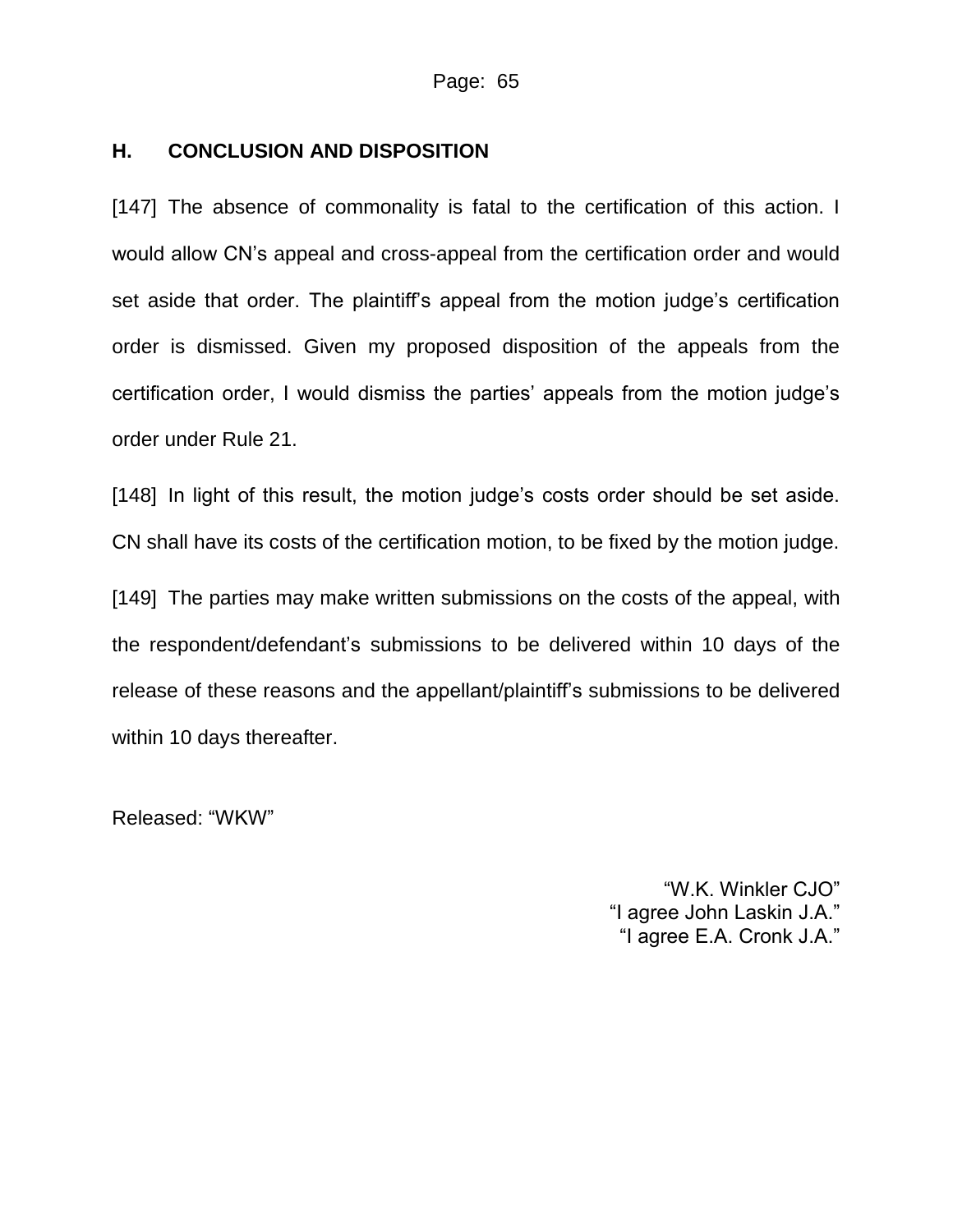## <span id="page-65-0"></span>**APPENDIX A: PLAINTIFF'S REVISED LIST OF COMMON ISSUES**

## **Common Issue One – Misclassification**

1. Are the Class Members excluded from overtime eligibility under contract (express or implied) and/or under the *Canada Labour Code*, c. L-2, as amended?

## **Common Issue Two – Overall Breach and Misclassification**

2. Did the Defendant breach its contracts of employment with the Class or was it unjustly enriched, by denying eligibility for overtime compensation to some or all Class Members whom CN classified as [FLSs]?

## **Common Issue Three – Breach of Contract**

3.

- a) What are the relevant terms of (express or implied or otherwise) of the Class Members' contracts of employment with the Defendant respecting: (i) classification; (ii) regular and overtime hours; (iii) holiday pay; and (iv) the recording of hours worked?
- b) Did the Defendant breach any of the foregoing terms? If so how?

## **Common Issue Four – Duties of the Defendant**

4.

- a) Did the Defendant have a contractual duty (express or implied) to take reasonable steps to ensure that Class Members were properly classified?
- b) If so, did the Defendant breach this duty?
- c) Did the Defendant have a statutory duty to take reasonable steps to ensure that Class Members were properly classified?
- d) If so, did the Defendant breach this duty?
- e) Did the Defendant have a duty to act in good faith in the performance of its contractual and/or statutory obligations to the Class and individual Class Members, including (but not limited to) a duty to take reasonable steps to ensure that Class Members were properly classified?
- f) If so, did the Defendant breach this duty?
- g) Did the Defendant owe a duty of care to the Class or each Class Member to ensure that individual Class Members were properly classified?
- h) If so, what is the standard of care?
- i) Did the Defendant fall below the standard of care? If so how?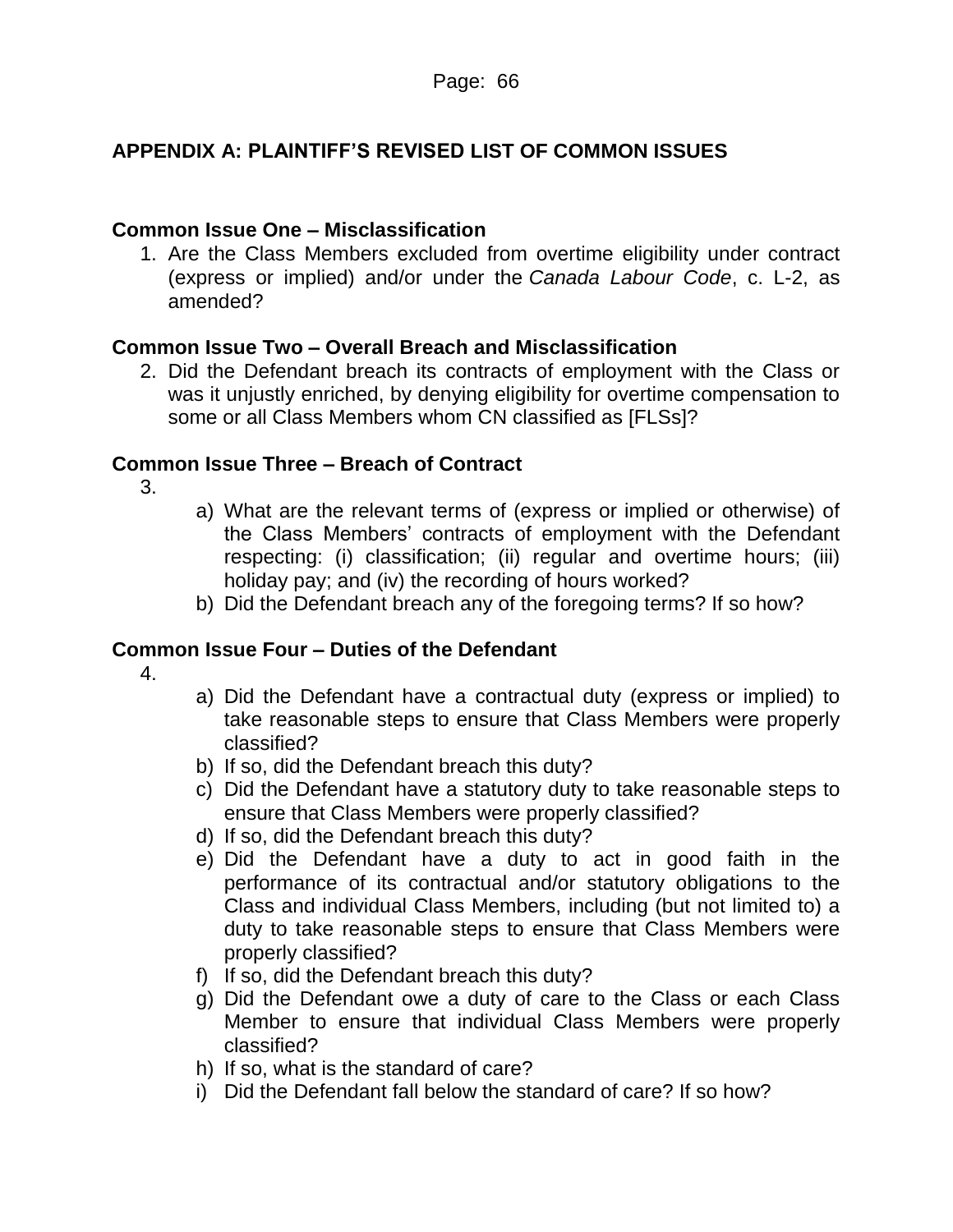## **Common Issue Five – Unjust Enrichment**

- 5.
- a) Was the Defendant enriched by (i) failing to compensate the Class Members with pay or overtime pay for hours worked in excess of their standard hours of work, or (ii) failing to compensate the Class Members with holiday pay?
- b) If the answer to question  $5(a)(i)$  or (ii) is "yes," did the Class suffer a corresponding deprivation?
- c) If the answer to question  $5(a)(i)$  and (b) is "yes," was there any juristic reason for the enrichment?
- d) If the answer to question 5(a)(ii) and (b) is "yes," was there any juristic reason for the enrichment?

## **Common Issue Six – Damages or other Relief**

6.

- a) If an answer to any of the foregoing common issues is in favour of the Class, what remedies are Class Members entitled?
- b) If an answer to any of the foregoing common issues is in favour of the Class, is the Defendant potentially liable on a class-wide basis? If "yes":

1. Can damages be assessed on an aggregate basis? If "yes":

- a. Can aggregate damages be assessed in whole or in part on the basis of statistical evidence, including statistical evidence based on random sampling?
- b. What is the quantum of aggregate damages owed to Class Members?
- c. What is the appropriate method or procedure for distributing the aggregate damages award to Class Members?

## **Common Issue Seven – Punitive Damages**

- 7.
- a) Is the Class entitled to an award of aggravated, exemplary or punitive damages based upon the Defendant's conduct?
- b) If the answer to 7(a) is "yes," can that damage award be determined on an aggregate basis?
- c) If the answer to 7(b) is "yes," what is the appropriate method or procedure for distributing the aggregate aggravated, exemplary or punitive damage award to the Class?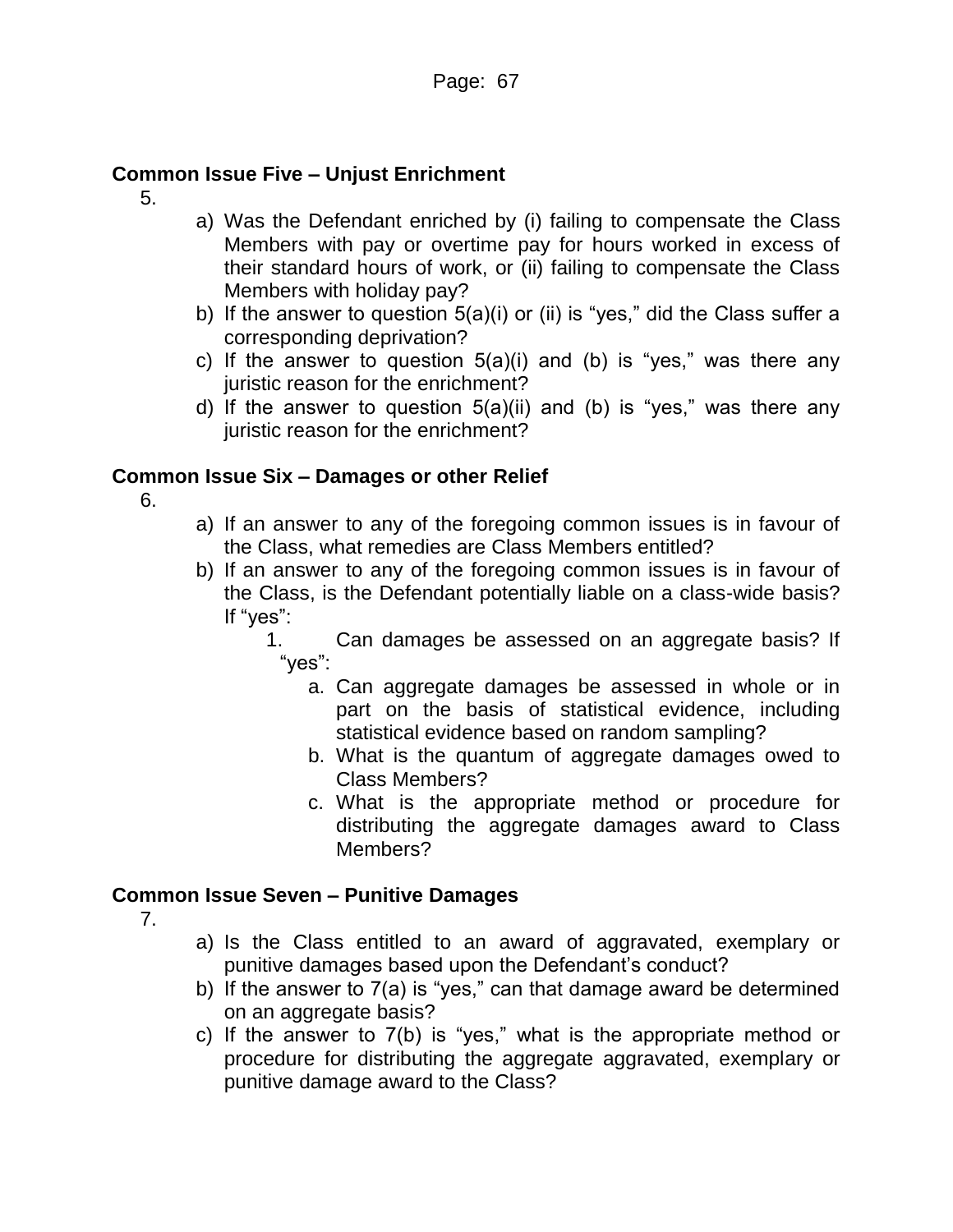## <span id="page-67-0"></span>**APPENDIX B: MOTION JUDGE'S PROPOSED "AMENDED REVISED LIST OF COMMON ISSUES"**

## **Common Issue One – Payment of Overtime Pay**

1. Did the Class Members receive overtime pay and or holiday pay under the *Canada Labour Code*, c. L-2, as amended?

## **Common Issue Two – Breach of Contract**

- 2.
- a. What are the terms (express or implied or otherwise) of the Class Member's contracts of employment with the Defendant respecting: (i) classification; (ii) regular and overtime hours; (iii) holiday pay; and (iv) the recording of hours worked?

## **Common Issue Three – Duties of the Defendant**

3.

- a. Did the Defendant have a contractual duty (express or implied) to take reasonable steps to ensure that Class Members were properly classified?
- b. If so, did the Defendant breach this duty?
- c. Did the Defendant have a statutory duty to take reasonable steps to ensure that Class Members were properly classified?
- d. If so, did the Defendant breach this duty?
- e. Did the Defendant have a duty to act in good faith in the performance of its contractual and/or statutory obligations to the Class and individual Class Members to ensure that Class Members were properly classified?
- f. If so, did the Defendant breach this duty?
- g. Did the Defendant owe a duty of care to the Class or each Class Member to ensure that individual Class Members were properly classified?
- h. If so, what is the standard of care?
- i. Did the Defendant fall below the standard of care? If so how?

## **Common Issue Four – Unjust Enrichment**

- 4.
- a. Would the Defendant be enriched by (i) failing to compensate a Class Members with pay or overtime pay for hours worked in excess of his or her standard hours of work, or (ii) failing to compensate the Class Member with holiday pay?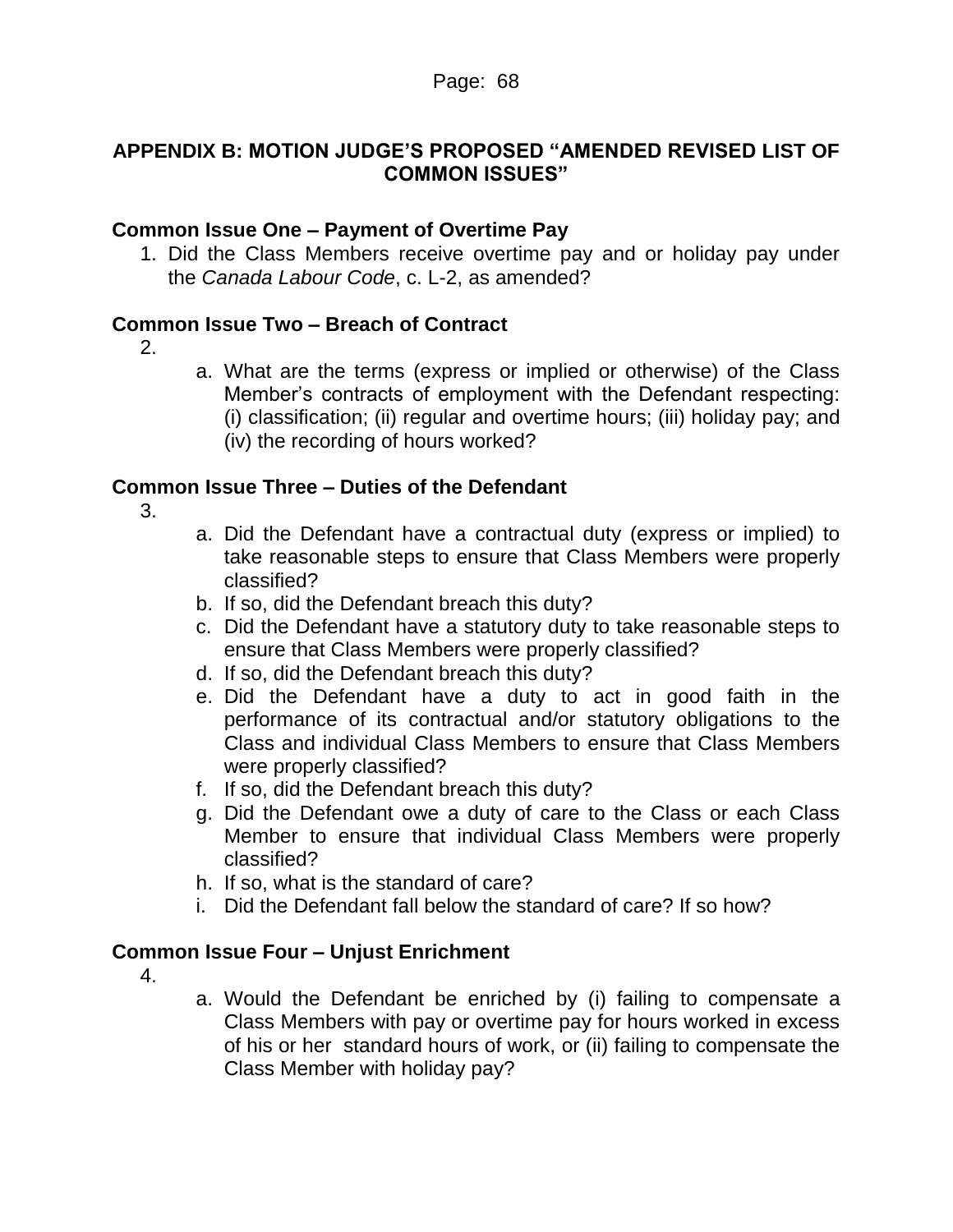- b. If the answer to question  $4(a)(i)$  or (ii) is "yes," would the Class Member suffer a corresponding deprivation?
- c. If the answer to question  $4(a)(i)$  and (b) is "yes," was there any juristic reason for the enrichment?
- d. If the answer to question  $4(a)(ii)$  and (b) is "yes," was there any juristic reason for the enrichment?

## **Common Issue Five – Damages or other Relief**

5. If the Defendant breached a duty or its contract or was unjustly enriched what remedies are available to the Class Member?

## **Common Issue Six – Punitive Damages**

6. Would the Defendant's conduct justify an award of aggravated, exemplary or punitive damages?